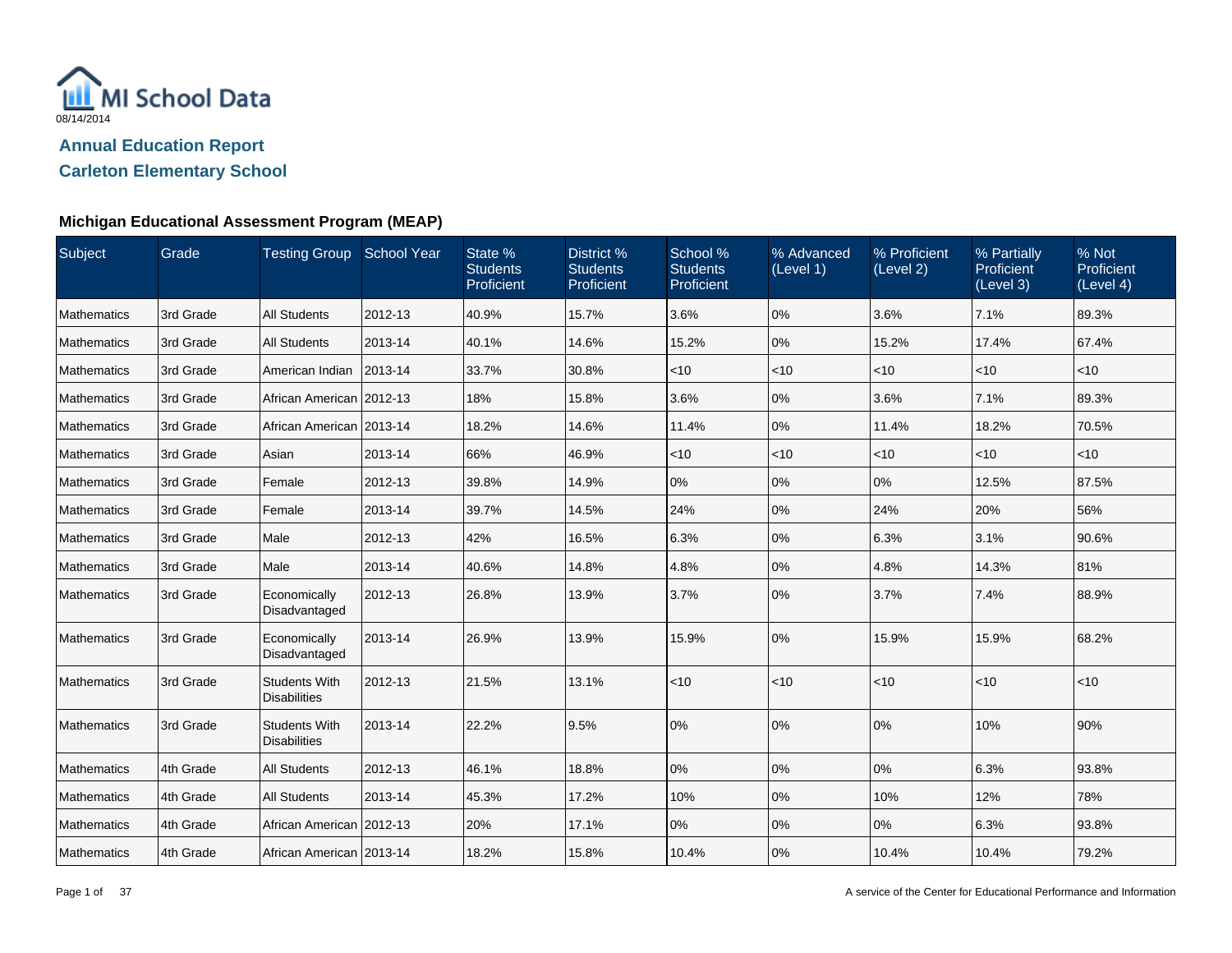

**Carleton Elementary School**

| Subject            | Grade     | Testing Group School Year                   |         | State %<br><b>Students</b><br>Proficient | District %<br><b>Students</b><br>Proficient | School %<br><b>Students</b><br>Proficient | % Advanced<br>(Level 1) | % Proficient<br>(Level 2) | % Partially<br>Proficient<br>(Level 3) | % Not<br>Proficient<br>(Level 4) |
|--------------------|-----------|---------------------------------------------|---------|------------------------------------------|---------------------------------------------|-------------------------------------------|-------------------------|---------------------------|----------------------------------------|----------------------------------|
| Mathematics        | 4th Grade | Hispanic of Any<br>Race                     | 2013-14 | 29.3%                                    | 22.6%                                       | $<10$                                     | <10                     | < 10                      | < 10                                   | $<$ 10                           |
| Mathematics        | 4th Grade | Female                                      | 2012-13 | 45.7%                                    | 18.4%                                       | 0%                                        | 0%                      | 0%                        | 7.1%                                   | 92.9%                            |
| Mathematics        | 4th Grade | Female                                      | 2013-14 | 43.4%                                    | 16.5%                                       | 12%                                       | 0%                      | 12%                       | 20%                                    | 68%                              |
| Mathematics        | 4th Grade | Male                                        | 2012-13 | 46.4%                                    | 19.2%                                       | 0%                                        | 0%                      | 0%                        | 5%                                     | 95%                              |
| Mathematics        | 4th Grade | Male                                        | 2013-14 | 47.2%                                    | 18%                                         | 8%                                        | 0%                      | 8%                        | 4%                                     | 88%                              |
| Mathematics        | 4th Grade | Economically<br>Disadvantaged               | 2012-13 | 31.1%                                    | 17.4%                                       | 0%                                        | 0%                      | 0%                        | 6.7%                                   | 93.3%                            |
| Mathematics        | 4th Grade | Economically<br>Disadvantaged               | 2013-14 | 29.5%                                    | 16.7%                                       | 10.2%                                     | 0%                      | 10.2%                     | 12.2%                                  | 77.6%                            |
| Mathematics        | 4th Grade | English<br>Language<br>Learners             | 2013-14 | 23.1%                                    | 23.4%                                       | $<10$                                     | < 10                    | < 10                      | $<$ 10                                 | $<$ 10                           |
| Mathematics        | 4th Grade | <b>Students With</b><br><b>Disabilities</b> | 2012-13 | 23%                                      | 7%                                          | $<10$                                     | < 10                    | $<$ 10                    | < 10                                   | < 10                             |
| <b>Mathematics</b> | 4th Grade | <b>Students With</b><br><b>Disabilities</b> | 2013-14 | 23.2%                                    | 10.6%                                       | < 10                                      | < 10                    | $ $ < 10                  | $<$ 10                                 | $<$ 10                           |
| Mathematics        | 5th Grade | <b>All Students</b>                         | 2012-13 | 45.7%                                    | 17%                                         | 6.1%                                      | 0%                      | 6.1%                      | 10.2%                                  | 83.7%                            |
| <b>Mathematics</b> | 5th Grade | <b>All Students</b>                         | 2013-14 | 45.2%                                    | 15.4%                                       | 2%                                        | 0%                      | 2%                        | 12.2%                                  | 85.7%                            |
| Mathematics        | 5th Grade | American Indian                             | 2012-13 | 34.7%                                    | <10                                         | $<10$                                     | < 10                    | $<$ 10                    | $<$ 10                                 | $<$ 10                           |
| Mathematics        | 5th Grade | African American 2012-13                    |         | 20.5%                                    | 15.4%                                       | 6.3%                                      | 0%                      | 6.3%                      | 10.4%                                  | 83.3%                            |
| Mathematics        | 5th Grade | African American 2013-14                    |         | 20%                                      | 15.3%                                       | 2.1%                                      | 0%                      | 2.1%                      | 12.5%                                  | 85.4%                            |
| <b>Mathematics</b> | 5th Grade | Hispanic of Any<br>Race                     | 2013-14 | 32.3%                                    | 14.2%                                       | $<10$                                     | < 10                    | $<$ 10                    | $<$ 10                                 | $<$ 10                           |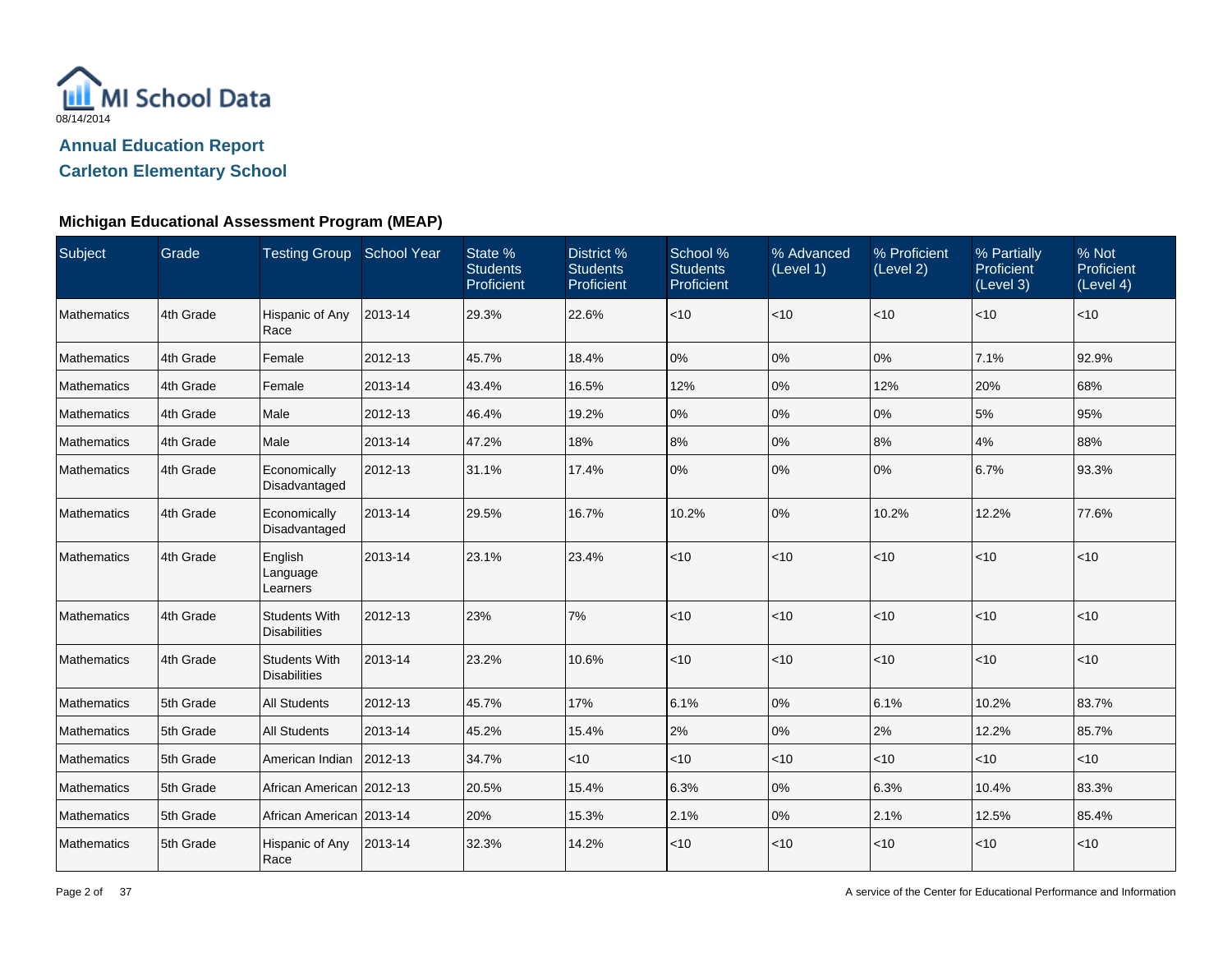

**Carleton Elementary School**

| Subject            | Grade     | Testing Group School Year                   |         | State %<br><b>Students</b><br>Proficient | District %<br><b>Students</b><br>Proficient | School %<br><b>Students</b><br>Proficient | % Advanced<br>(Level 1) | % Proficient<br>(Level 2) | % Partially<br>Proficient<br>(Level 3) | % Not<br>Proficient<br>(Level 4) |
|--------------------|-----------|---------------------------------------------|---------|------------------------------------------|---------------------------------------------|-------------------------------------------|-------------------------|---------------------------|----------------------------------------|----------------------------------|
| <b>Mathematics</b> | 5th Grade | Female                                      | 2012-13 | 43.9%                                    | 15.7%                                       | 4.8%                                      | 0%                      | 4.8%                      | 14.3%                                  | 81%                              |
| <b>Mathematics</b> | 5th Grade | Female                                      | 2013-14 | 44.7%                                    | 14.4%                                       | 3.7%                                      | 0%                      | 3.7%                      | 18.5%                                  | 77.8%                            |
| Mathematics        | 5th Grade | Male                                        | 2012-13 | 47.5%                                    | 18.4%                                       | 7.1%                                      | 0%                      | 7.1%                      | 7.1%                                   | 85.7%                            |
| <b>Mathematics</b> | 5th Grade | Male                                        | 2013-14 | 45.7%                                    | 16.5%                                       | 0%                                        | 0%                      | 0%                        | 4.5%                                   | 95.5%                            |
| <b>Mathematics</b> | 5th Grade | Economically<br>Disadvantaged               | 2012-13 | 30.3%                                    | 15.7%                                       | 6.8%                                      | 0%                      | 6.8%                      | 6.8%                                   | 86.4%                            |
| <b>Mathematics</b> | 5th Grade | Economically<br>Disadvantaged               | 2013-14 | 29.5%                                    | 13.6%                                       | 2.2%                                      | 0%                      | 2.2%                      | 13.3%                                  | 84.4%                            |
| Mathematics        | 5th Grade | <b>Students With</b><br><b>Disabilities</b> | 2012-13 | 19.9%                                    | 10.2%                                       | 0%                                        | 0%                      | 0%                        | 18.2%                                  | 81.8%                            |
| <b>Mathematics</b> | 5th Grade | <b>Students With</b><br><b>Disabilities</b> | 2013-14 | 20%                                      | 5.1%                                        | $<10$                                     | < 10                    | $ $ < 10                  | $<$ 10                                 | < 10                             |
| Reading            | 3rd Grade | <b>All Students</b>                         | 2012-13 | 66.5%                                    | 42.7%                                       | 24.1%                                     | 1.7%                    | 22.4%                     | 31%                                    | 44.8%                            |
| Reading            | 3rd Grade | <b>All Students</b>                         | 2013-14 | 61.3%                                    | 35.3%                                       | 34%                                       | 2.1%                    | 31.9%                     | 31.9%                                  | 34%                              |
| Reading            | 3rd Grade | American Indian                             | 2013-14 | 58.4%                                    | 46.2%                                       | < 10                                      | $<$ 10                  | < 10                      | < 10                                   | $<$ 10                           |
| Reading            | 3rd Grade | African American   2012-13                  |         | 44.8%                                    | 43.2%                                       | 24.1%                                     | 1.7%                    | 22.4%                     | 31%                                    | 44.8%                            |
| Reading            | 3rd Grade | African American 2013-14                    |         | 37.3%                                    | 36.2%                                       | 31.1%                                     | 2.2%                    | 28.9%                     | 33.3%                                  | 35.6%                            |
| Reading            | 3rd Grade | Asian                                       | 2013-14 | 76.2%                                    | 62.1%                                       | < 10                                      | $<$ 10                  | $<$ 10                    | $<$ 10                                 | $<$ 10                           |
| Reading            | 3rd Grade | Female                                      | 2012-13 | 70.2%                                    | 45.7%                                       | 25%                                       | 4.2%                    | 20.8%                     | 37.5%                                  | 37.5%                            |
| Reading            | 3rd Grade | Female                                      | 2013-14 | 64.1%                                    | 37%                                         | 44%                                       | 4%                      | 40%                       | 28%                                    | 28%                              |
| Reading            | 3rd Grade | Male                                        | 2012-13 | 63%                                      | 39.7%                                       | 23.5%                                     | 0%                      | 23.5%                     | 26.5%                                  | 50%                              |
| Reading            | 3rd Grade | Male                                        | 2013-14 | 58.6%                                    | 33.8%                                       | 22.7%                                     | 0%                      | 22.7%                     | 36.4%                                  | 40.9%                            |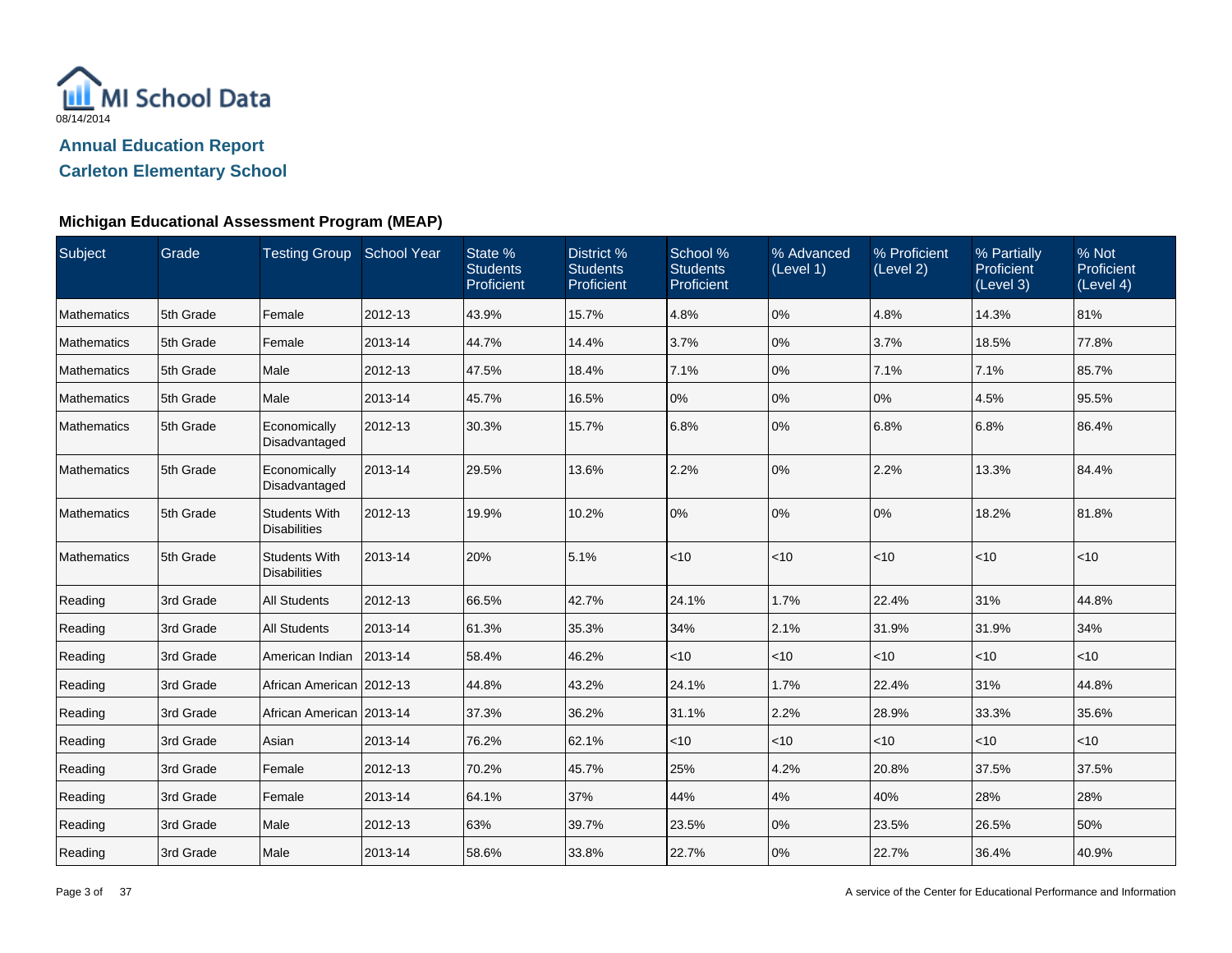

**Carleton Elementary School**

### **Michigan Educational Assessment Program (MEAP)**

| Subject | Grade     | Testing Group School Year                   |         | State %<br><b>Students</b><br>Proficient | District %<br><b>Students</b><br>Proficient | School %<br><b>Students</b><br>Proficient | % Advanced<br>(Level 1) | % Proficient<br>(Level 2) | % Partially<br><b>Proficient</b><br>(Level 3) | % Not<br>Proficient<br>(Level 4) |
|---------|-----------|---------------------------------------------|---------|------------------------------------------|---------------------------------------------|-------------------------------------------|-------------------------|---------------------------|-----------------------------------------------|----------------------------------|
| Reading | 3rd Grade | Economically<br>Disadvantaged               | 2012-13 | 53.8%                                    | 40.5%                                       | 25%                                       | 1.8%                    | 23.2%                     | 30.4%                                         | 44.6%                            |
| Reading | 3rd Grade | Economically<br>Disadvantaged               | 2013-14 | 47.9%                                    | 34.4%                                       | 33.3%                                     | 2.2%                    | 31.1%                     | 33.3%                                         | 33.3%                            |
| Reading | 3rd Grade | <b>Students With</b><br><b>Disabilities</b> | 2012-13 | 37.9%                                    | 31.2%                                       | < 10                                      | < 10                    | $<$ 10                    | $<$ 10                                        | < 10                             |
| Reading | 3rd Grade | <b>Students With</b><br><b>Disabilities</b> | 2013-14 | 35.1%                                    | 21%                                         | 20%                                       | 0%                      | 20%                       | 40%                                           | 40%                              |
| Reading | 4th Grade | <b>All Students</b>                         | 2012-13 | 68.1%                                    | 40.7%                                       | 22.9%                                     | 0%                      | 22.9%                     | 50%                                           | 27.1%                            |
| Reading | 4th Grade | <b>All Students</b>                         | 2013-14 | 70%                                      | 42.6%                                       | 32%                                       | 0%                      | 32%                       | 24%                                           | 44%                              |
| Reading | 4th Grade | African American   2012-13                  |         | 43%                                      | 39.6%                                       | 22.9%                                     | 0%                      | 22.9%                     | 50%                                           | 27.1%                            |
| Reading | 4th Grade | African American   2013-14                  |         | 47.6%                                    | 41.8%                                       | 33.3%                                     | 0%                      | 33.3%                     | 22.9%                                         | 43.8%                            |
| Reading | 4th Grade | Hispanic of Any<br>Race                     | 2013-14 | 57.8%                                    | 44.4%                                       | $<10$                                     | $<$ 10                  | $<$ 10                    | < 10                                          | $<$ 10                           |
| Reading | 4th Grade | Female                                      | 2012-13 | 71.1%                                    | 43.7%                                       | 32.1%                                     | 0%                      | 32.1%                     | 53.6%                                         | 14.3%                            |
| Reading | 4th Grade | Female                                      | 2013-14 | 73%                                      | 46.6%                                       | 36%                                       | 0%                      | 36%                       | 28%                                           | 36%                              |
| Reading | 4th Grade | Male                                        | 2012-13 | 65.1%                                    | 37.7%                                       | 10%                                       | 0%                      | 10%                       | 45%                                           | 45%                              |
| Reading | 4th Grade | Male                                        | 2013-14 | 67%                                      | 38.7%                                       | 28%                                       | $0\%$                   | 28%                       | 20%                                           | 52%                              |
| Reading | 4th Grade | Economically<br>Disadvantaged               | 2012-13 | 55.1%                                    | 38.7%                                       | 24.4%                                     | 0%                      | 24.4%                     | 46.7%                                         | 28.9%                            |
| Reading | 4th Grade | Economically<br>Disadvantaged               | 2013-14 | 57.3%                                    | 40.9%                                       | 32.7%                                     | 0%                      | 32.7%                     | 22.4%                                         | 44.9%                            |
| Reading | 4th Grade | English<br>Language<br>Learners             | 2013-14 | 42.9%                                    | 43.5%                                       | $<10$                                     | < 10                    | $<$ 10                    | $<$ 10                                        | < 10                             |

A service of the Center for Educational Performance and Information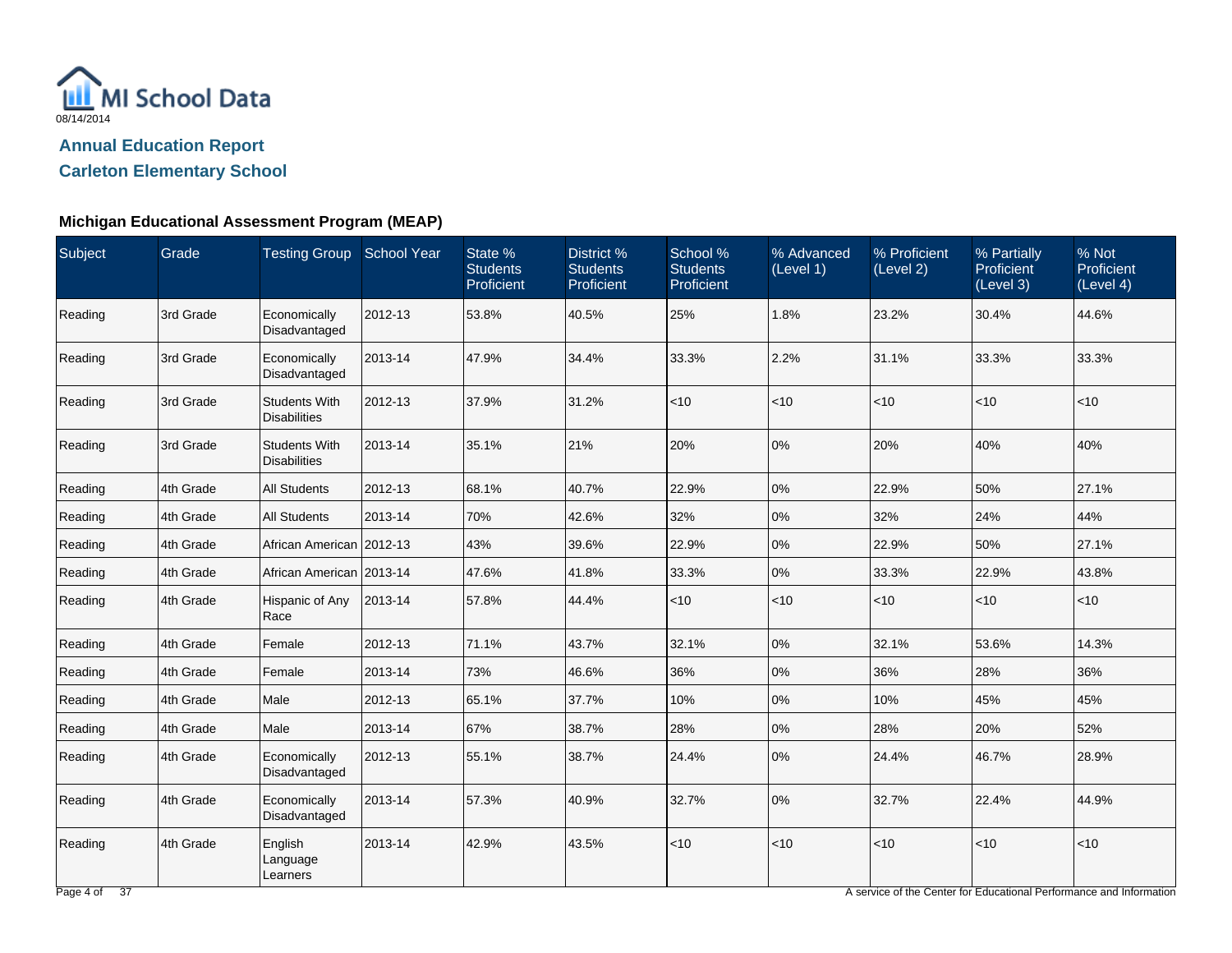

**Carleton Elementary School**

### **Michigan Educational Assessment Program (MEAP)**

| Subject | Grade     | Testing Group School Year                   |         | State %<br><b>Students</b><br>Proficient | District %<br><b>Students</b><br>Proficient | School %<br><b>Students</b><br>Proficient | % Advanced<br>(Level 1) | % Proficient<br>(Level 2) | % Partially<br><b>Proficient</b><br>(Level 3) | % Not<br>Proficient<br>(Level 4) |
|---------|-----------|---------------------------------------------|---------|------------------------------------------|---------------------------------------------|-------------------------------------------|-------------------------|---------------------------|-----------------------------------------------|----------------------------------|
| Reading | 4th Grade | <b>Students With</b><br><b>Disabilities</b> | 2012-13 | 38.3%                                    | 22.1%                                       | < 10                                      | < 10                    | < 10                      | $<$ 10                                        | < 10                             |
| Reading | 4th Grade | <b>Students With</b><br><b>Disabilities</b> | 2013-14 | 41.6%                                    | 24.1%                                       | $<10$                                     | < 10                    | < 10                      | < 10                                          | < 10                             |
| Reading | 5th Grade | <b>All Students</b>                         | 2012-13 | 70.4%                                    | 44.5%                                       | 24%                                       | 0%                      | 24%                       | 36%                                           | 40%                              |
| Reading | 5th Grade | <b>All Students</b>                         | 2013-14 | 71.7%                                    | 43.6%                                       | 32%                                       | 0%                      | 32%                       | 30%                                           | 38%                              |
| Reading | 5th Grade | American Indian                             | 2012-13 | 64.1%                                    | $<$ 10                                      | $<$ 10                                    | < 10                    | $<$ 10                    | $<$ 10                                        | $<$ 10                           |
| Reading | 5th Grade | African American 2012-13                    |         | 47.8%                                    | 44.3%                                       | 24.5%                                     | 0%                      | 24.5%                     | 34.7%                                         | 40.8%                            |
| Reading | 5th Grade | African American 2013-14                    |         | 48.7%                                    | 43%                                         | 30.6%                                     | 0%                      | 30.6%                     | 30.6%                                         | 38.8%                            |
| Reading | 5th Grade | Hispanic of Any<br>Race                     | 2013-14 | 60.8%                                    | 45.1%                                       | $<10$                                     | < 10                    | $<$ 10                    | ~10                                           | $<10$                            |
| Reading | 5th Grade | Female                                      | 2012-13 | 74.1%                                    | 48.2%                                       | 23.8%                                     | 0%                      | 23.8%                     | 38.1%                                         | 38.1%                            |
| Reading | 5th Grade | Female                                      | 2013-14 | 74.2%                                    | 46.1%                                       | 32.1%                                     | 0%                      | 32.1%                     | 35.7%                                         | 32.1%                            |
| Reading | 5th Grade | Male                                        | 2012-13 | 66.8%                                    | 40.8%                                       | 24.1%                                     | 0%                      | 24.1%                     | 34.5%                                         | 41.4%                            |
| Reading | 5th Grade | Male                                        | 2013-14 | 69.2%                                    | 41%                                         | 31.8%                                     | 0%                      | 31.8%                     | 22.7%                                         | 45.5%                            |
| Reading | 5th Grade | Economically<br>Disadvantaged               | 2012-13 | 57.9%                                    | 42.6%                                       | 26.7%                                     | 0%                      | 26.7%                     | 37.8%                                         | 35.6%                            |
| Reading | 5th Grade | Economically<br>Disadvantaged               | 2013-14 | 59.4%                                    | 41.1%                                       | 30.4%                                     | 0%                      | 30.4%                     | 28.3%                                         | 41.3%                            |
| Reading | 5th Grade | <b>Students With</b><br><b>Disabilities</b> | 2012-13 | 36.6%                                    | 19.9%                                       | 9.1%                                      | 0%                      | 9.1%                      | 36.4%                                         | 54.5%                            |
| Reading | 5th Grade | <b>Students With</b><br><b>Disabilities</b> | 2013-14 | 41.1%                                    | 24%                                         | < 10                                      | < 10                    | $ $ < 10                  | $<$ 10                                        | $<$ 10                           |
| Science | 5th Grade | <b>All Students</b>                         | 2012-13 | 13.1%                                    | 2.3%                                        | 0%                                        | 0%                      | 0%                        | 7.8%                                          | 92.2%                            |

A service of the Center for Educational Performance and Information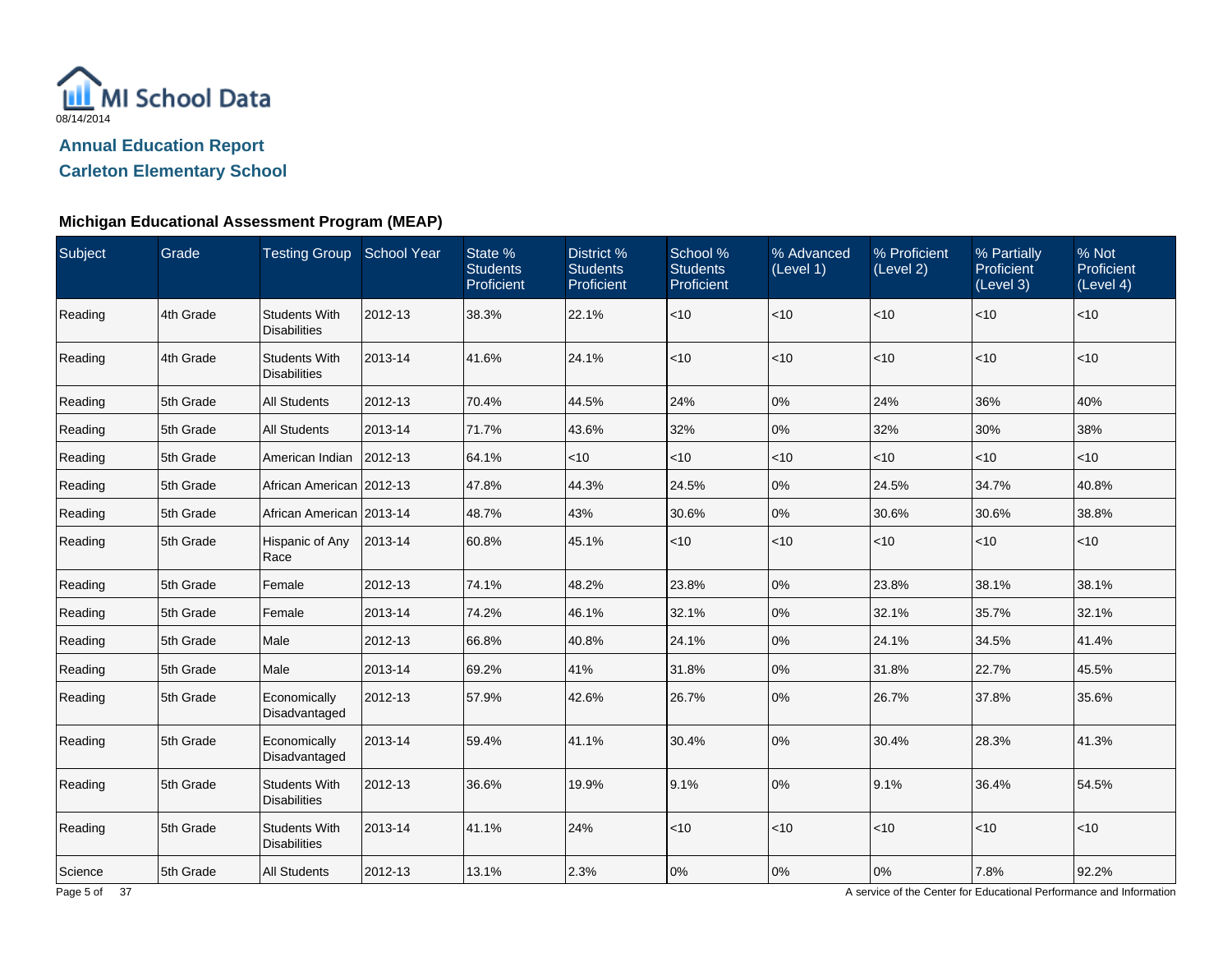

**Carleton Elementary School**

| Subject | Grade     | Testing Group School Year                   |              | State %<br><b>Students</b><br>Proficient | District %<br><b>Students</b><br>Proficient | School %<br><b>Students</b><br>Proficient | % Advanced<br>(Level 1) | % Proficient<br>(Level 2) | % Partially<br>Proficient<br>(Level 3) | % Not<br>Proficient<br>(Level 4) |
|---------|-----------|---------------------------------------------|--------------|------------------------------------------|---------------------------------------------|-------------------------------------------|-------------------------|---------------------------|----------------------------------------|----------------------------------|
| Science | 5th Grade | <b>All Students</b>                         | 2013-14      | 16.8%                                    | 2.9%                                        | 0%                                        | 0%                      | 10%                       | 8.2%                                   | 91.8%                            |
| Science | 5th Grade | American Indian                             | $ 2012 - 13$ | 8.4%                                     | $<$ 10                                      | < 10                                      | $<$ 10                  | $<$ 10                    | $<$ 10                                 | $<$ 10                           |
| Science | 5th Grade | African American 2012-13                    |              | 2.6%                                     | 2.4%                                        | 0%                                        | 0%                      | 0%                        | 8%                                     | 92%                              |
| Science | 5th Grade | African American 2013-14                    |              | 3.3%                                     | 2.9%                                        | 0%                                        | 0%                      | 0%                        | 8.3%                                   | 91.7%                            |
| Science | 5th Grade | Hispanic of Any<br>Race                     | 2013-14      | 7.7%                                     | 1.8%                                        | < 10                                      | < 10                    | $<$ 10                    | $ $ < 10                               | < 10                             |
| Science | 5th Grade | Female                                      | 2012-13      | 11.6%                                    | 1.7%                                        | 0%                                        | 0%                      | $ 0\%$                    | 4.8%                                   | 95.2%                            |
| Science | 5th Grade | Female                                      | 2013-14      | 15.9%                                    | 2.9%                                        | 0%                                        | 0%                      | 10%                       | 7.4%                                   | 92.6%                            |
| Science | 5th Grade | Male                                        | 2012-13      | 14.5%                                    | 2.8%                                        | 0%                                        | 0%                      | 10%                       | 10%                                    | 90%                              |
| Science | 5th Grade | Male                                        | 2013-14      | 17.7%                                    | 2.9%                                        | 0%                                        | 0%                      | 0%                        | 9.1%                                   | 90.9%                            |
| Science | 5th Grade | Economically<br>Disadvantaged               | 2012-13      | 5.8%                                     | 1.9%                                        | 0%                                        | 0%                      | $ 0\%$                    | 8.7%                                   | 91.3%                            |
| Science | 5th Grade | Economically<br>Disadvantaged               | 2013-14      | 8%                                       | 2.4%                                        | 0%                                        | 0%                      | 10%                       | 8.9%                                   | 91.1%                            |
| Science | 5th Grade | <b>Students With</b><br><b>Disabilities</b> | 2012-13      | 4.1%                                     | 1.5%                                        | 0%                                        | 0%                      | 0%                        | 0%                                     | 100%                             |
| Science | 5th Grade | <b>Students With</b><br><b>Disabilities</b> | 2013-14      | 5.6%                                     | 2.4%                                        | < 10                                      | < 10                    | < 10                      | < 10                                   | < 10                             |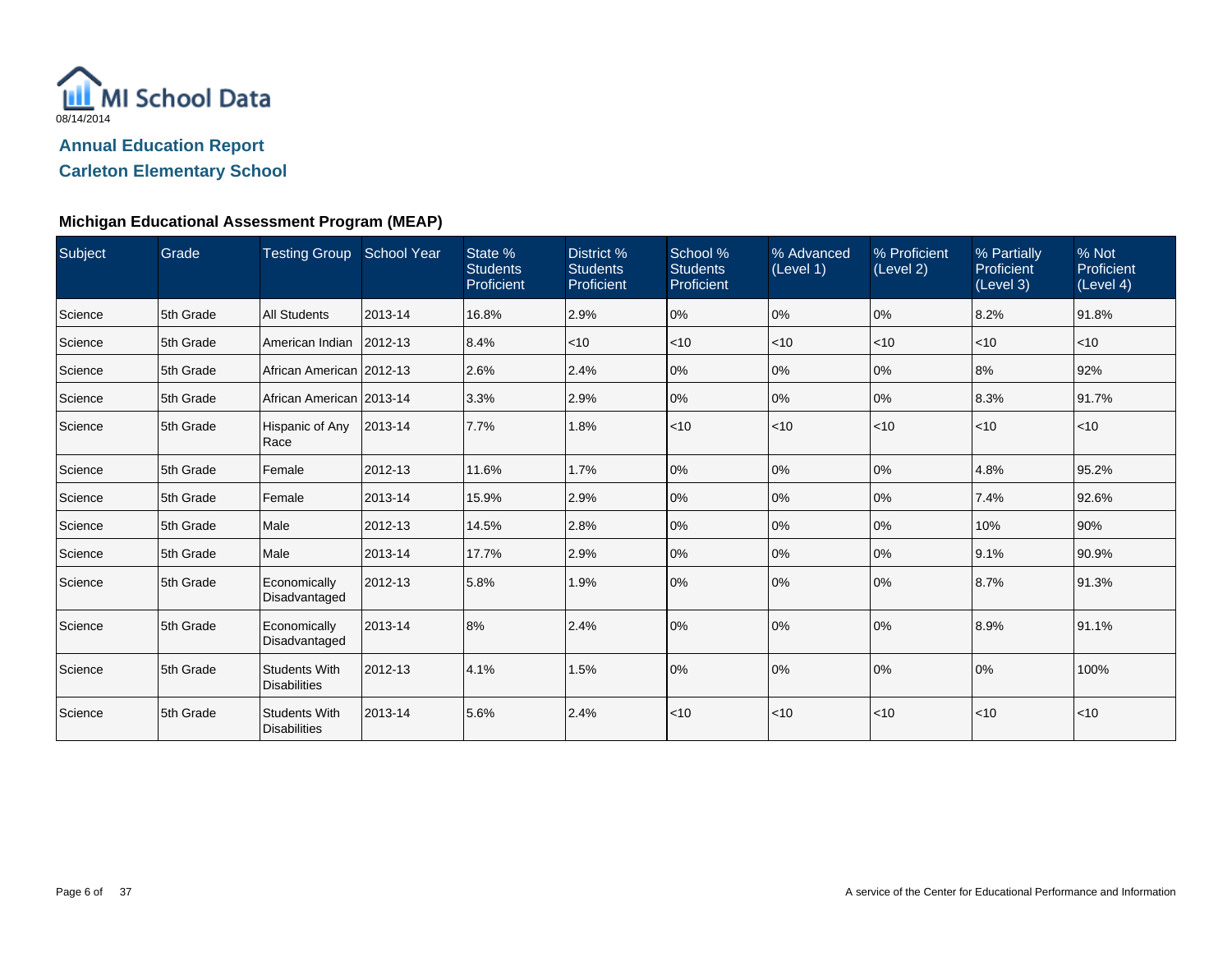

**Carleton Elementary School**

### **Michigan Merit Examination (MME)**

| Subject | Grade | Testing Group School Year |  | State %<br>Students<br>Proficient | District %<br><b>Students</b><br><b>Proficient</b> | School %<br><b>Students</b><br><b>Proficient</b> | % Advanced<br>(Level 1) | % Proficient<br>(Level 2) | % Partially<br><b>Proficient</b><br>(Level 3) | % Not<br><b>Proficient</b><br>(Level 4) |
|---------|-------|---------------------------|--|-----------------------------------|----------------------------------------------------|--------------------------------------------------|-------------------------|---------------------------|-----------------------------------------------|-----------------------------------------|
|---------|-------|---------------------------|--|-----------------------------------|----------------------------------------------------|--------------------------------------------------|-------------------------|---------------------------|-----------------------------------------------|-----------------------------------------|

No Data to Display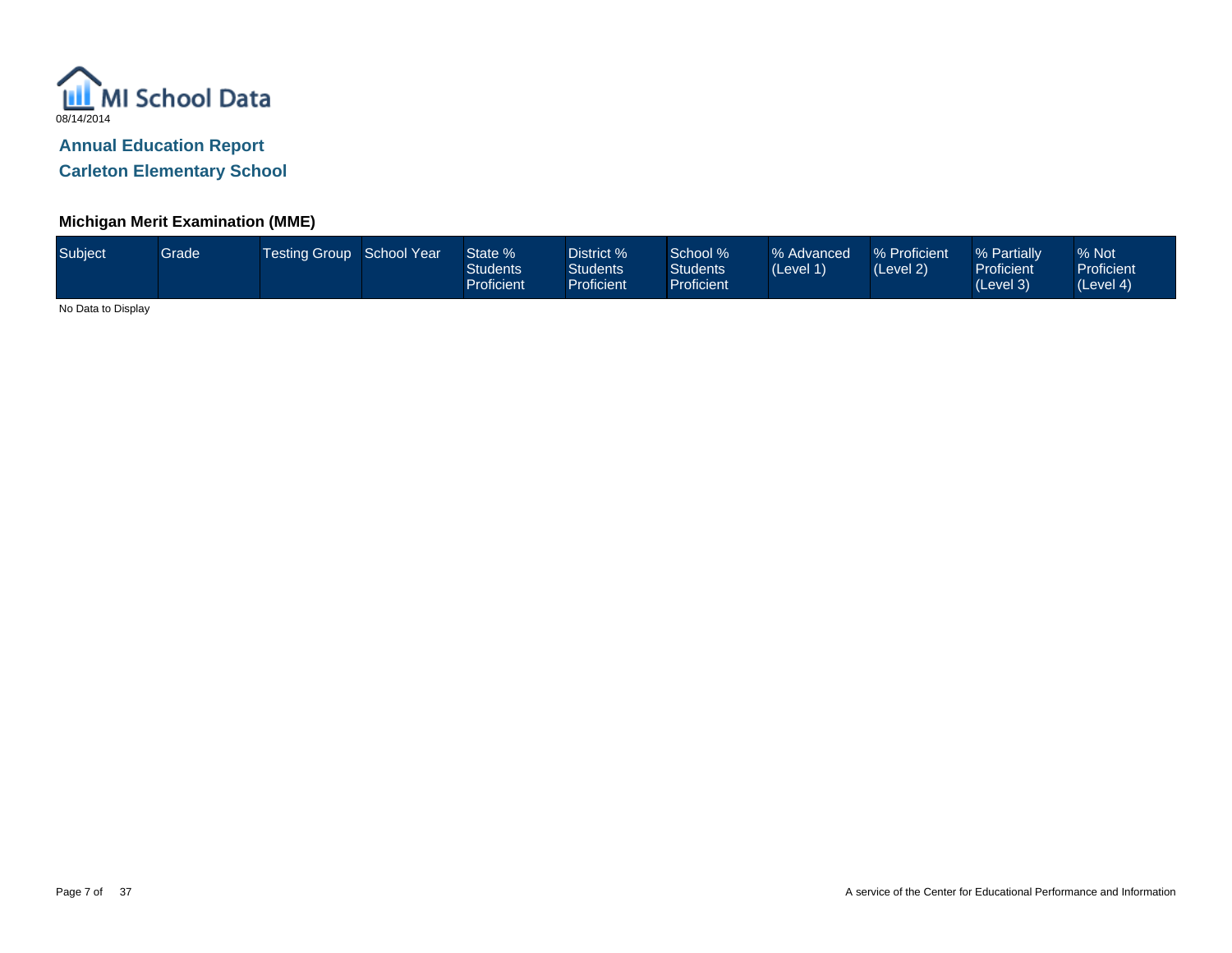

# **Carleton Elementary School**

### **Michigan Educational Assessment Program Access (MEAP - Access)**

| Subject                     | Grade     | <b>Testing Group</b>          | School Year | State %<br><b>Students</b><br>Proficient | District %<br><b>Students</b><br>Proficient | School %<br><b>Students</b><br>Proficient | % Exceeded | % Met    | % Progressing                                                               |
|-----------------------------|-----------|-------------------------------|-------------|------------------------------------------|---------------------------------------------|-------------------------------------------|------------|----------|-----------------------------------------------------------------------------|
| Mathematics                 | 3rd Grade | <b>All Students</b>           | 2012-13     | 63.7%                                    | 62.4%                                       | 100%                                      | 0%         | 100%     | 0%                                                                          |
| Mathematics                 | 3rd Grade | <b>All Students</b>           | 2013-14     | 61.9%                                    | 64.1%                                       | 50%                                       | 0%         | 50%      | 50%                                                                         |
| Mathematics                 | 3rd Grade | African American              | 2012-13     | 56.5%                                    | 69.8%                                       | 100%                                      | 0%         | 100%     | 0%                                                                          |
| Mathematics                 | 3rd Grade | African American              | 2013-14     | 52.5%                                    | 65.9%                                       | 50%                                       | 0%         | 50%      | 50%                                                                         |
| Mathematics                 | 3rd Grade | Female                        | 2012-13     | 58.4%                                    | 52.5%                                       | < 10                                      | $<$ 10     | $<$ 10   | $<$ 10                                                                      |
| <b>Mathematics</b>          | 3rd Grade | Female                        | 2013-14     | 57%                                      | 59.4%                                       | < 10                                      | $<$ 10     | $<10$    | $<$ 10                                                                      |
| Mathematics                 | 3rd Grade | Male                          | 2012-13     | 66.4%                                    | 67.1%                                       | $<10$                                     | $<$ 10     | < 10     | $<$ 10                                                                      |
| Mathematics                 | 3rd Grade | Male                          | 2013-14     | 64.4%                                    | 65.9%                                       | $<10$                                     | < 10       | <10      | <10                                                                         |
| Mathematics                 | 3rd Grade | Economically<br>Disadvantaged | 2012-13     | 62.4%                                    | 66%                                         | 100%                                      | 0%         | 100%     | 0%                                                                          |
| Mathematics                 | 3rd Grade | Economically<br>Disadvantaged | 2013-14     | 59.4%                                    | 62.1%                                       | 50%                                       | 0%         | 50%      | 50%                                                                         |
| Mathematics                 | 4th Grade | <b>All Students</b>           | 2012-13     | 57.5%                                    | 48.8%                                       | 50%                                       | 0%         | 50%      | 50%                                                                         |
| Mathematics                 | 4th Grade | <b>All Students</b>           | 2013-14     | 55.3%                                    | 49.7%                                       | < 10                                      | < 10       | < 10     | $<$ 10                                                                      |
| Mathematics                 | 4th Grade | African American              | 2012-13     | 47%                                      | 50.4%                                       | 50%                                       | 0%         | 50%      | 50%                                                                         |
| Mathematics                 | 4th Grade | African American              | 2013-14     | 46.3%                                    | 53.1%                                       | < 10                                      | $<$ 10     | $<$ 10   | $<$ 10                                                                      |
| Mathematics                 | 4th Grade | Male                          | 2012-13     | 57.9%                                    | 42.6%                                       | 50%                                       | 0%         | 50%      | 50%                                                                         |
| Mathematics                 | 4th Grade | Male                          | 2013-14     | 56.2%                                    | 47.1%                                       | $<$ 10                                    | $<$ 10     | < 10     | $<$ 10                                                                      |
| <b>Mathematics</b>          | 4th Grade | Economically<br>Disadvantaged | 2012-13     | 55.5%                                    | 50%                                         | 50%                                       | 0%         | 50%      | 50%                                                                         |
| <b>Mathematics</b>          | 4th Grade | Economically<br>Disadvantaged | 2013-14     | 53.4%                                    | 50%                                         | < 10                                      | < 10       | < 10     | <10                                                                         |
| Mathematics<br>Page 8 of 37 | 5th Grade | <b>All Students</b>           | 2012-13     | 58.5%                                    | 49%                                         | $<10$                                     | < 10       | $ $ < 10 | < 10<br>A service of the Center for Educational Performance and Information |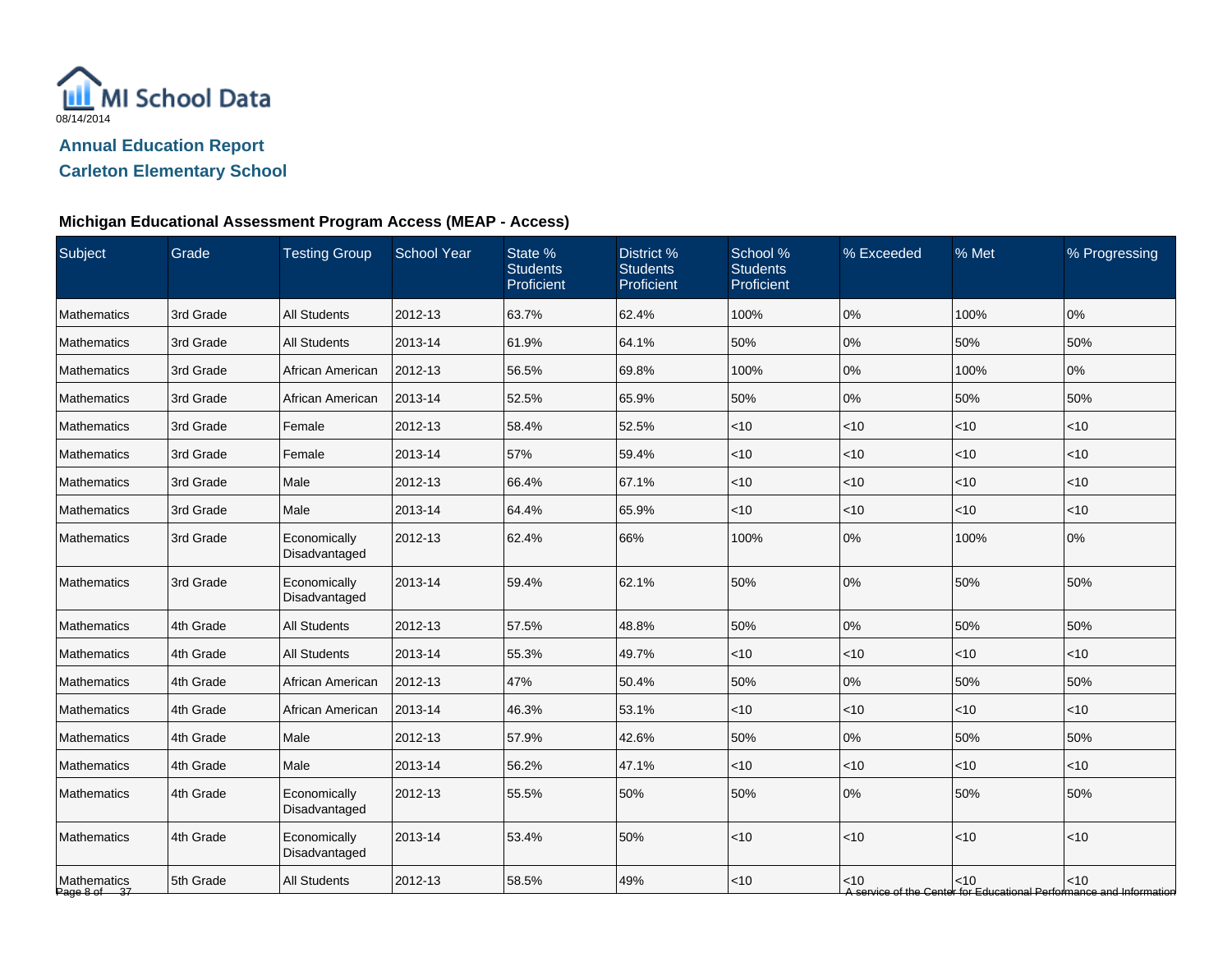

# **Carleton Elementary School**

## **Michigan Educational Assessment Program Access (MEAP - Access)**

| Subject                       | Grade     | <b>Testing Group</b>          | <b>School Year</b> | State %<br><b>Students</b><br>Proficient | District %<br><b>Students</b><br>Proficient | School %<br><b>Students</b><br>Proficient | % Exceeded | % Met  | % Progressing                                                               |
|-------------------------------|-----------|-------------------------------|--------------------|------------------------------------------|---------------------------------------------|-------------------------------------------|------------|--------|-----------------------------------------------------------------------------|
| <b>Mathematics</b>            | 5th Grade | <b>All Students</b>           | 2013-14            | 56.8%                                    | 51.3%                                       | < 10                                      | <10        | <10    | < 10                                                                        |
| Mathematics                   | 5th Grade | African American              | 2012-13            | 47.4%                                    | 48.8%                                       | $<$ 10                                    | < 10       | <10    | < 10                                                                        |
| Mathematics                   | 5th Grade | African American              | 2013-14            | 44.8%                                    | 51.3%                                       | $<$ 10                                    | <10        | $<$ 10 | $<$ 10                                                                      |
| Mathematics                   | 5th Grade | Female                        | 2013-14            | 53.3%                                    | 46.6%                                       | $<$ 10                                    | <10        | < 10   | $<$ 10                                                                      |
| Mathematics                   | 5th Grade | Male                          | 2012-13            | 60.4%                                    | 46.5%                                       | $<$ 10                                    | $<$ 10     | <10    | $<$ 10                                                                      |
| Mathematics                   | 5th Grade | Male                          | 2013-14            | 58.9%                                    | 53.5%                                       | $<$ 10                                    | <10        | < 10   | < 10                                                                        |
| <b>Mathematics</b>            | 5th Grade | Economically<br>Disadvantaged | 2012-13            | 55.7%                                    | 49.4%                                       | $<$ 10                                    | <10        | <10    | $<$ 10                                                                      |
| Mathematics                   | 5th Grade | Economically<br>Disadvantaged | 2013-14            | 54.1%                                    | 51.2%                                       | < 10                                      | <10        | < 10   | < 10                                                                        |
| Reading                       | 3rd Grade | <b>All Students</b>           | 2012-13            | 39.3%                                    | 41.4%                                       | $0\%$                                     | 0%         | 0%     | 100%                                                                        |
| Reading                       | 3rd Grade | <b>All Students</b>           | 2013-14            | 38.7%                                    | 42.2%                                       | 0%                                        | 0%         | 0%     | 100%                                                                        |
| Reading                       | 3rd Grade | African American              | 2012-13            | 34.2%                                    | 44.4%                                       | 0%                                        | 0%         | 0%     | 100%                                                                        |
| Reading                       | 3rd Grade | African American              | 2013-14            | 30.4%                                    | 44%                                         | 0%                                        | 0%         | 0%     | 100%                                                                        |
| Reading                       | 3rd Grade | Female                        | 2012-13            | 41.5%                                    | 38.1%                                       | $<$ 10                                    | $<$ 10     | < 10   | $<$ 10                                                                      |
| Reading                       | 3rd Grade | Female                        | 2013-14            | 38.2%                                    | 29%                                         | $<$ 10                                    | $<$ 10     | <10    | $<$ 10                                                                      |
| Reading                       | 3rd Grade | Male                          | 2012-13            | 38.3%                                    | 43%                                         | $<$ 10                                    | <10        | < 10   | < 10                                                                        |
| Reading                       | 3rd Grade | Male                          | 2013-14            | 38.9%                                    | 47.1%                                       | $<$ 10                                    | < 10       | <10    | < 10                                                                        |
| Reading                       | 3rd Grade | Economically<br>Disadvantaged | 2012-13            | 34.6%                                    | 43.1%                                       | 0%                                        | 0%         | 0%     | 100%                                                                        |
| Reading                       | 3rd Grade | Economically<br>Disadvantaged | 2013-14            | 34.6%                                    | 40.2%                                       | 0%                                        | 0%         | 0%     | 100%                                                                        |
| Reading<br>Page 9 of<br>$-37$ | 4th Grade | <b>All Students</b>           | 2012-13            | 46.3%                                    | 39.9%                                       | $0\%$                                     | 0%         | 0%     | 100%<br>A service of the Center for Educational Performance and Information |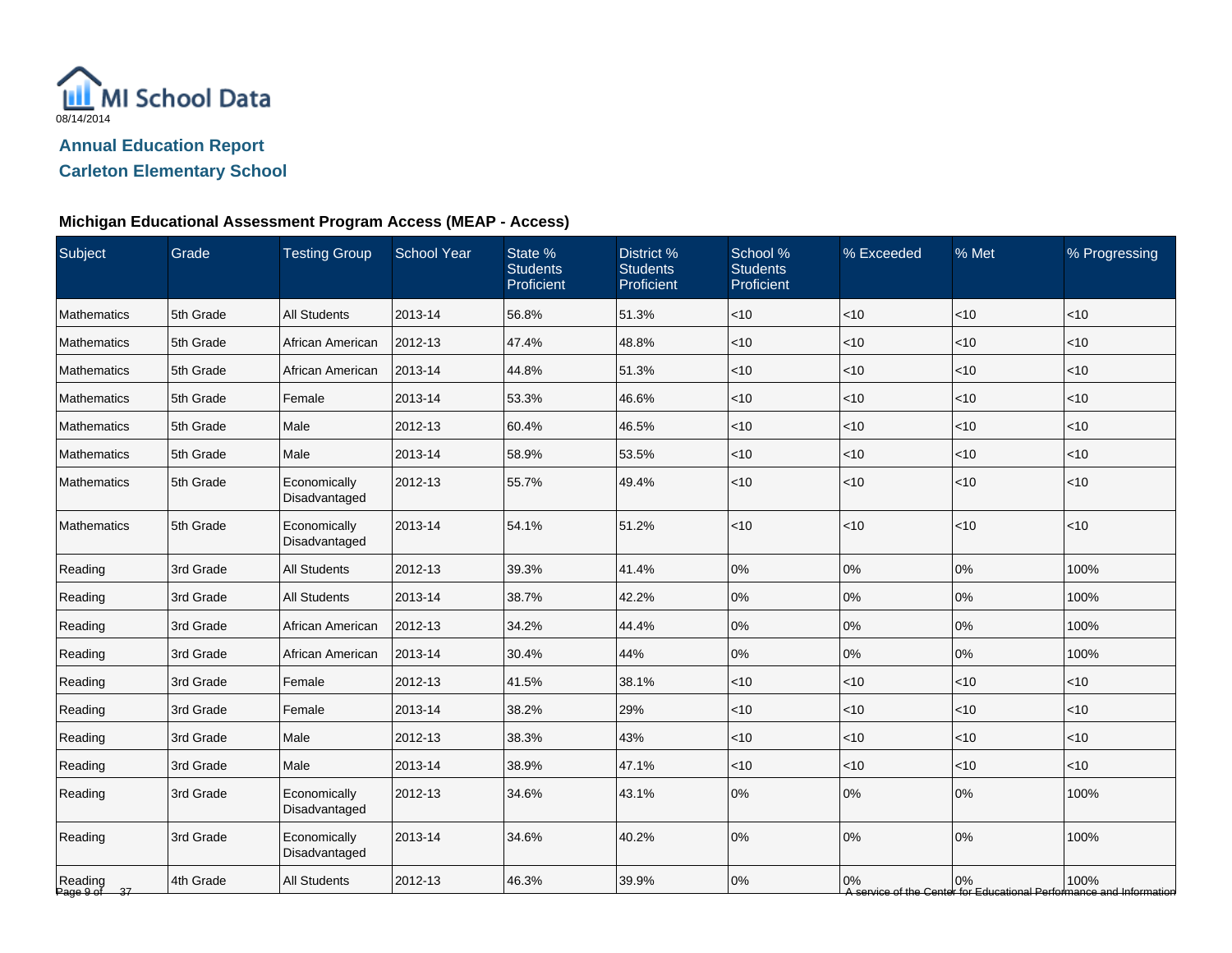

### **Carleton Elementary School**

### **Michigan Educational Assessment Program Access (MEAP - Access)**

| Subject | Grade     | <b>Testing Group</b>          | <b>School Year</b> | State %<br><b>Students</b><br>Proficient | District %<br><b>Students</b><br>Proficient | School %<br><b>Students</b><br>Proficient | % Exceeded | % Met  | % Progressing |
|---------|-----------|-------------------------------|--------------------|------------------------------------------|---------------------------------------------|-------------------------------------------|------------|--------|---------------|
| Reading | 4th Grade | <b>All Students</b>           | 2013-14            | 45.6%                                    | 39.9%                                       | $\vert$ < 10                              | <10        | <10    | < 10          |
| Reading | 4th Grade | African American              | 2012-13            | 36.3%                                    | 45.1%                                       | 0%                                        | 0%         | 0%     | 100%          |
| Reading | 4th Grade | African American              | 2013-14            | 35.2%                                    | 42%                                         | $ $ < 10                                  | $<$ 10     | < 10   | <10           |
| Reading | 4th Grade | Male                          | 2012-13            | 44%                                      | 36.7%                                       | 0%                                        | 0%         | 0%     | 100%          |
| Reading | 4th Grade | Male                          | 2013-14            | 45.4%                                    | 38.7%                                       | $<$ 10                                    | $<$ 10     | <10    | < 10          |
| Reading | 4th Grade | Economically<br>Disadvantaged | 2012-13            | 43.3%                                    | 38.9%                                       | 0%                                        | 0%         | 0%     | 100%          |
| Reading | 4th Grade | Economically<br>Disadvantaged | 2013-14            | 41.3%                                    | 40%                                         | $ $ < 10                                  | $<$ 10     | < 10   | $<$ 10        |
| Reading | 5th Grade | All Students                  | 2012-13            | 59.8%                                    | 53.3%                                       | $ $ < 10                                  | $<$ 10     | < 10   | $<$ 10        |
| Reading | 5th Grade | <b>All Students</b>           | 2013-14            | 59.8%                                    | 47.6%                                       | $ $ < 10                                  | $<$ 10     | < 10   | $<$ 10        |
| Reading | 5th Grade | African American              | 2012-13            | 50.4%                                    | 53.4%                                       | $ $ < 10                                  | $<$ 10     | $<$ 10 | < 10          |
| Reading | 5th Grade | African American              | 2013-14            | 48.5%                                    | 48%                                         | $ $ < 10                                  | <10        | <10    | < 10          |
| Reading | 5th Grade | Female                        | 2013-14            | 65.6%                                    | 55.9%                                       | $ $ < 10                                  | <10        | < 10   | $<$ 10        |
| Reading | 5th Grade | Male                          | 2012-13            | 57.4%                                    | 48.9%                                       | $ $ < 10                                  | $<$ 10     | $<$ 10 | $<$ 10        |
| Reading | 5th Grade | Male                          | 2013-14            | 56.7%                                    | 43.7%                                       | $ $ < 10                                  | $<$ 10     | < 10   | $<$ 10        |
| Reading | 5th Grade | Economically<br>Disadvantaged | 2012-13            | 58%                                      | 52%                                         | $ $ < 10                                  | $<$ 10     | <10    | $<$ 10        |
| Reading | 5th Grade | Economically<br>Disadvantaged | 2013-14            | 56.9%                                    | 48.8%                                       | $<$ 10                                    | $<$ 10     | <10    | < 10          |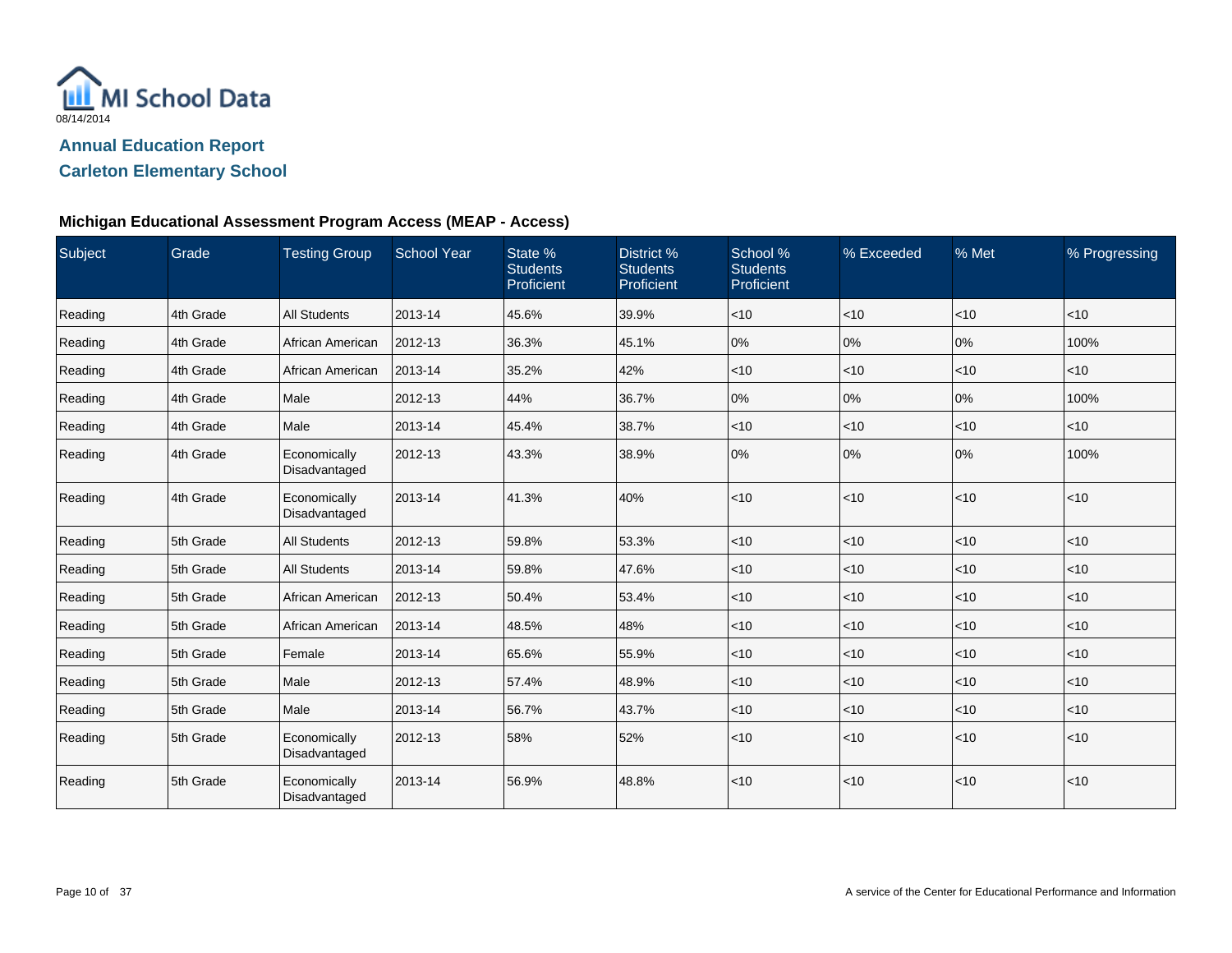

**Carleton Elementary School**

| <b>Subject</b>           | Grade     | <b>Testing Group</b>          | School Year | State %<br><b>Students</b><br>Proficient | District %<br><b>Students</b><br>Proficient | School %<br><b>Students</b><br>Proficient | % Surpassed<br>(Level 1) | % Attained<br>(Level 2) | % Emerging<br>(Level 3)                                                     |
|--------------------------|-----------|-------------------------------|-------------|------------------------------------------|---------------------------------------------|-------------------------------------------|--------------------------|-------------------------|-----------------------------------------------------------------------------|
| <b>Mathematics</b>       | 3rd Grade | <b>All Students</b>           | 2012-13     | 77.5%                                    | 62.7%                                       | < 10                                      | $<$ 10                   | < 10                    | $<$ 10                                                                      |
| Reading                  | 3rd Grade | <b>All Students</b>           | 2012-13     | 81.7%                                    | 58.8%                                       | $ $ < 10                                  | <10                      | < 10                    | < 10                                                                        |
| Mathematics              | 3rd Grade | African American              | 2012-13     | 68.8%                                    | 63.8%                                       | $<10$                                     | <10                      | $<10$                   | < 10                                                                        |
| Reading                  | 3rd Grade | African American              | 2012-13     | 73.2%                                    | 59.3%                                       | < 10                                      | <10                      | <10                     | < 10                                                                        |
| Mathematics              | 3rd Grade | Female                        | 2012-13     | 77.1%                                    | 69.6%                                       | $<$ 10                                    | <10                      | < 10                    | < 10                                                                        |
| Reading                  | 3rd Grade | Female                        | 2012-13     | 81.7%                                    | 66.7%                                       | < 10                                      | <10                      | < 10                    | $<$ 10                                                                      |
| Mathematics              | 3rd Grade | Male                          | 2012-13     | 77.8%                                    | 59.1%                                       | $ $ < 10                                  | <10                      | < 10                    | < 10                                                                        |
| Reading                  | 3rd Grade | Male                          | 2012-13     | 81.7%                                    | 54.5%                                       | < 10                                      | <10                      | < 10                    | <10                                                                         |
| <b>Mathematics</b>       | 3rd Grade | Economically<br>Disadvantaged | 2012-13     | 78.5%                                    | 61.4%                                       | < 10                                      | <10                      | < 10                    | < 10                                                                        |
| Reading                  | 3rd Grade | Economically<br>Disadvantaged | 2012-13     | 81.2%                                    | 58.6%                                       | $<10$                                     | <10                      | <10                     | <10                                                                         |
| Mathematics              | 4th Grade | <b>All Students</b>           | 2012-13     | 79.4%                                    | 64.9%                                       | $<10$                                     | <10                      | <10                     | <10                                                                         |
| Mathematics              | 4th Grade | <b>All Students</b>           | 2013-14     | 81.3%                                    | 72.2%                                       | $<$ 10                                    | <10                      | < 10                    | < 10                                                                        |
| Reading                  | 4th Grade | <b>All Students</b>           | 2012-13     | 75.1%                                    | 68%                                         | < 10                                      | $<$ 10                   | $<$ 10                  | $<$ 10                                                                      |
| Reading                  | 4th Grade | <b>All Students</b>           | 2013-14     | 76.5%                                    | 64.1%                                       | < 10                                      | $<$ 10                   | < 10                    | $<$ 10                                                                      |
| Mathematics              | 4th Grade | African American              | 2012-13     | 76.4%                                    | 68.6%                                       | $ $ < 10                                  | <10                      | < 10                    | < 10                                                                        |
| Mathematics              | 4th Grade | African American              | 2013-14     | 76.6%                                    | 69.4%                                       | <10                                       | <10                      | < 10                    | <10                                                                         |
| Reading                  | 4th Grade | African American              | 2012-13     | 75.6%                                    | 70.4%                                       | $<$ 10                                    | <10                      | < 10                    | < 10                                                                        |
| Reading                  | 4th Grade | African American              | 2013-14     | 71.6%                                    | 64.8%                                       | < 10                                      | $<$ 10                   | < 10                    | < 10                                                                        |
| Mathematics              | 4th Grade | Female                        | 2012-13     | 75.3%                                    | 60%                                         | $<$ 10                                    | $<$ 10                   | < 10                    | $<$ 10                                                                      |
| Reading<br>Page 11 of 37 | 4th Grade | Female                        | 2012-13     | 74%                                      | 61.3%                                       | <10                                       | <10                      | $<10$                   | < 10<br>A service of the Center for Educational Performance and Information |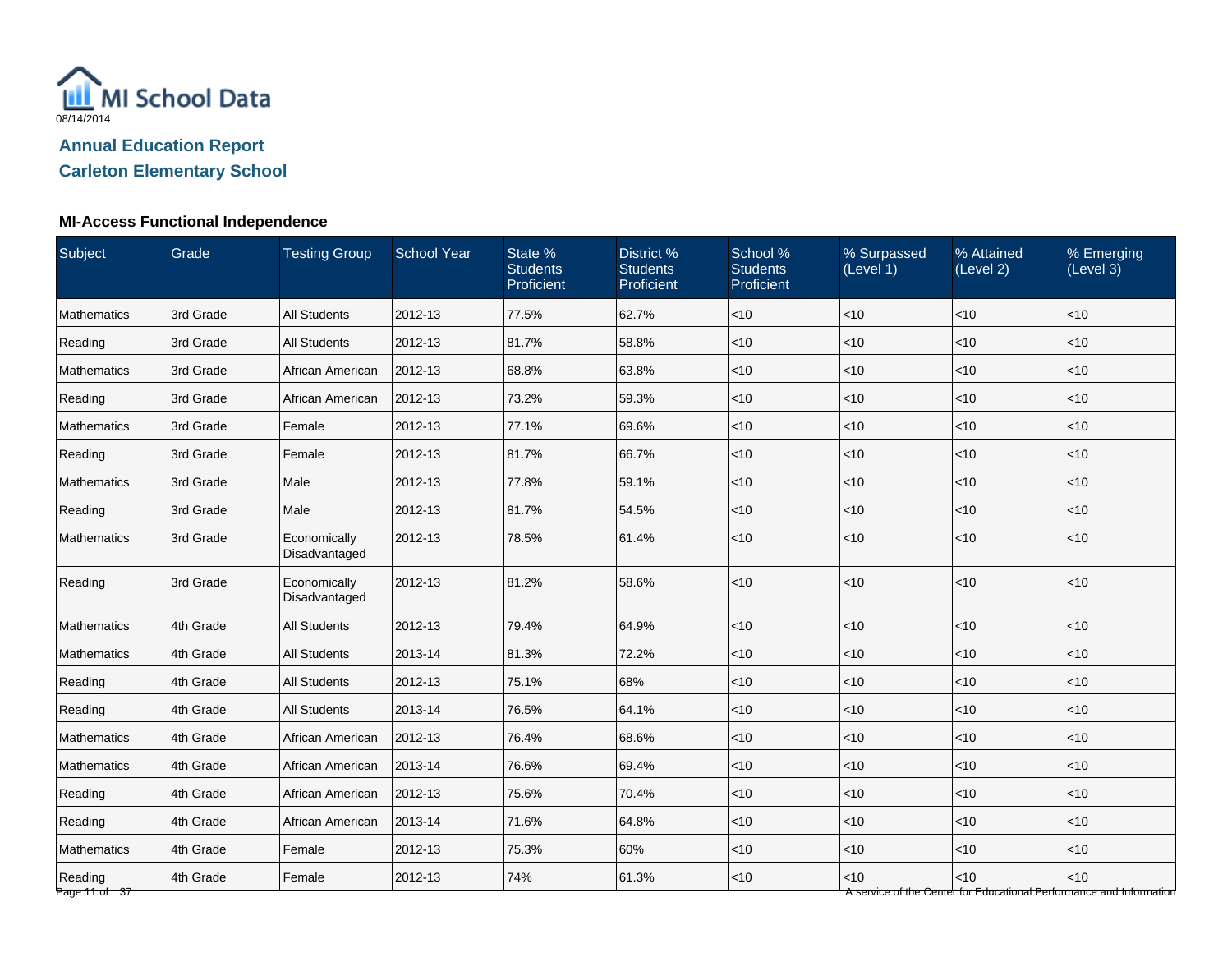

**Carleton Elementary School**

| <b>Subject</b>           | Grade     | <b>Testing Group</b>          | <b>School Year</b> | State %<br><b>Students</b><br>Proficient | District %<br><b>Students</b><br>Proficient | School %<br><b>Students</b><br>Proficient | % Surpassed<br>(Level 1) | % Attained<br>(Level 2) | % Emerging<br>(Level 3)                                                     |
|--------------------------|-----------|-------------------------------|--------------------|------------------------------------------|---------------------------------------------|-------------------------------------------|--------------------------|-------------------------|-----------------------------------------------------------------------------|
| <b>Mathematics</b>       | 4th Grade | Male                          | 2012-13            | 81.6%                                    | 68.2%                                       | < 10                                      | $<$ 10                   | < 10                    | $<$ 10                                                                      |
| Mathematics              | 4th Grade | Male                          | 2013-14            | 83.3%                                    | 77.6%                                       | < 10                                      | < 10                     | <10                     | <10                                                                         |
| Reading                  | 4th Grade | Male                          | 2012-13            | 75.6%                                    | 72.7%                                       | $<10$                                     | <10                      | $<10$                   | < 10                                                                        |
| Reading                  | 4th Grade | Male                          | 2013-14            | 76.1%                                    | 65.3%                                       | < 10                                      | < 10                     | <10                     | <10                                                                         |
| Mathematics              | 4th Grade | Economically<br>Disadvantaged | 2012-13            | 79.7%                                    | 64.7%                                       | < 10                                      | $<$ 10                   | < 10                    | $<$ 10                                                                      |
| Mathematics              | 4th Grade | Economically<br>Disadvantaged | 2013-14            | 82.3%                                    | 72%                                         | < 10                                      | < 10                     | < 10                    | $<$ 10                                                                      |
| Reading                  | 4th Grade | Economically<br>Disadvantaged | 2012-13            | 74.8%                                    | 69.6%                                       | $<10$                                     | < 10                     | < 10                    | <10                                                                         |
| Reading                  | 4th Grade | Economically<br>Disadvantaged | 2013-14            | 75.1%                                    | 64.9%                                       | $<10$                                     | < 10                     | <10                     | <10                                                                         |
| Mathematics              | 5th Grade | <b>All Students</b>           | 2012-13            | 68.4%                                    | 46.3%                                       | <10                                       | <10                      | <10                     | < 10                                                                        |
| Mathematics              | 5th Grade | <b>All Students</b>           | 2013-14            | 64.9%                                    | 44.6%                                       | < 10                                      | $<$ 10                   | < 10                    | < 10                                                                        |
| Reading                  | 5th Grade | <b>All Students</b>           | 2012-13            | 79.7%                                    | 74.7%                                       | < 10                                      | $<$ 10                   | $<$ 10                  | $<$ 10                                                                      |
| Reading                  | 5th Grade | <b>All Students</b>           | 2013-14            | 73.9%                                    | 61.9%                                       | $<10$                                     | $<$ 10                   | $<10$                   | $<$ 10                                                                      |
| Science                  | 5th Grade | <b>All Students</b>           | 2012-13            | 50.5%                                    | 39.8%                                       | <10                                       | $<$ 10                   | <10                     | <10                                                                         |
| Science                  | 5th Grade | <b>All Students</b>           | 2013-14            | 47.4%                                    | 37.1%                                       | < 10                                      | < 10                     | <10                     | <10                                                                         |
| Mathematics              | 5th Grade | African American              | 2012-13            | 63.6%                                    | 44.6%                                       | $<10$                                     | < 10                     | < 10                    | < 10                                                                        |
| Mathematics              | 5th Grade | African American              | 2013-14            | 59.2%                                    | 46.2%                                       | $<$ 10                                    | $<$ 10                   | $<$ 10                  | $<$ 10                                                                      |
| Reading                  | 5th Grade | African American              | 2012-13            | 74.4%                                    | 75%                                         | < 10                                      | $<$ 10                   | $<10$                   | $<$ 10                                                                      |
| Reading                  | 5th Grade | African American              | 2013-14            | 70.9%                                    | 62%                                         | < 10                                      | < 10                     | <10                     | $<$ 10                                                                      |
| Science<br>Page 12 of 37 | 5th Grade | African American              | 2012-13            | 41.6%                                    | 39.8%                                       | $<10$                                     | $<$ 10                   | < 10                    | < 10<br>A service of the Center for Educational Performance and Information |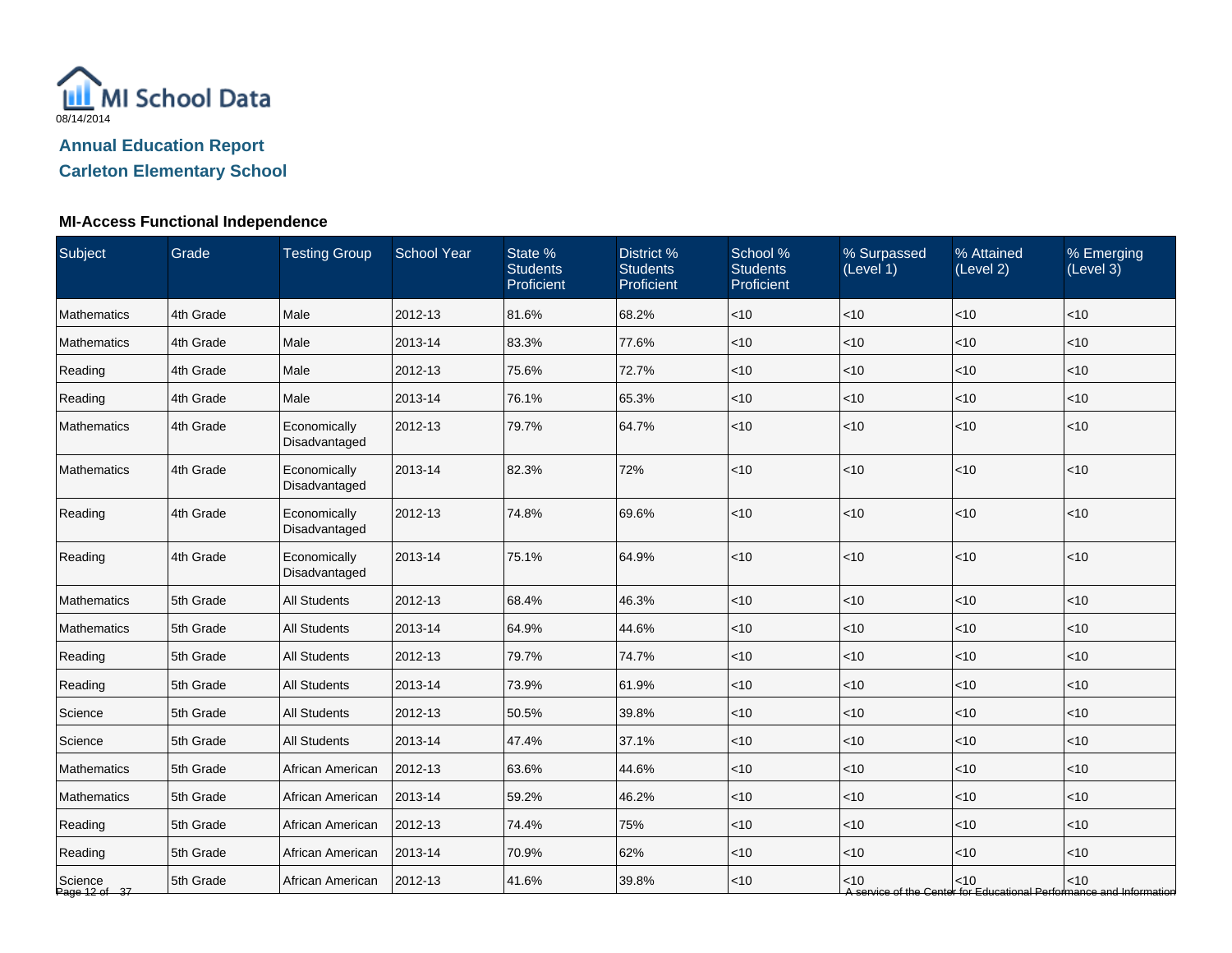

**Carleton Elementary School**

| <b>Subject</b> | Grade     | <b>Testing Group</b>          | <b>School Year</b> | State %<br><b>Students</b><br>Proficient | District %<br><b>Students</b><br>Proficient | School %<br><b>Students</b><br>Proficient | % Surpassed<br>(Level 1) | % Attained<br>(Level 2) | % Emerging<br>(Level 3) |
|----------------|-----------|-------------------------------|--------------------|------------------------------------------|---------------------------------------------|-------------------------------------------|--------------------------|-------------------------|-------------------------|
| Science        | 5th Grade | African American              | 2013-14            | 38.9%                                    | 38.8%                                       | $<10$                                     | <10                      | <10                     | <10                     |
| Mathematics    | 5th Grade | Female                        | 2012-13            | 65.1%                                    | 39.3%                                       | $<$ 10                                    | $<$ 10                   | < 10                    | < 10                    |
| Mathematics    | 5th Grade | Female                        | 2013-14            | 62.1%                                    | 53.3%                                       | $<$ 10                                    | $<$ 10                   | $<$ 10                  | $<$ 10                  |
| Reading        | 5th Grade | Female                        | 2012-13            | 80.8%                                    | 89.3%                                       | < 10                                      | <10                      | < 10                    | < 10                    |
| Reading        | 5th Grade | Female                        | 2013-14            | 75.3%                                    | 73.3%                                       | < 10                                      | <10                      | <10                     | < 10                    |
| Science        | 5th Grade | Female                        | 2012-13            | 44.4%                                    | 40.5%                                       | $<$ 10                                    | < 10                     | < 10                    | $<$ 10                  |
| Science        | 5th Grade | Female                        | 2013-14            | 45.4%                                    | 35%                                         | $ $ < 10                                  | <10                      | < 10                    | < 10                    |
| Mathematics    | 5th Grade | Male                          | 2012-13            | 70.2%                                    | 49.3%                                       | $<$ 10                                    | <10                      | < 10                    | $<$ 10                  |
| Mathematics    | 5th Grade | Male                          | 2013-14            | 66.4%                                    | 39.6%                                       | $<$ 10                                    | <10                      | < 10                    | < 10                    |
| Reading        | 5th Grade | Male                          | 2012-13            | 79.1%                                    | 68.7%                                       | ~10                                       | $<$ 10                   | < 10                    | < 10                    |
| Reading        | 5th Grade | Male                          | 2013-14            | 73.1%                                    | 55.6%                                       | $<$ 10                                    | $<$ 10                   | < 10                    | < 10                    |
| Science        | 5th Grade | Male                          | 2012-13            | 53.6%                                    | 39.5%                                       | < 10                                      | <10                      | <10                     | < 10                    |
| Science        | 5th Grade | Male                          | 2013-14            | 48.4%                                    | 38.2%                                       | < 10                                      | $<$ 10                   | < 10                    | < 10                    |
| Mathematics    | 5th Grade | Economically<br>Disadvantaged | 2012-13            | 69.2%                                    | 45%                                         | $ $ < 10                                  | <10                      | $<$ 10                  | < 10                    |
| Mathematics    | 5th Grade | Economically<br>Disadvantaged | 2013-14            | 66%                                      | 45.8%                                       | < 10                                      | <10                      | $<10$                   | < 10                    |
| Reading        | 5th Grade | Economically<br>Disadvantaged | 2012-13            | 78.9%                                    | 73.8%                                       | < 10                                      | <10                      | <10                     | < 10                    |
| Reading        | 5th Grade | Economically<br>Disadvantaged | 2013-14            | 73.8%                                    | 64.4%                                       | $ $ < 10                                  | < 10                     | < 10                    | < 10                    |
| Science        | 5th Grade | Economically<br>Disadvantaged | 2012-13            | 51.1%                                    | 39.4%                                       | < 10                                      | <10                      | < 10                    | < 10                    |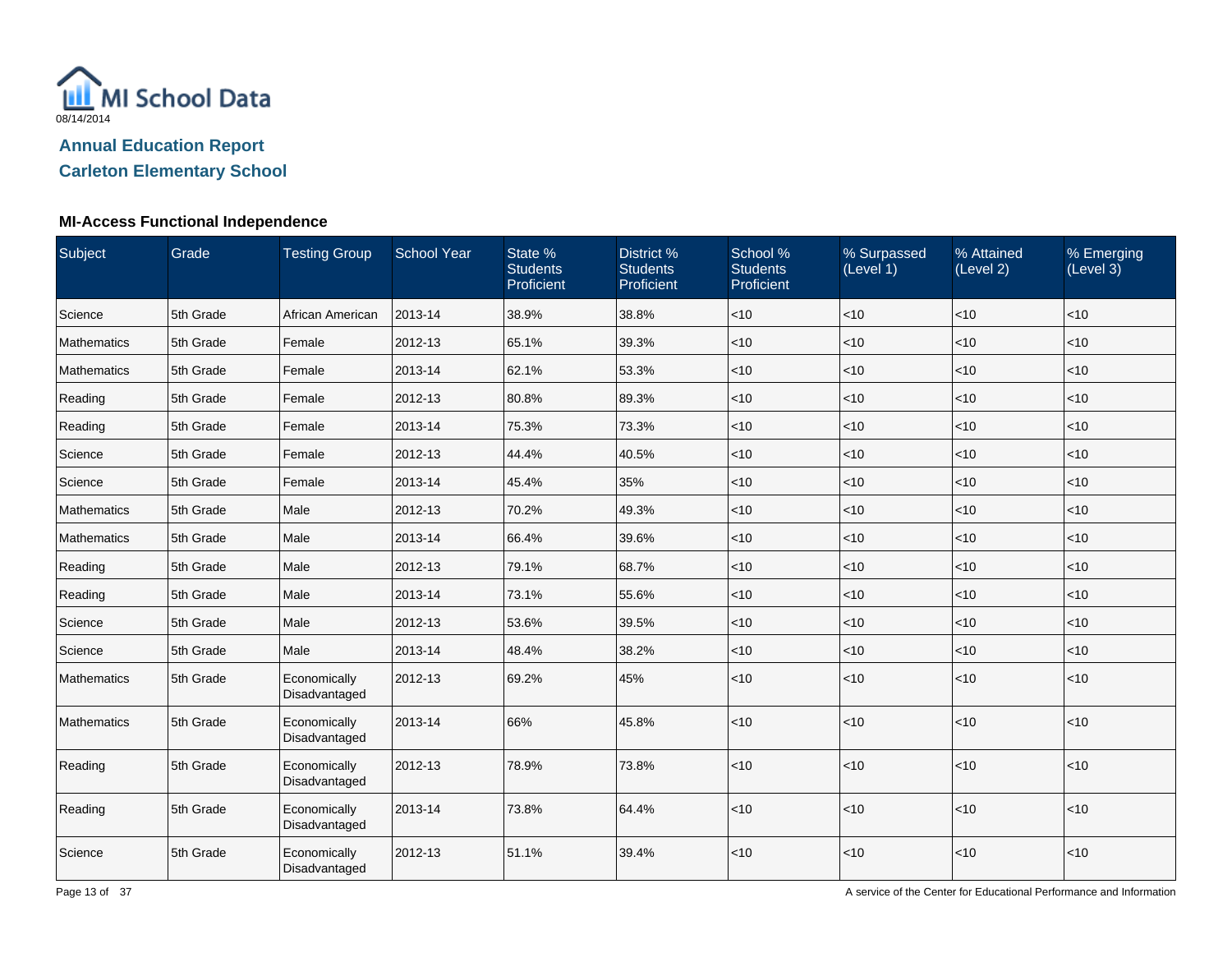

**Carleton Elementary School**

| <b>Subject</b> | Grade     | Testing Group                 | School Year | State %<br><b>Students</b><br>Proficient | District %<br><b>Students</b><br><b>Proficient</b> | School %<br><b>Students</b><br><b>Proficient</b> | % Surpassed<br>(Level 1) | % Attained<br>(Level 2) | % Emerging<br>(Level 3) |
|----------------|-----------|-------------------------------|-------------|------------------------------------------|----------------------------------------------------|--------------------------------------------------|--------------------------|-------------------------|-------------------------|
| Science        | 5th Grade | Economically<br>Disadvantaged | 2013-14     | 47.9%                                    | 38.1%                                              | $\leq 10$                                        | $ $ < 10                 | $\mathsf{I}$ <10        | $<$ 10                  |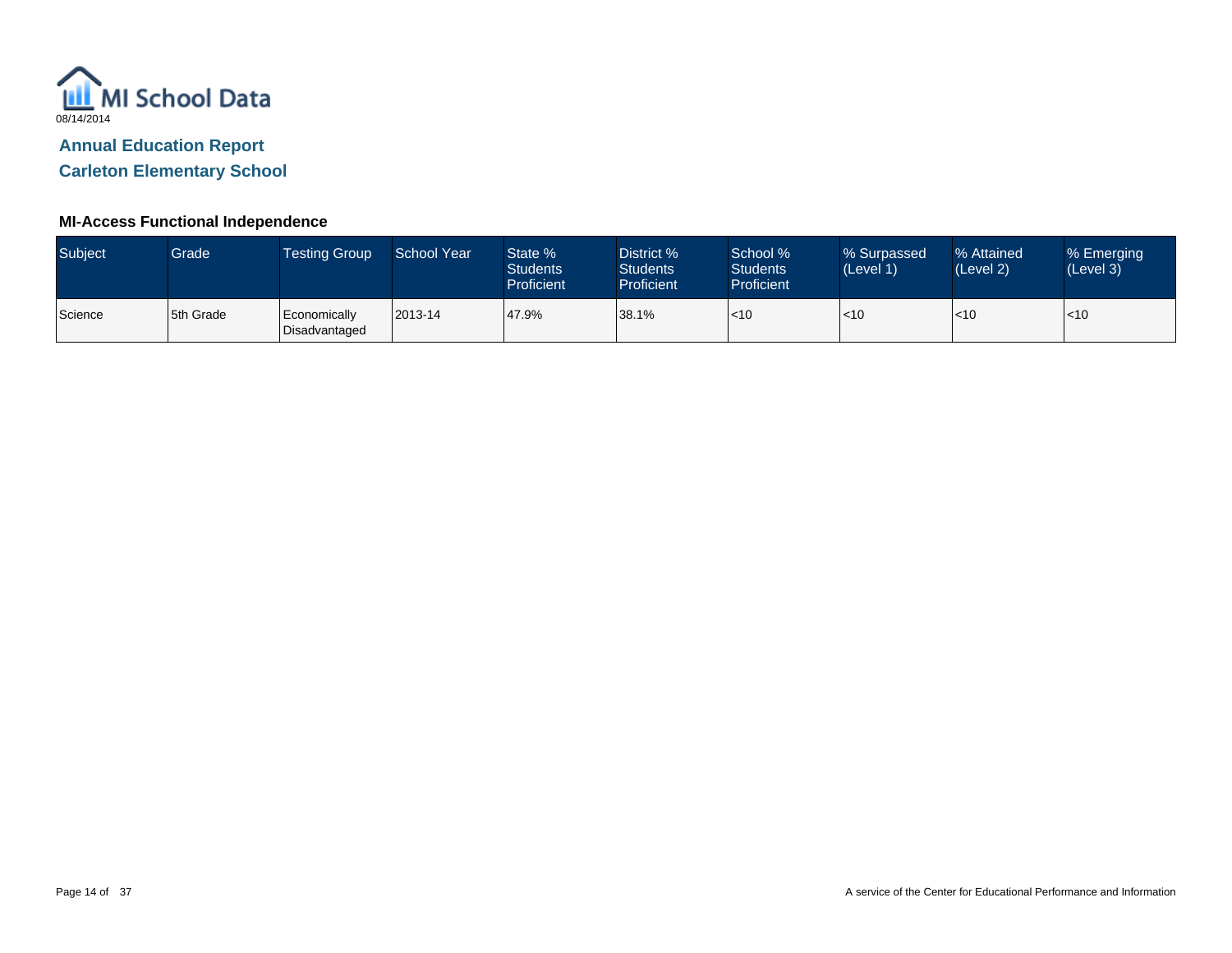

# **Carleton Elementary School**

### **MI-Access Supported Independence**

| Subject                     | Grade     | <b>Testing Group</b>          | <b>School Year</b> | State %<br><b>Students</b><br>Proficient | District %<br><b>Students</b><br>Proficient | School %<br><b>Students</b><br>Proficient | % Surpassed<br>(Level 1) | % Attained<br>(Level 2) | % Emerging<br>(Level 3)                                                     |
|-----------------------------|-----------|-------------------------------|--------------------|------------------------------------------|---------------------------------------------|-------------------------------------------|--------------------------|-------------------------|-----------------------------------------------------------------------------|
| Mathematics                 | 3rd Grade | <b>All Students</b>           | 2012-13            | 90.3%                                    | 88.9%                                       | < 10                                      | $<$ 10                   | < 10                    | <10                                                                         |
| <b>Mathematics</b>          | 3rd Grade | <b>All Students</b>           | 2013-14            | 88.4%                                    | 91.7%                                       | $<$ 10                                    | $<$ 10                   | < 10                    | <10                                                                         |
| <b>ELA</b>                  | 3rd Grade | <b>All Students</b>           | 2012-13            | 87.8%                                    | 91.9%                                       | < 10                                      | $<10$                    | < 10                    | < 10                                                                        |
| <b>ELA</b>                  | 3rd Grade | <b>All Students</b>           | 2013-14            | 82.4%                                    | 83.3%                                       | $<$ 10                                    | $ $ < 10                 | $\leq 10$               | < 10                                                                        |
| Mathematics                 | 3rd Grade | African American              | 2012-13            | 88.7%                                    | 88.2%                                       | $<$ 10                                    | $<$ 10                   | $<$ 10                  | $<$ 10                                                                      |
| Mathematics                 | 3rd Grade | African American              | 2013-14            | 87.7%                                    | 90.9%                                       | $<$ 10                                    | $<$ 10                   | $ $ < 10                | $<$ 10                                                                      |
| <b>ELA</b>                  | 3rd Grade | African American              | 2012-13            | 85.6%                                    | 91.2%                                       | < 10                                      | $<$ 10                   | $<10$                   | <10                                                                         |
| <b>ELA</b>                  | 3rd Grade | African American              | 2013-14            | 81.7%                                    | 81.8%                                       | < 10                                      | $<$ 10                   | $ $ < 10                | < 10                                                                        |
| Mathematics                 | 3rd Grade | Male                          | 2012-13            | 91.4%                                    | 84.6%                                       | < 10                                      | $<$ 10                   | < 10                    | < 10                                                                        |
| Mathematics                 | 3rd Grade | Male                          | 2013-14            | 87.7%                                    | 93.1%                                       | $<$ 10                                    | $<$ 10                   | $<10$                   | $<$ 10                                                                      |
| <b>ELA</b>                  | 3rd Grade | Male                          | 2012-13            | 87.5%                                    | 92.6%                                       | < 10                                      | $<$ 10                   | $ $ < 10                | <10                                                                         |
| <b>ELA</b>                  | 3rd Grade | Male                          | 2013-14            | 81%                                      | 86.2%                                       | < 10                                      | $<$ 10                   | $\vert$ < 10            | <10                                                                         |
| <b>Mathematics</b>          | 3rd Grade | Economically<br>Disadvantaged | 2012-13            | 89.8%                                    | 87.5%                                       | $<$ 10                                    | < 10                     | < 10                    | <10                                                                         |
| Mathematics                 | 3rd Grade | Economically<br>Disadvantaged | 2013-14            | 87.8%                                    | 93.8%                                       | < 10                                      | < 10                     | < 10                    | <10                                                                         |
| <b>ELA</b>                  | 3rd Grade | Economically<br>Disadvantaged | 2012-13            | 88.8%                                    | 90.6%                                       | < 10                                      | $ $ < 10                 | < 10                    | <10                                                                         |
| <b>ELA</b>                  | 3rd Grade | Economically<br>Disadvantaged | 2013-14            | 84.3%                                    | 84.4%                                       | < 10                                      | $ $ < 10                 | < 10                    | < 10                                                                        |
| Mathematics                 | 4th Grade | <b>All Students</b>           | 2012-13            | 89.1%                                    | 86.5%                                       | < 10                                      | $<$ 10                   | $\vert$ < 10            | <10                                                                         |
| Mathematics                 | 4th Grade | <b>All Students</b>           | 2013-14            | 87.1%                                    | 86.5%                                       | < 10                                      | $<$ 10                   | $<10$                   | <10                                                                         |
| <b>ELA</b><br>Page 15 of 37 | 4th Grade | <b>All Students</b>           | 2012-13            | 82.5%                                    | 78.4%                                       | < 10                                      | < 10                     | $\vert$ < 10            | < 10<br>A service of the Center for Educational Performance and Information |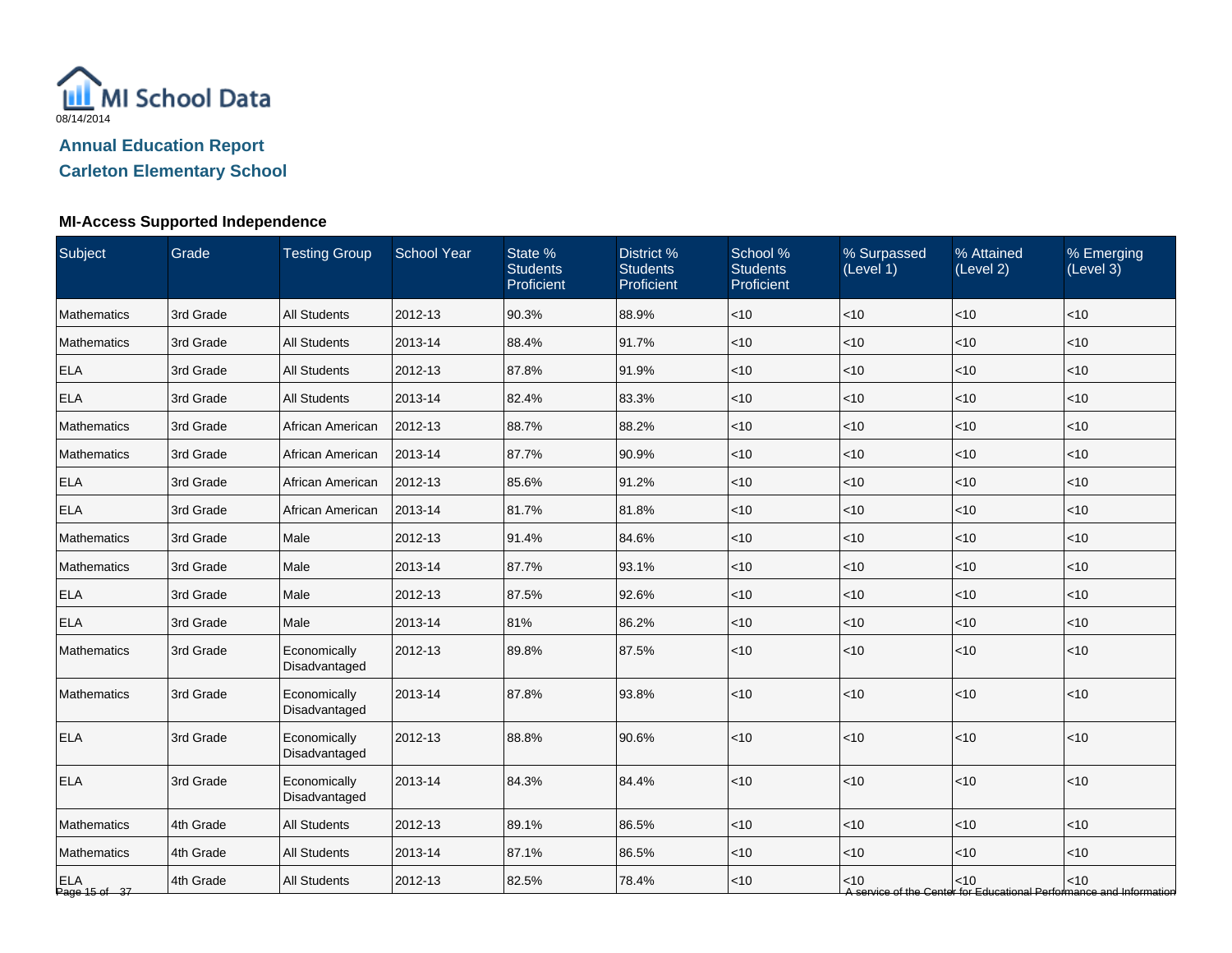

# **Carleton Elementary School**

### **MI-Access Supported Independence**

| Subject                  | Grade     | <b>Testing Group</b>          | <b>School Year</b> | State %<br><b>Students</b><br>Proficient | District %<br><b>Students</b><br>Proficient | School %<br><b>Students</b><br>Proficient | % Surpassed<br>(Level 1) | % Attained<br>(Level 2) | % Emerging<br>(Level 3)                                                     |
|--------------------------|-----------|-------------------------------|--------------------|------------------------------------------|---------------------------------------------|-------------------------------------------|--------------------------|-------------------------|-----------------------------------------------------------------------------|
| <b>ELA</b>               | 4th Grade | <b>All Students</b>           | 2013-14            | 80%                                      | 83.8%                                       | < 10                                      | $<$ 10                   | < 10                    | <10                                                                         |
| <b>Mathematics</b>       | 4th Grade | African American              | 2012-13            | 89.8%                                    | 85.3%                                       | < 10                                      | < 10                     | < 10                    | <10                                                                         |
| <b>Mathematics</b>       | 4th Grade | African American              | 2013-14            | 86.2%                                    | 88.6%                                       | < 10                                      | $<$ 10                   | $<10$                   | < 10                                                                        |
| <b>ELA</b>               | 4th Grade | African American              | 2012-13            | 83.9%                                    | 79.4%                                       | $<$ 10                                    | $ $ < 10                 | $\vert$ < 10            | < 10                                                                        |
| <b>ELA</b>               | 4th Grade | African American              | 2013-14            | 79.7%                                    | 85.7%                                       | $<$ 10                                    | $<$ 10                   | $<$ 10                  | $<$ 10                                                                      |
| Mathematics              | 4th Grade | Male                          | 2012-13            | 88.5%                                    | 87.1%                                       | $<$ 10                                    | $<$ 10                   | $\vert$ < 10            | $<$ 10                                                                      |
| Mathematics              | 4th Grade | Male                          | 2013-14            | 87.7%                                    | 90%                                         | < 10                                      | $<$ 10                   | $<10$                   | <10                                                                         |
| <b>ELA</b>               | 4th Grade | Male                          | 2012-13            | 80.2%                                    | 80.6%                                       | < 10                                      | $<$ 10                   | $ $ < 10                | < 10                                                                        |
| <b>ELA</b>               | 4th Grade | Male                          | 2013-14            | 79.5%                                    | 90%                                         | < 10                                      | $<$ 10                   | < 10                    | < 10                                                                        |
| Mathematics              | 4th Grade | Economically<br>Disadvantaged | 2012-13            | 89.8%                                    | 84.4%                                       | < 10                                      | $<$ 10                   | $\vert$ < 10            | < 10                                                                        |
| Mathematics              | 4th Grade | Economically<br>Disadvantaged | 2013-14            | 89.1%                                    | 85.7%                                       | < 10                                      | $ $ < 10                 | < 10                    | $<$ 10                                                                      |
| <b>ELA</b>               | 4th Grade | Economically<br>Disadvantaged | 2012-13            | 84.5%                                    | 75%                                         | < 10                                      | < 10                     | $10$                    | < 10                                                                        |
| <b>ELA</b>               | 4th Grade | Economically<br>Disadvantaged | 2013-14            | 81%                                      | 82.9%                                       | < 10                                      | < 10                     | < 10                    | < 10                                                                        |
| <b>Mathematics</b>       | 5th Grade | <b>All Students</b>           | 2013-14            | 84.9%                                    | 88.2%                                       | <10                                       | <10                      | <10                     | <10                                                                         |
| <b>ELA</b>               | 5th Grade | <b>All Students</b>           | 2013-14            | 76.2%                                    | 73.5%                                       | < 10                                      | $ $ < 10                 | $ $ < 10                | < 10                                                                        |
| Science                  | 5th Grade | <b>All Students</b>           | 2013-14            | 81%                                      | 76.5%                                       | $<$ 10                                    | $<$ 10                   | $<$ 10                  | $<$ 10                                                                      |
| Mathematics              | 5th Grade | African American              | 2013-14            | 86.4%                                    | 86.7%                                       | $<$ 10                                    | $<$ 10                   | $ $ < 10                | $<$ 10                                                                      |
| <b>ELA</b>               | 5th Grade | African American              | 2013-14            | 77.5%                                    | 76.7%                                       | < 10                                      | $<$ 10                   | $<10$                   | <10                                                                         |
| Science<br>Page 16 of 37 | 5th Grade | African American              | 2013-14            | 78.7%                                    | 80%                                         | < 10                                      | < 10                     | $\vert$ < 10            | < 10<br>A service of the Center for Educational Performance and Information |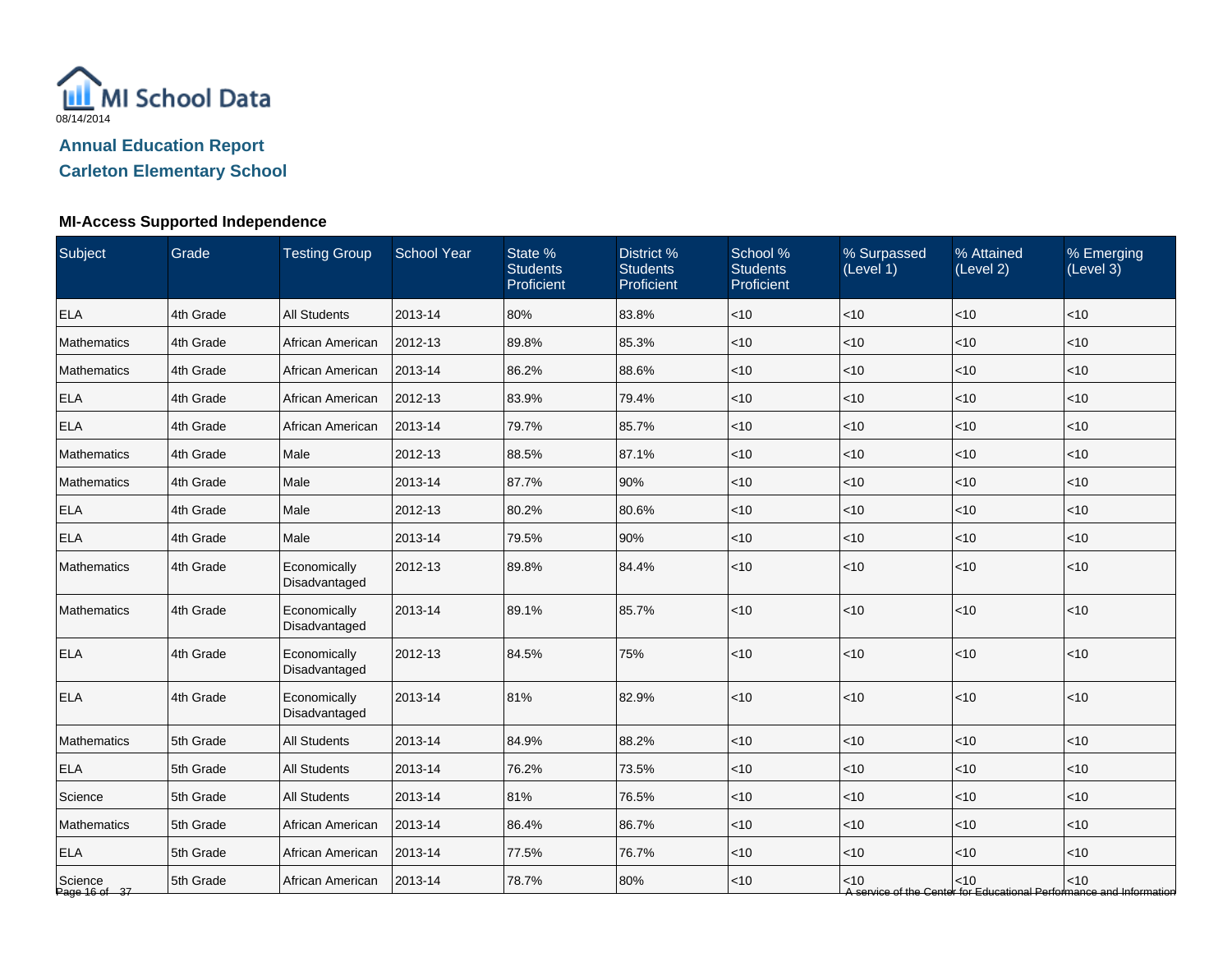

**Carleton Elementary School**

### **MI-Access Supported Independence**

| Subject     | Grade     | <b>Testing Group</b>          | School Year | State %<br><b>Students</b><br>Proficient | District %<br><b>Students</b><br>Proficient | School %<br><b>Students</b><br>Proficient | % Surpassed<br>(Level 1) | % Attained<br>(Level 2) | % Emerging<br>(Level 3) |
|-------------|-----------|-------------------------------|-------------|------------------------------------------|---------------------------------------------|-------------------------------------------|--------------------------|-------------------------|-------------------------|
| Mathematics | 5th Grade | Male                          | 2013-14     | 84.6%                                    | 88.9%                                       | $\leq 10$                                 | $\leq 10$                | $\mathsf{I}$ <10        | $ $ < 10                |
| <b>ELA</b>  | 5th Grade | Male                          | 2013-14     | 73.9%                                    | 74.1%                                       | $\leq 10$                                 | $<$ 10                   | $\mathsf{I}$ <10        | $ $ < 10                |
| Science     | 5th Grade | Male                          | 2013-14     | 79.7%                                    | 81.5%                                       | $\leq 10$                                 | $<$ 10                   | $\mathsf{I}$ <10        | $ $ < 10                |
| Mathematics | 5th Grade | Economically<br>Disadvantaged | 2013-14     | 86.1%                                    | 89.3%                                       | $\leq 10$                                 | $ $ < 10                 | $\mathsf{I}$ <10        | $ $ < 10                |
| <b>ELA</b>  | 5th Grade | Economically<br>Disadvantaged | 2013-14     | 77%                                      | 71.4%                                       | $\leq 10$                                 | $ $ < 10                 | $\mathsf{I}$ <10        | $ $ < 10                |
| Science     | 5th Grade | Economically<br>Disadvantaged | 2013-14     | 81.2%                                    | 75.9%                                       | $\leq 10$                                 | $ $ < 10                 | $\mathsf{I}$ <10        | $ $ < 10                |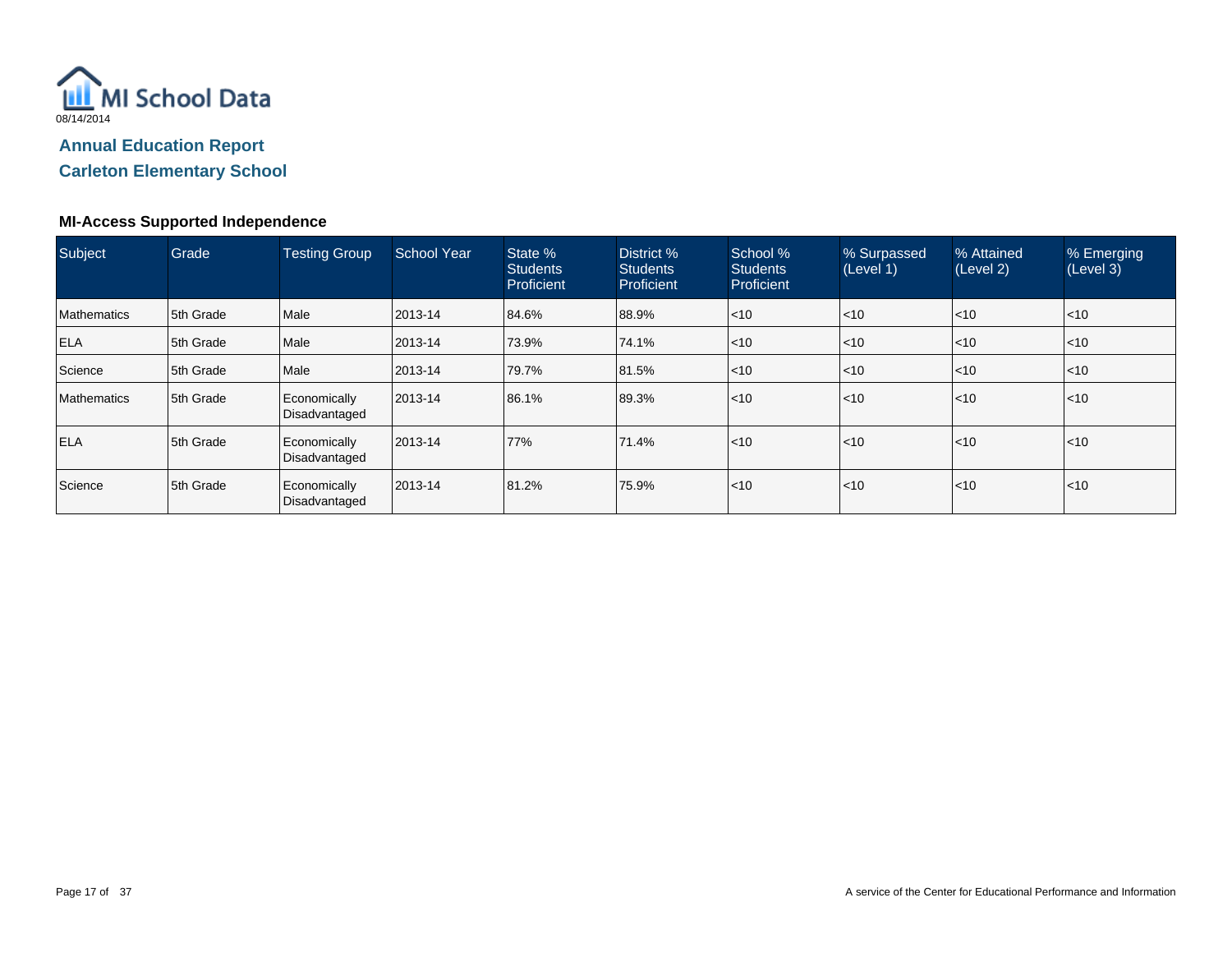

**Carleton Elementary School**

## **MI-Access Participation**

| Subject                     | Grade     | <b>Testing Group</b>          | <b>School Year</b> | State %<br><b>Students</b><br>Proficient | District %<br><b>Students</b><br>Proficient | School %<br><b>Students</b><br>Proficient | % Surpassed<br>(Level 1) | % Attained<br>(Level 2) | % Emerging<br>(Level 3)                                                     |
|-----------------------------|-----------|-------------------------------|--------------------|------------------------------------------|---------------------------------------------|-------------------------------------------|--------------------------|-------------------------|-----------------------------------------------------------------------------|
| Mathematics                 | 3rd Grade | All Students                  | 2012-13            | 77.8%                                    | 72.5%                                       | $<$ 10                                    | $<$ 10                   | < 10                    | $<$ 10                                                                      |
| Mathematics                 | 3rd Grade | <b>All Students</b>           | 2013-14            | 77.4%                                    | 82.1%                                       | $<$ 10                                    | <10                      | < 10                    | < 10                                                                        |
| <b>ELA</b>                  | 3rd Grade | <b>All Students</b>           | 2012-13            | 68.5%                                    | 62.5%                                       | $<$ 10                                    | <10                      | < 10                    | < 10                                                                        |
| <b>ELA</b>                  | 3rd Grade | <b>All Students</b>           | 2013-14            | 73%                                      | 72.5%                                       | $<$ 10                                    | < 10                     | < 10                    | $<$ 10                                                                      |
| Mathematics                 | 3rd Grade | African American              | 2012-13            | 77.5%                                    | 75%                                         | $<$ 10                                    | < 10                     | < 10                    | $<$ 10                                                                      |
| Mathematics                 | 3rd Grade | African American              | 2013-14            | 81.2%                                    | 81.8%                                       | $<$ 10                                    | $<$ 10                   | < 10                    | $<$ 10                                                                      |
| <b>ELA</b>                  | 3rd Grade | African American              | 2012-13            | 68.6%                                    | 63.9%                                       | $<$ 10                                    | < 10                     | < 10                    | < 10                                                                        |
| <b>ELA</b>                  | 3rd Grade | African American              | 2013-14            | 74.5%                                    | 73.5%                                       | $<$ 10                                    | <10                      | < 10                    | < 10                                                                        |
| Mathematics                 | 3rd Grade | Female                        | 2012-13            | 81.8%                                    | 66.7%                                       | $<$ 10                                    | $<$ 10                   | <10                     | < 10                                                                        |
| <b>ELA</b>                  | 3rd Grade | Female                        | 2012-13            | 71.5%                                    | 58.3%                                       | $<$ 10                                    | <10                      | <10                     | $<$ 10                                                                      |
| Mathematics                 | 3rd Grade | Male                          | 2013-14            | 76.3%                                    | 75%                                         | $<$ 10                                    | $<$ 10                   | < 10                    | < 10                                                                        |
| <b>ELA</b>                  | 3rd Grade | Male                          | 2013-14            | 70.3%                                    | 65.5%                                       | $<$ 10                                    | < 10                     | < 10                    | $<$ 10                                                                      |
| <b>Mathematics</b>          | 3rd Grade | Economically<br>Disadvantaged | 2013-14            | 80.8%                                    | 81.1%                                       | $<$ 10                                    | < 10                     | <10                     | < 10                                                                        |
| <b>ELA</b>                  | 3rd Grade | Economically<br>Disadvantaged | 2013-14            | 74.2%                                    | 71.1%                                       | $<$ 10                                    | <10                      | <10                     | < 10                                                                        |
| Mathematics                 | 4th Grade | <b>All Students</b>           | 2013-14            | 70.5%                                    | 72.7%                                       | $<$ 10                                    | <10                      | <10                     | < 10                                                                        |
| <b>ELA</b>                  | 4th Grade | <b>All Students</b>           | 2013-14            | 70%                                      | 70.5%                                       | $<$ 10                                    | < 10                     | < 10                    | < 10                                                                        |
| Mathematics                 | 4th Grade | African American              | 2013-14            | 67.3%                                    | 75%                                         | $<$ 10                                    | < 10                     | < 10                    | $<$ 10                                                                      |
| <b>ELA</b>                  | 4th Grade | African American              | 2013-14            | 62.8%                                    | 66.7%                                       | $<$ 10                                    | $<$ 10                   | $<$ 10                  | $<$ 10                                                                      |
| Mathematics                 | 4th Grade | Female                        | 2013-14            | 70.6%                                    | 75%                                         | $<$ 10                                    | $<$ 10                   | < 10                    | $<$ 10                                                                      |
| <b>ELA</b><br>Page 18 of 37 | 4th Grade | Female                        | 2013-14            | 65%                                      | 68.8%                                       | $<$ 10                                    | <10                      | <10                     | < 10<br>A service of the Center for Educational Performance and Information |

Page 18 of 37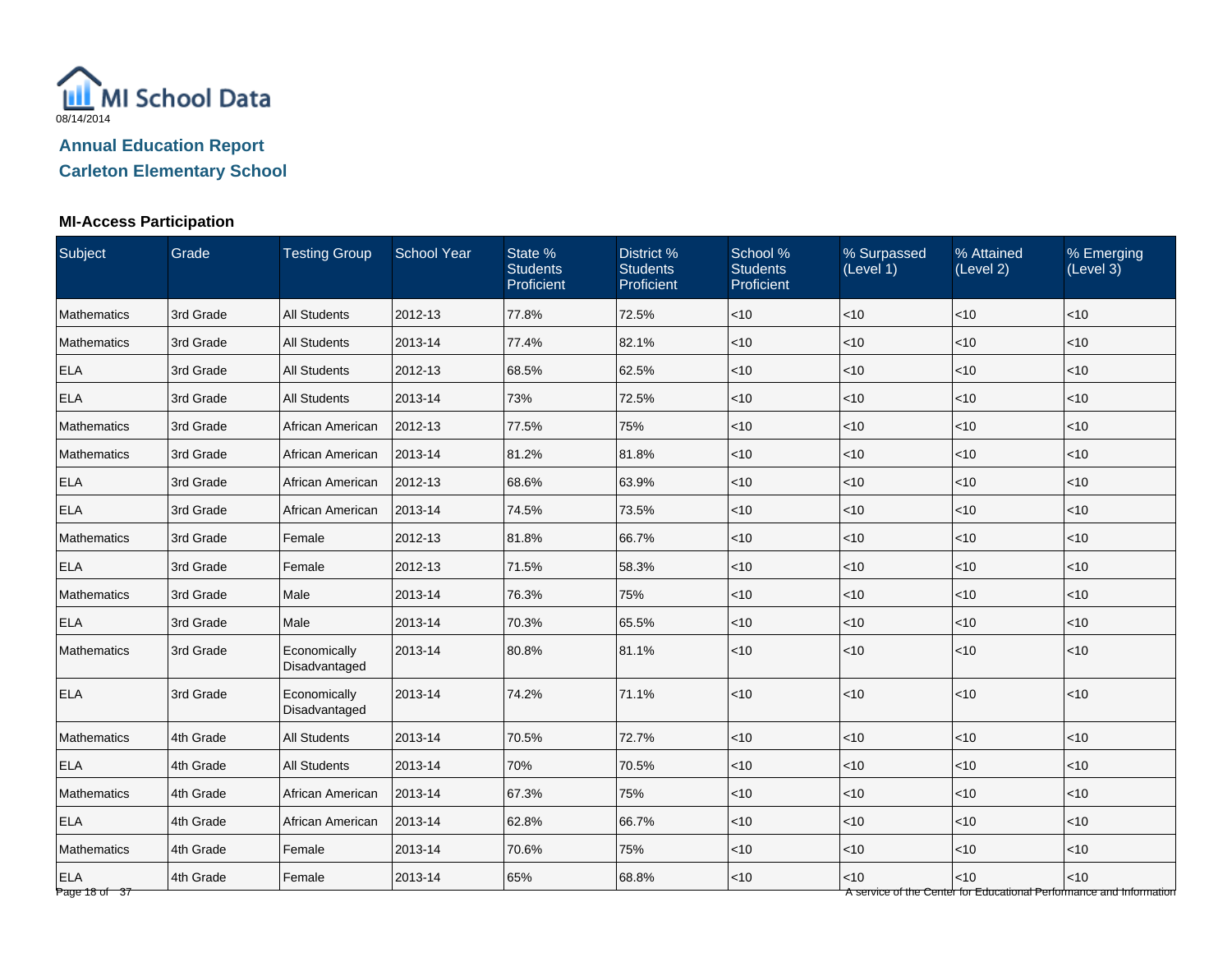

**Carleton Elementary School**

### **MI-Access Participation**

| Subject | Grade            | <b>Testing Group</b>          | <b>School Year</b> | State %<br><b>Students</b><br><b>Proficient</b> | District %<br><b>Students</b><br>Proficient | School %<br><b>Students</b><br>Proficient | % Surpassed<br>(Level 1) | % Attained<br>(Level 2) | % Emerging<br>(Level 3) |
|---------|------------------|-------------------------------|--------------------|-------------------------------------------------|---------------------------------------------|-------------------------------------------|--------------------------|-------------------------|-------------------------|
| Science | 5th Grade        | <b>All Students</b>           | 2013-14            | 70.5%                                           | 151.2%                                      | $ $ < 10                                  | $\mathsf{I}$ <10         | $\mathsf{I}$ <10        | $ $ < 10                |
| Science | <b>5th Grade</b> | African American              | 2013-14            | 71%                                             | 51.4%                                       | $ $ < 10                                  | $\mathsf{I}$ <10         | $\mathsf{I}$ <10        | $ $ < 10                |
| Science | 5th Grade        | Female                        | 2013-14            | 66.9%                                           | 50%                                         | $ $ < 10                                  | $\mathsf{I}$ <10         | $\mathsf{I}$ <10        | $ $ < 10                |
| Science | 5th Grade        | Economically<br>Disadvantaged | 2013-14            | 69.2%                                           | 48.6%                                       | $ $ < 10                                  | < 10                     | l<10                    | $ $ < 10                |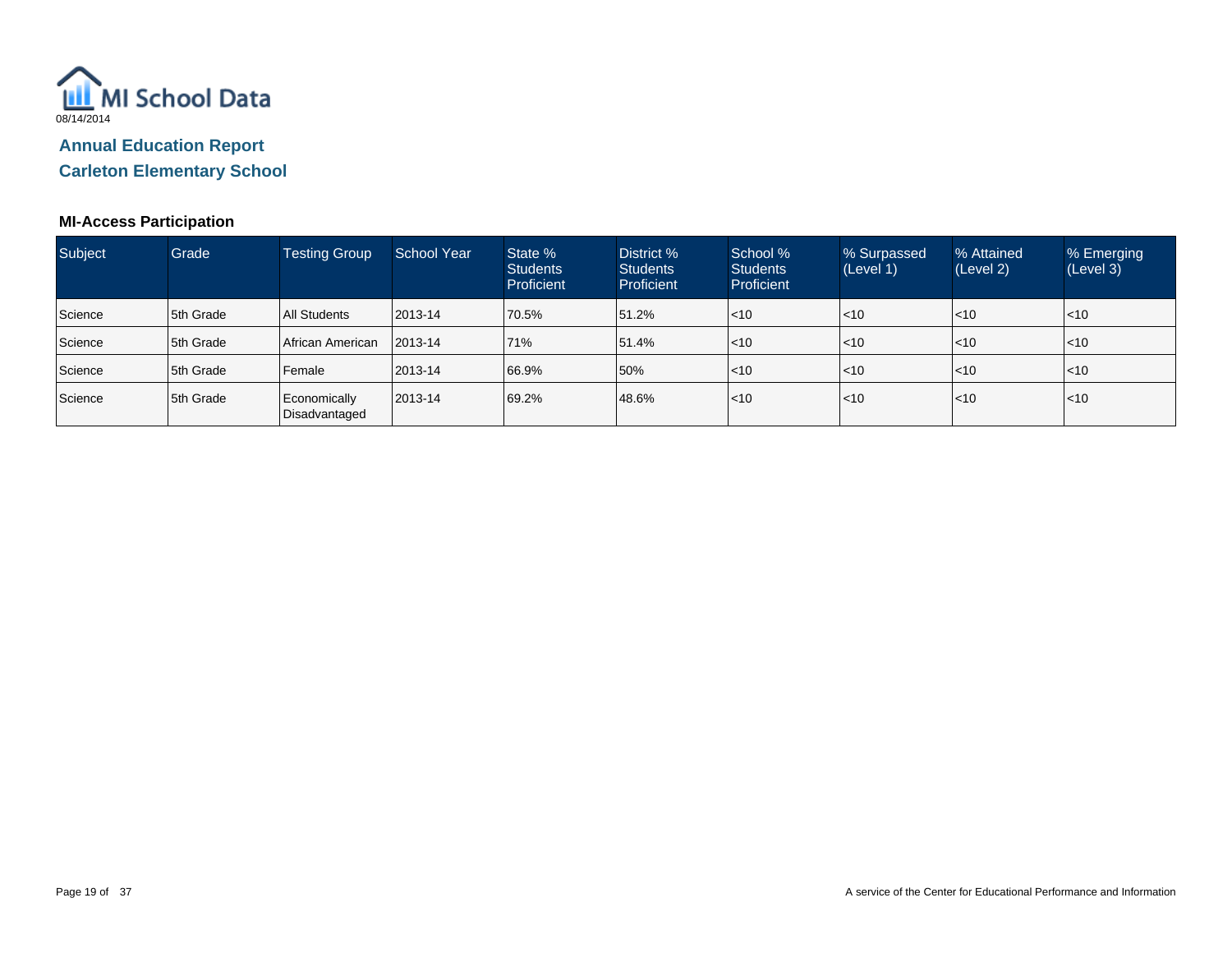

| <b>Testing Group</b>                         | Location        | Subject            | % Tested Total(Goal<br>95%) | % Proficient for<br>Accountability* |
|----------------------------------------------|-----------------|--------------------|-----------------------------|-------------------------------------|
| <b>All Students</b>                          | Statewide       | <b>Mathematics</b> | 99%                         | 62.2%                               |
| Bottom 30%                                   | Statewide       | <b>Mathematics</b> | N/A                         | 18.9%                               |
| American Indian                              | Statewide       | <b>Mathematics</b> | 98.9%                       | 54.1%                               |
| African American                             | Statewide       | <b>Mathematics</b> | 97.5%                       | 39.5%                               |
| Asian                                        | Statewide       | <b>Mathematics</b> | 99.6%                       | 82.8%                               |
| Hispanic of Any Race                         | Statewide       | <b>Mathematics</b> | 99.1%                       | 51.5%                               |
| Native Hawaiian or Other<br>Pacific Islander | Statewide       | <b>Mathematics</b> | 99%                         | 67.9%                               |
| Two or More Races                            | Statewide       | <b>Mathematics</b> | 99.3%                       | 60.4%                               |
| White                                        | Statewide       | <b>Mathematics</b> | 99.3%                       | 67.9%                               |
| Economically Disadvantaged                   | Statewide       | <b>Mathematics</b> | 98.6%                       | 49.7%                               |
| English Language Learners                    | Statewide       | <b>Mathematics</b> | 99.2%                       | 46%                                 |
| <b>Students With Disabilities</b>            | Statewide       | <b>Mathematics</b> | 98.1%                       | 39.7%                               |
| <b>All Students</b>                          | <b>District</b> | <b>Mathematics</b> | 96.3%                       | 36.5%                               |
| Bottom 30%                                   | District        | <b>Mathematics</b> | N/A                         | 6.8%                                |
| American Indian                              | <b>District</b> | <b>Mathematics</b> | 100%                        | 36.7%                               |
| African American                             | District        | <b>Mathematics</b> | 96.2%                       | 35.3%                               |
| Asian                                        | <b>District</b> | <b>Mathematics</b> | 98.4%                       | 65.7%                               |
| Hispanic of Any Race                         | District        | <b>Mathematics</b> | 97.5%                       | 40.9%                               |
| Native Hawaiian or Other<br>Pacific Islander | <b>District</b> | <b>Mathematics</b> | $30$                        | $30$                                |
| Two or More Races                            | <b>District</b> | <b>Mathematics</b> | 96.8%                       | 28.2%                               |
| White                                        | <b>District</b> | <b>Mathematics</b> | 95.1%                       | 39%                                 |
| Economically Disadvantaged   District        |                 | Mathematics        | 96.3%                       | 35.5%                               |
| English Language Learners                    | <b>District</b> | Mathematics        | 97.8%                       | 40.2%                               |
| <b>Students With Disabilities</b>            | <b>District</b> | Mathematics        | 92.5%                       | 30.1%                               |
| <b>All Students</b>                          | School          | <b>Mathematics</b> | 97%                         | 41.3%                               |
| Bottom 30%                                   | School          | Mathematics        | N/A                         | 12.7%                               |
| American Indian                              | School          | <b>Mathematics</b> | $30$                        | $30$                                |
| African American                             | School          | Mathematics        | 96.9%                       | 41.4%                               |
| Asian                                        | School          | Mathematics        | $30$                        | $30$                                |
| Hispanic of Any Race                         | School          | Mathematics        |                             |                                     |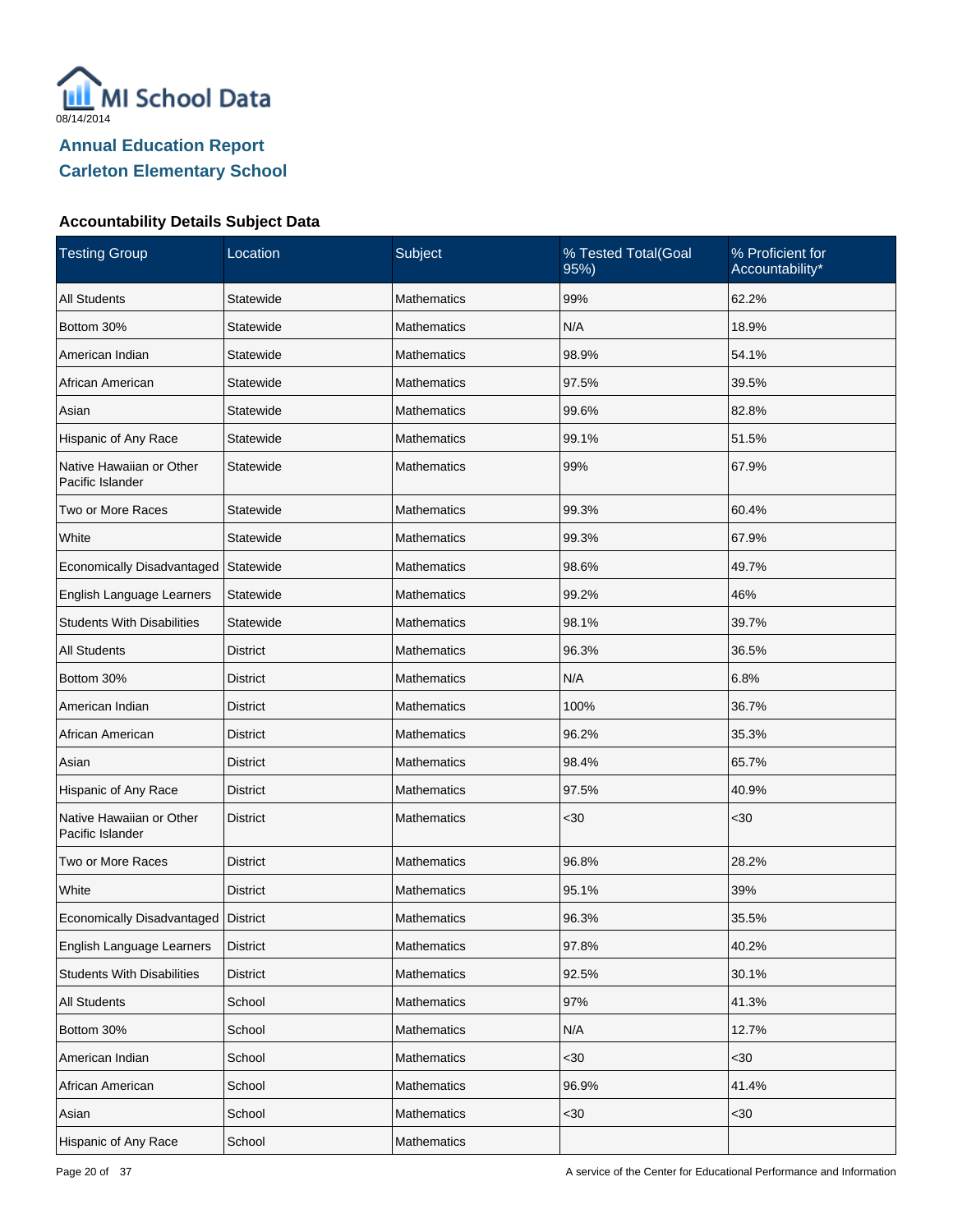

| <b>Testing Group</b>                         | Location        | Subject            | % Tested Total(Goal<br>95%) | % Proficient for<br>Accountability* |
|----------------------------------------------|-----------------|--------------------|-----------------------------|-------------------------------------|
| White                                        | School          | <b>Mathematics</b> | $30$                        | $30$                                |
| Economically Disadvantaged                   | School          | <b>Mathematics</b> | 96.8%                       | 40.5%                               |
| English Language Learners                    | School          | Mathematics        |                             |                                     |
| <b>Students With Disabilities</b>            | School          | <b>Mathematics</b> | 94.7%                       | 31.9%                               |
| <b>All Students</b>                          | Statewide       | Reading            | 99.1%                       | 85.8%                               |
| Bottom 30%                                   | Statewide       | Reading            | N/A                         | 60.1%                               |
| American Indian                              | Statewide       | Reading            | 99%                         | 83.4%                               |
| African American                             | Statewide       | Reading            | 97.9%                       | 72.2%                               |
| Asian                                        | Statewide       | Reading            | 99.5%                       | 91.9%                               |
| Hispanic of Any Race                         | Statewide       | Reading            | 99.2%                       | 80.5%                               |
| Native Hawaiian or Other<br>Pacific Islander | Statewide       | Reading            | 98.8%                       | 87.3%                               |
| Two or More Races                            | Statewide       | Reading            | 99.4%                       | 86.3%                               |
| White                                        | Statewide       | Reading            | 99.4%                       | 89.3%                               |
| Economically Disadvantaged                   | Statewide       | Reading            | 98.8%                       | 78.5%                               |
| English Language Learners                    | Statewide       | Reading            | 99%                         | 69.8%                               |
| <b>Students With Disabilities</b>            | Statewide       | Reading            | 98.4%                       | 56.2%                               |
| <b>All Students</b>                          | <b>District</b> | Reading            | 97%                         | 68%                                 |
| Bottom 30%                                   | District        | Reading            | N/A                         | 17.3%                               |
| American Indian                              | <b>District</b> | Reading            | 100%                        | 71.7%                               |
| African American                             | District        | Reading            | 96.9%                       | 67%                                 |
| Asian                                        | <b>District</b> | Reading            | 99.2%                       | 82%                                 |
| Hispanic of Any Race                         | District        | Reading            | 97.2%                       | 72.6%                               |
| Native Hawaiian or Other<br>Pacific Islander | District        | Reading            | <30                         | $<30$                               |
| Two or More Races                            | <b>District</b> | Reading            | 96.8%                       | 77.5%                               |
| White                                        | <b>District</b> | Reading            | 95.3%                       | 66.5%                               |
| Economically Disadvantaged                   | District        | Reading            | 97%                         | 66.6%                               |
| English Language Learners                    | <b>District</b> | Reading            | 97.7%                       | 70.9%                               |
| <b>Students With Disabilities</b>            | <b>District</b> | Reading            | 93.2%                       | 39.3%                               |
| <b>All Students</b>                          | School          | Reading            | 98.8%                       | 58.7%                               |
| Bottom 30%                                   | School          | Reading            | N/A                         | 9.1%                                |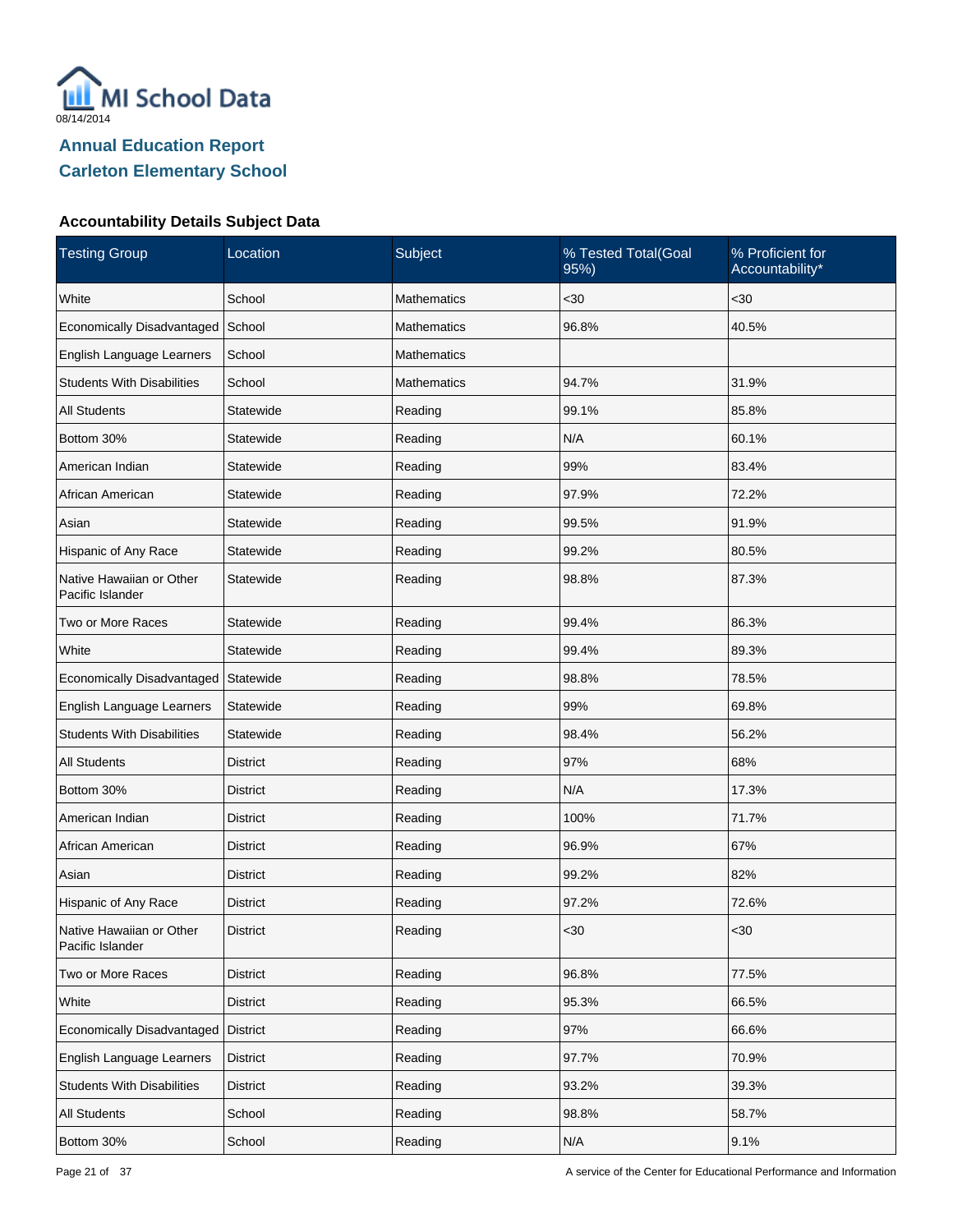

| <b>Testing Group</b>                         | Location        | Subject | % Tested Total(Goal<br>95%) | % Proficient for<br>Accountability* |
|----------------------------------------------|-----------------|---------|-----------------------------|-------------------------------------|
| American Indian                              | School          | Reading | $30$                        | $30$                                |
| African American                             | School          | Reading | 98.8%                       | 58%                                 |
| Asian                                        | School          | Reading | $30$                        | $30$                                |
| Hispanic of Any Race                         | School          | Reading |                             |                                     |
| White                                        | School          | Reading | $30$                        | $30$                                |
| Economically Disadvantaged                   | School          | Reading | 98.7%                       | 59.5%                               |
| English Language Learners                    | School          | Reading |                             |                                     |
| <b>Students With Disabilities</b>            | School          | Reading | 94.7%                       | 36.2%                               |
| <b>All Students</b>                          | Statewide       | Science | 98.3%                       | 42.9%                               |
| Bottom 30%                                   | Statewide       | Science | N/A                         | 1.5%                                |
| American Indian                              | Statewide       | Science | 98.4%                       | 35.6%                               |
| African American                             | Statewide       | Science | 95.8%                       | 14.9%                               |
| Asian                                        | Statewide       | Science | 99.4%                       | 61.1%                               |
| Hispanic of Any Race                         | Statewide       | Science | 98.5%                       | 26.7%                               |
| Native Hawaiian or Other<br>Pacific Islander | Statewide       | Science | 99.1%                       | 48.4%                               |
| Two or More Races                            | Statewide       | Science | 98.9%                       | 40.6%                               |
| White                                        | Statewide       | Science | 98.9%                       | 50.1%                               |
| Economically Disadvantaged                   | Statewide       | Science | 97.4%                       | 26.4%                               |
| English Language Learners                    | Statewide       | Science | 98.4%                       | 11.2%                               |
| <b>Students With Disabilities</b>            | Statewide       | Science | 97.2%                       | 16.1%                               |
| <b>All Students</b>                          | <b>District</b> | Science | 94.6%                       | 13.6%                               |
| Bottom 30%                                   | District        | Science | N/A                         | 0.3%                                |
| American Indian                              | <b>District</b> | Science | <30                         | $30$                                |
| African American                             | <b>District</b> | Science | 94.6%                       | 13%                                 |
| Asian                                        | <b>District</b> | Science | 98.1%                       | 39.2%                               |
| Hispanic of Any Race                         | <b>District</b> | Science | 94.7%                       | 14.1%                               |
| Native Hawaiian or Other<br>Pacific Islander | <b>District</b> | Science | $30$                        | $30$                                |
| Two or More Races                            | <b>District</b> | Science | $30$                        | <30                                 |
| White                                        | <b>District</b> | Science | 92.6%                       | 17.4%                               |
| Economically Disadvantaged                   | <b>District</b> | Science | 94.5%                       | 12%                                 |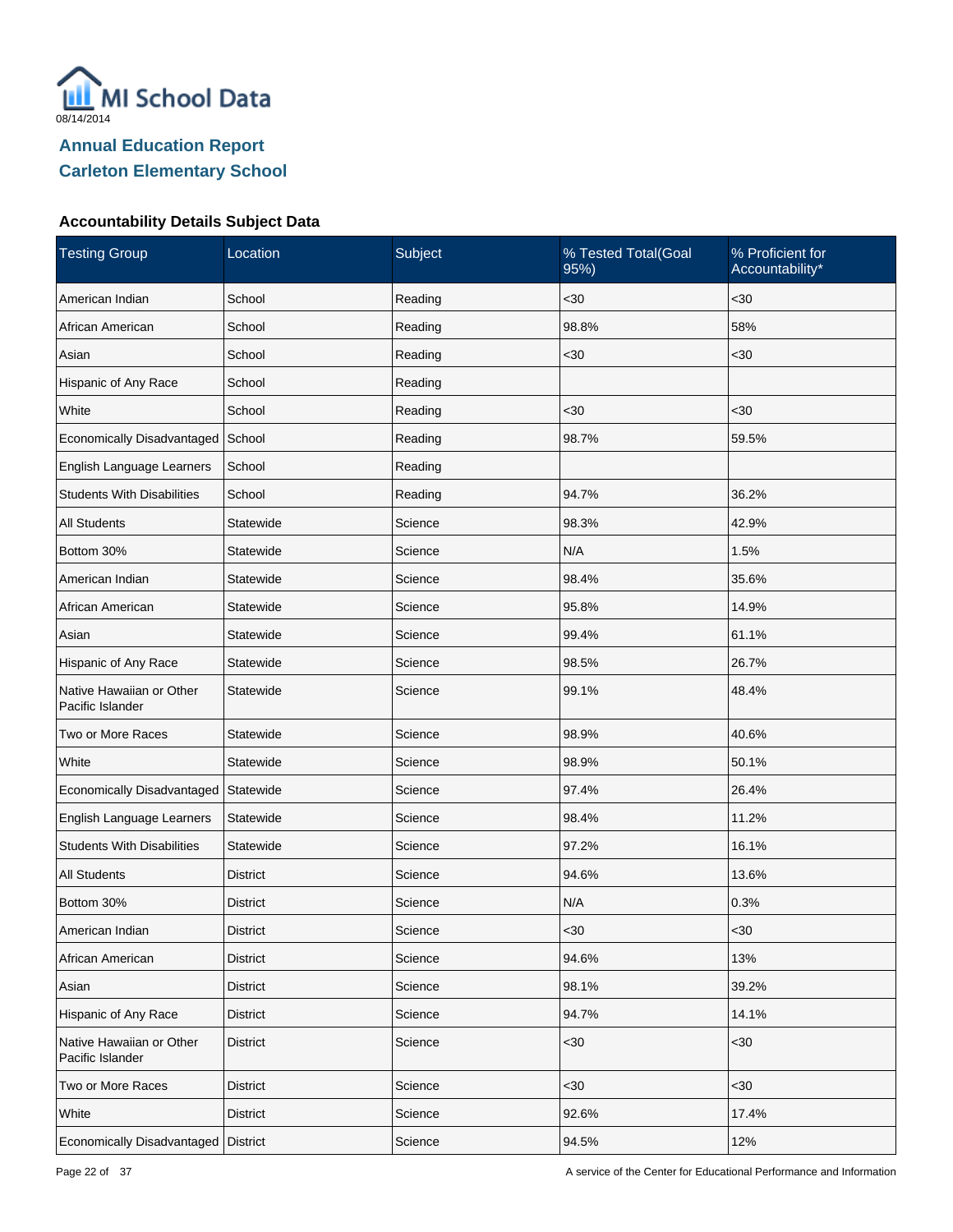

| <b>Testing Group</b>                         | Location        | Subject               | % Tested Total(Goal<br>95%) | % Proficient for<br>Accountability* |
|----------------------------------------------|-----------------|-----------------------|-----------------------------|-------------------------------------|
| English Language Learners                    | District        | Science               | 95.1%                       | 12.1%                               |
| <b>Students With Disabilities</b>            | District        | Science               | 89.9%                       | 8.2%                                |
| <b>All Students</b>                          | School          | Science               | 98.2%                       | 6.3%                                |
| Bottom 30%                                   | School          | Science               | N/A                         | $30$                                |
| African American                             | School          | Science               | 98.2%                       | 6.3%                                |
| Hispanic of Any Race                         | School          | Science               |                             |                                     |
| Economically Disadvantaged                   | School          | Science               | 98.1%                       | 6.5%                                |
| <b>Students With Disabilities</b>            | School          | Science               | $30$                        | $30$                                |
| <b>All Students</b>                          | Statewide       | <b>Social Studies</b> | 97.3%                       | 57.3%                               |
| Bottom 30%                                   | Statewide       | <b>Social Studies</b> | N/A                         | 9.1%                                |
| American Indian                              | Statewide       | <b>Social Studies</b> | 97.7%                       | 49.7%                               |
| African American                             | Statewide       | <b>Social Studies</b> | 93.6%                       | 28.4%                               |
| Asian                                        | Statewide       | <b>Social Studies</b> | 99.1%                       | 74.4%                               |
| Hispanic of Any Race                         | Statewide       | <b>Social Studies</b> | 97.5%                       | 42.7%                               |
| Native Hawaiian or Other<br>Pacific Islander | Statewide       | <b>Social Studies</b> | 98.9%                       | 65.5%                               |
| Two or More Races                            | Statewide       | <b>Social Studies</b> | 98.2%                       | 53.8%                               |
| White                                        | Statewide       | <b>Social Studies</b> | 98.2%                       | 64.5%                               |
| Economically Disadvantaged                   | Statewide       | <b>Social Studies</b> | 95.8%                       | 40.4%                               |
| English Language Learners                    | Statewide       | <b>Social Studies</b> | 97.5%                       | 22.7%                               |
| <b>Students With Disabilities</b>            | Statewide       | <b>Social Studies</b> | 92.3%                       | 21.7%                               |
| <b>All Students</b>                          | <b>District</b> | <b>Social Studies</b> | 89.3%                       | 25.2%                               |
| Bottom 30%                                   | District        | <b>Social Studies</b> | N/A                         | 0%                                  |
| American Indian                              | <b>District</b> | <b>Social Studies</b> | <30                         | $30$                                |
| African American                             | <b>District</b> | <b>Social Studies</b> | 88.9%                       | 23.9%                               |
| Asian                                        | <b>District</b> | <b>Social Studies</b> | 93.9%                       | 59.7%                               |
| Hispanic of Any Race                         | <b>District</b> | <b>Social Studies</b> | 92%                         | 29.3%                               |
| Native Hawaiian or Other<br>Pacific Islander | <b>District</b> | <b>Social Studies</b> | $30$                        | $30$                                |
| Two or More Races                            | <b>District</b> | <b>Social Studies</b> | $30$                        | <30                                 |
| White                                        | <b>District</b> | <b>Social Studies</b> | 86.8%                       | 27.7%                               |
| Economically Disadvantaged                   | District        | Social Studies        | 88.9%                       | 22.4%                               |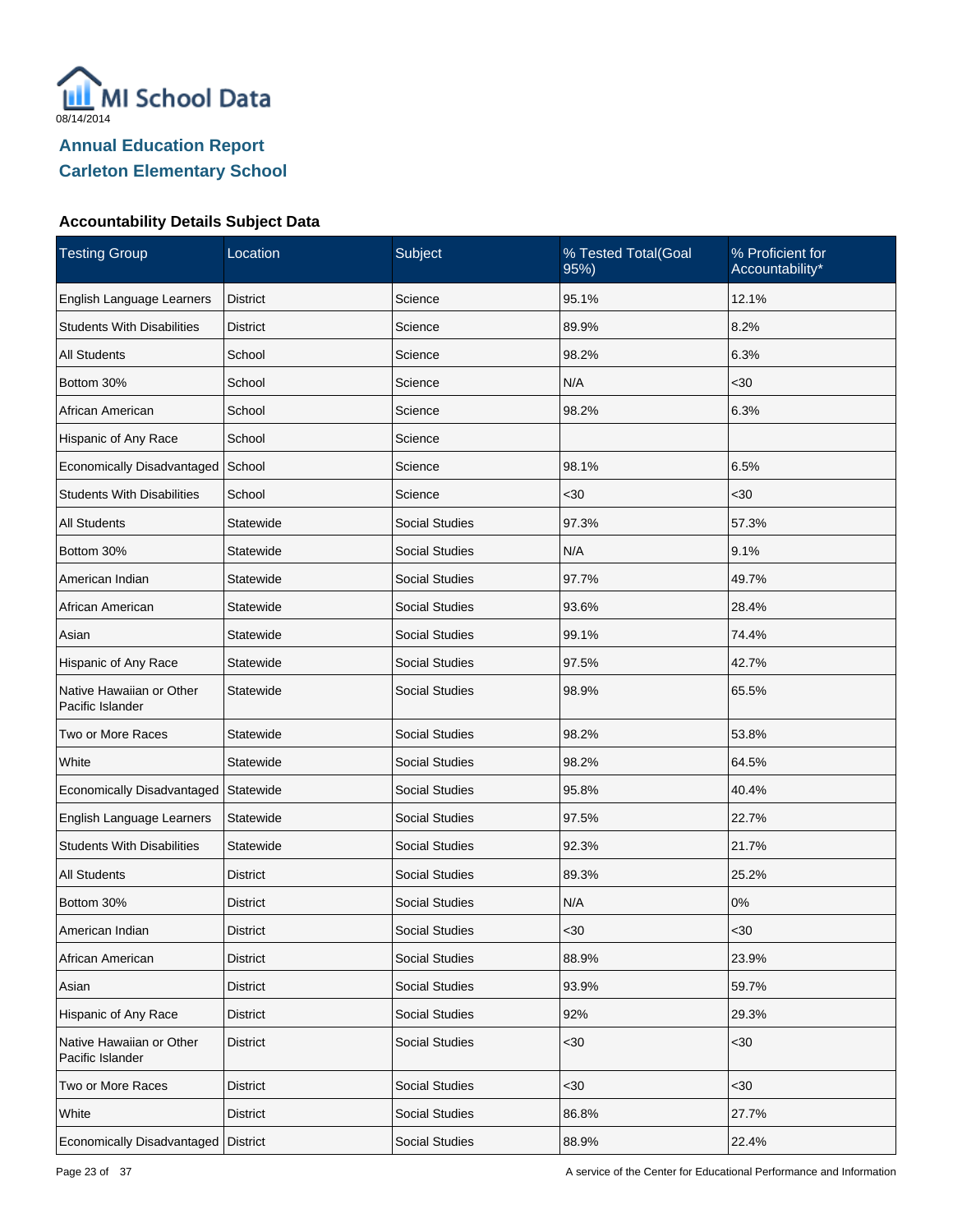

| <b>Testing Group</b>                         | Location        | Subject               | % Tested Total(Goal<br>95%) | % Proficient for<br>Accountability* |
|----------------------------------------------|-----------------|-----------------------|-----------------------------|-------------------------------------|
| English Language Learners                    | <b>District</b> | <b>Social Studies</b> | 92.1%                       | 27.5%                               |
| <b>Students With Disabilities</b>            | District        | <b>Social Studies</b> | 66.7%                       | 6.8%                                |
| <b>All Students</b>                          | School          | <b>Social Studies</b> | 0%                          | 12.5%                               |
| Bottom 30%                                   | School          | <b>Social Studies</b> | N/A                         | $30$                                |
| American Indian                              | School          | <b>Social Studies</b> | $30$                        | $30$                                |
| African American                             | School          | <b>Social Studies</b> | 0%                          | 13.2%                               |
| White                                        | School          | <b>Social Studies</b> | $30$                        | $30$                                |
| Economically Disadvantaged                   | School          | <b>Social Studies</b> | 0%                          | 10.5%                               |
| <b>Students With Disabilities</b>            | School          | <b>Social Studies</b> | $30$                        | $30$                                |
| <b>All Students</b>                          | Statewide       | Writing               | 98.5%                       | 73.2%                               |
| Bottom 30%                                   | Statewide       | Writing               | N/A                         | 26.5%                               |
| American Indian                              | Statewide       | Writing               | 98.5%                       | 63.2%                               |
| African American                             | Statewide       | Writing               | 96.4%                       | 54.4%                               |
| Asian                                        | Statewide       | Writing               | 99%                         | 86%                                 |
| Hispanic of Any Race                         | Statewide       | Writing               | 98.8%                       | 64.3%                               |
| Native Hawaiian or Other<br>Pacific Islander | Statewide       | Writing               | 99%                         | 76.6%                               |
| Two or More Races                            | Statewide       | Writing               | 99.1%                       | 72.8%                               |
| White                                        | Statewide       | Writing               | 99%                         | 77.8%                               |
| Economically Disadvantaged                   | Statewide       | Writing               | 97.8%                       | 61.3%                               |
| English Language Learners                    | Statewide       | Writing               | 98%                         | 51.1%                               |
| <b>Students With Disabilities</b>            | Statewide       | Writing               | 97.7%                       | 35.2%                               |
| <b>All Students</b>                          | <b>District</b> | Writing               | 95.7%                       | 49.2%                               |
| Bottom 30%                                   | <b>District</b> | Writing               | N/A                         | 0%                                  |
| American Indian                              | <b>District</b> | Writing               | $30$                        | $30$                                |
| African American                             | <b>District</b> | Writing               | 95.7%                       | 47.8%                               |
| Asian                                        | <b>District</b> | Writing               | 91.5%                       | 66.7%                               |
| Hispanic of Any Race                         | <b>District</b> | Writing               | 95.9%                       | 55.8%                               |
| Native Hawaiian or Other<br>Pacific Islander | <b>District</b> | Writing               | $30$                        | $<30$                               |
| Two or More Races                            | <b>District</b> | Writing               | 107.7%                      | 41.9%                               |
| White                                        | <b>District</b> | Writing               | 95.4%                       | 52.1%                               |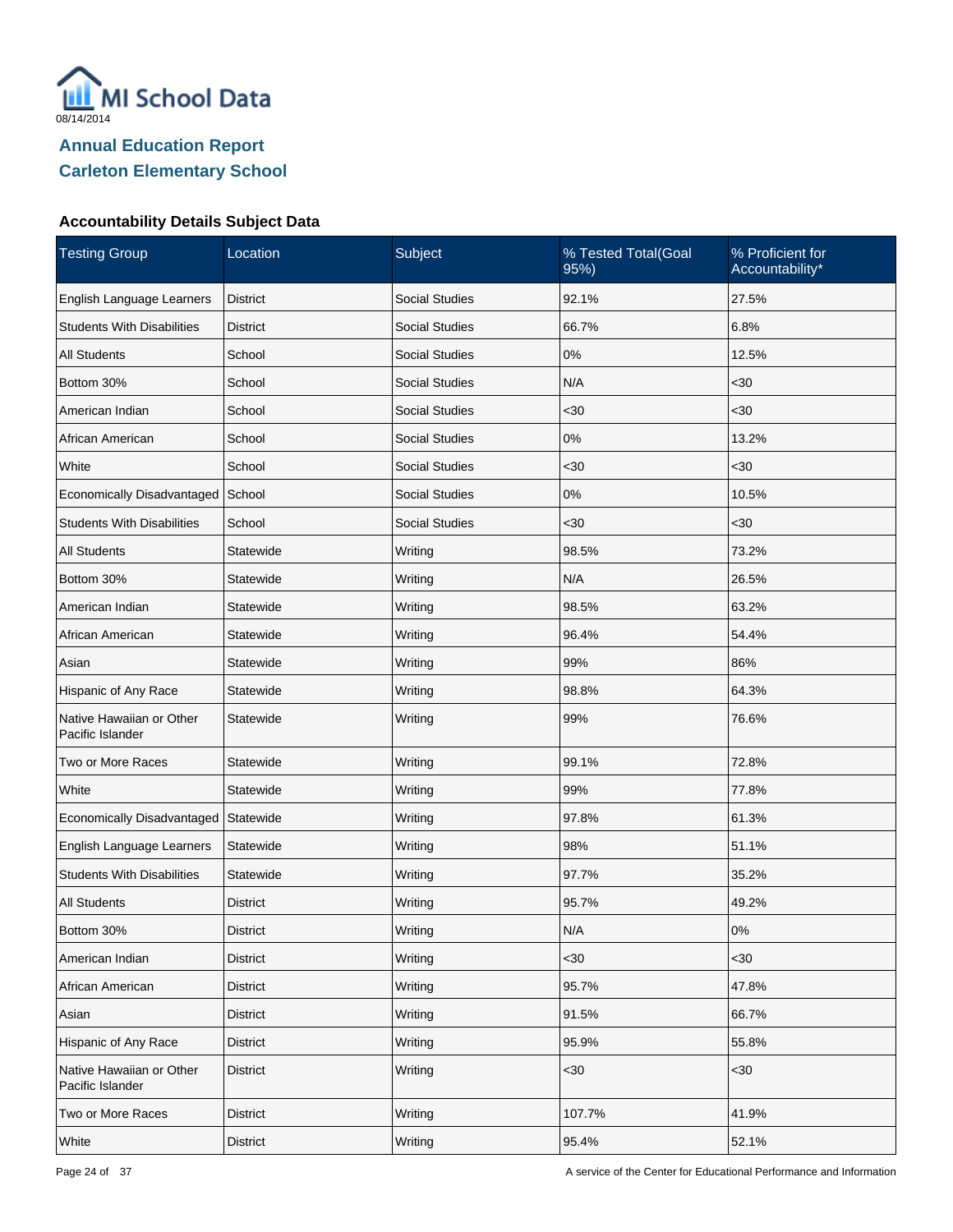

| <b>Testing Group</b>                  | Location        | Subject | % Tested Total(Goal<br>95% | % Proficient for<br>Accountability* |
|---------------------------------------|-----------------|---------|----------------------------|-------------------------------------|
| Economically Disadvantaged   District |                 | Writing | 95.7%                      | 47.3%                               |
| English Language Learners             | <b>District</b> | Writing | 95.6%                      | 53.1%                               |
| <b>Students With Disabilities</b>     | <b>District</b> | Writing | 90.1%                      | 21.6%                               |
| <b>All Students</b>                   | School          | Writing | 96.4%                      | 31.6%                               |
| Bottom 30%                            | School          | Writing | N/A                        | $30$                                |
| African American                      | School          | Writing | 96.3%                      | 31.6%                               |
| Hispanic of Any Race                  | School          | Writing |                            |                                     |
| Economically Disadvantaged            | School          | Writing | 96.4%                      | 32.4%                               |
| English Language Learners             | School          | Writing |                            |                                     |
| <b>Students With Disabilities</b>     | School          | Writing | $30$                       | <30                                 |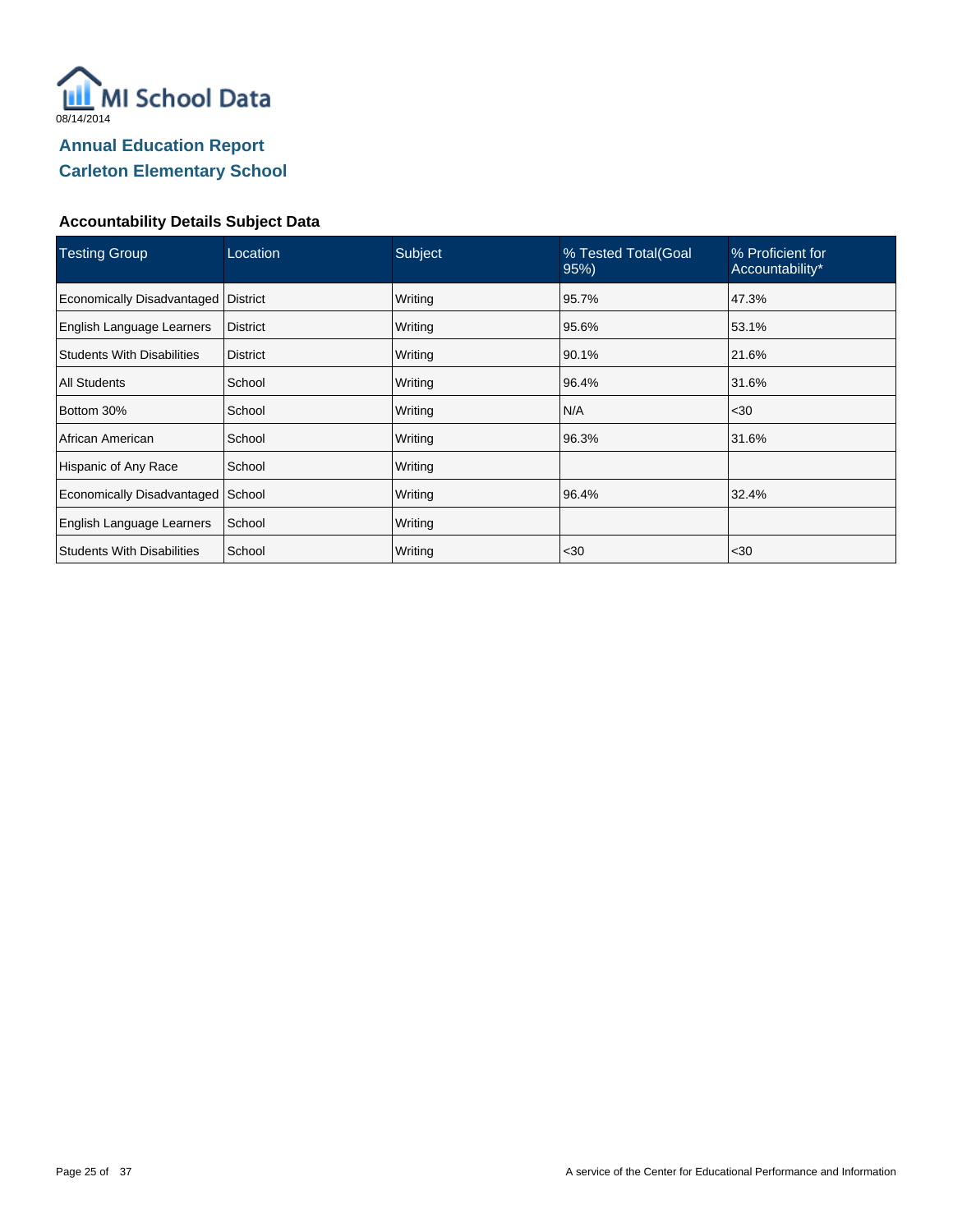

#### **Accountability Details Graduation Data**

| <b>Testing Group</b>                      | Location        | Accountability Scorecard Completion Rate<br>(High Schools only)<br>(Goal 80%) |
|-------------------------------------------|-----------------|-------------------------------------------------------------------------------|
| <b>All Students</b>                       | Statewide       | 77%                                                                           |
| American Indian                           | Statewide       | 64.1%                                                                         |
| African American                          | Statewide       | 60.5%                                                                         |
| Asian                                     | Statewide       | 87.9%                                                                         |
| Hispanic of Any Race                      | Statewide       | 67.3%                                                                         |
| Migrant                                   | Statewide       | 70.5%                                                                         |
| Native Hawaiian or Other Pacific Islander | Statewide       | 69.2%                                                                         |
| Two or More Races                         | Statewide       | 73.9%                                                                         |
| White                                     | Statewide       | 82.1%                                                                         |
| Female                                    | Statewide       | 81.5%                                                                         |
| Male                                      | Statewide       | 72.7%                                                                         |
| Economically Disadvantaged                | Statewide       | 63.9%                                                                         |
| English Language Learners                 | Statewide       | 65.4%                                                                         |
| <b>Students With Disabilities</b>         | Statewide       | 53.6%                                                                         |
| <b>Homeless</b>                           | Statewide       | 54.2%                                                                         |
| <b>All Students</b>                       | <b>District</b> | 64.6%                                                                         |
| African American                          | <b>District</b> | 64.5%                                                                         |
| Asian                                     | <b>District</b> | 79.1%                                                                         |
| Hispanic of Any Race                      | <b>District</b> | 69.2%                                                                         |
| White                                     | <b>District</b> | 44.9%                                                                         |
| Economically Disadvantaged                | <b>District</b> | 63.7%                                                                         |
| English Language Learners                 | <b>District</b> | 71.5%                                                                         |
| <b>Students With Disabilities</b>         | <b>District</b> | 40.9%                                                                         |
| Bottom 30%                                | <b>District</b> | 86.1%                                                                         |

\* All data based on students enrolled for a full academic year.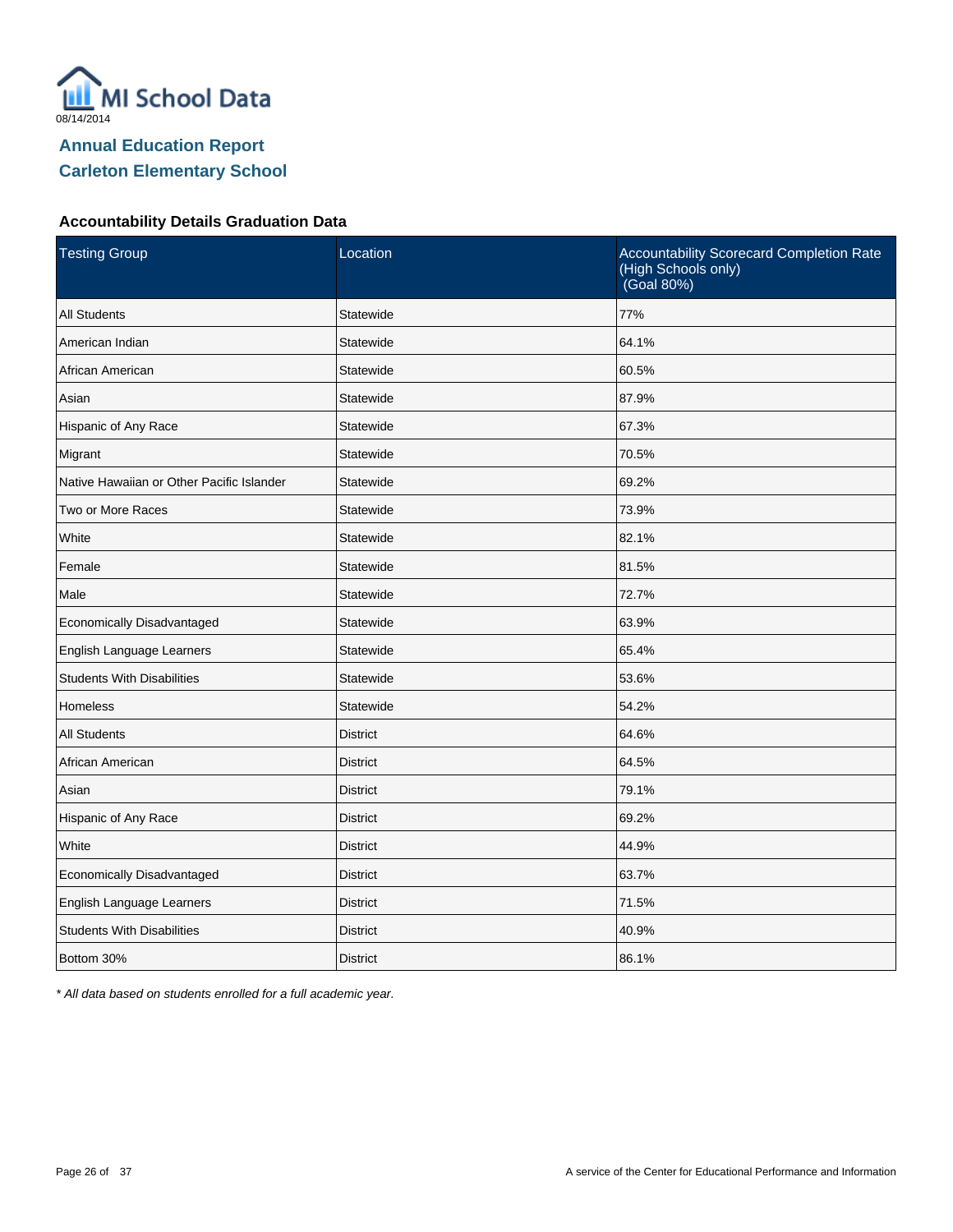

### **Accountability Details Attendance Data**

| <b>Testing Group</b> | Location        | Attendance Rate<br>(Goal 90%) |
|----------------------|-----------------|-------------------------------|
| <b>All Students</b>  | Statewide       | 94.3%                         |
| <b>All Students</b>  | <b>District</b> | 86.8%                         |
| <b>All Students</b>  | School          | 79%                           |

\* All data based on students enrolled for a full academic year.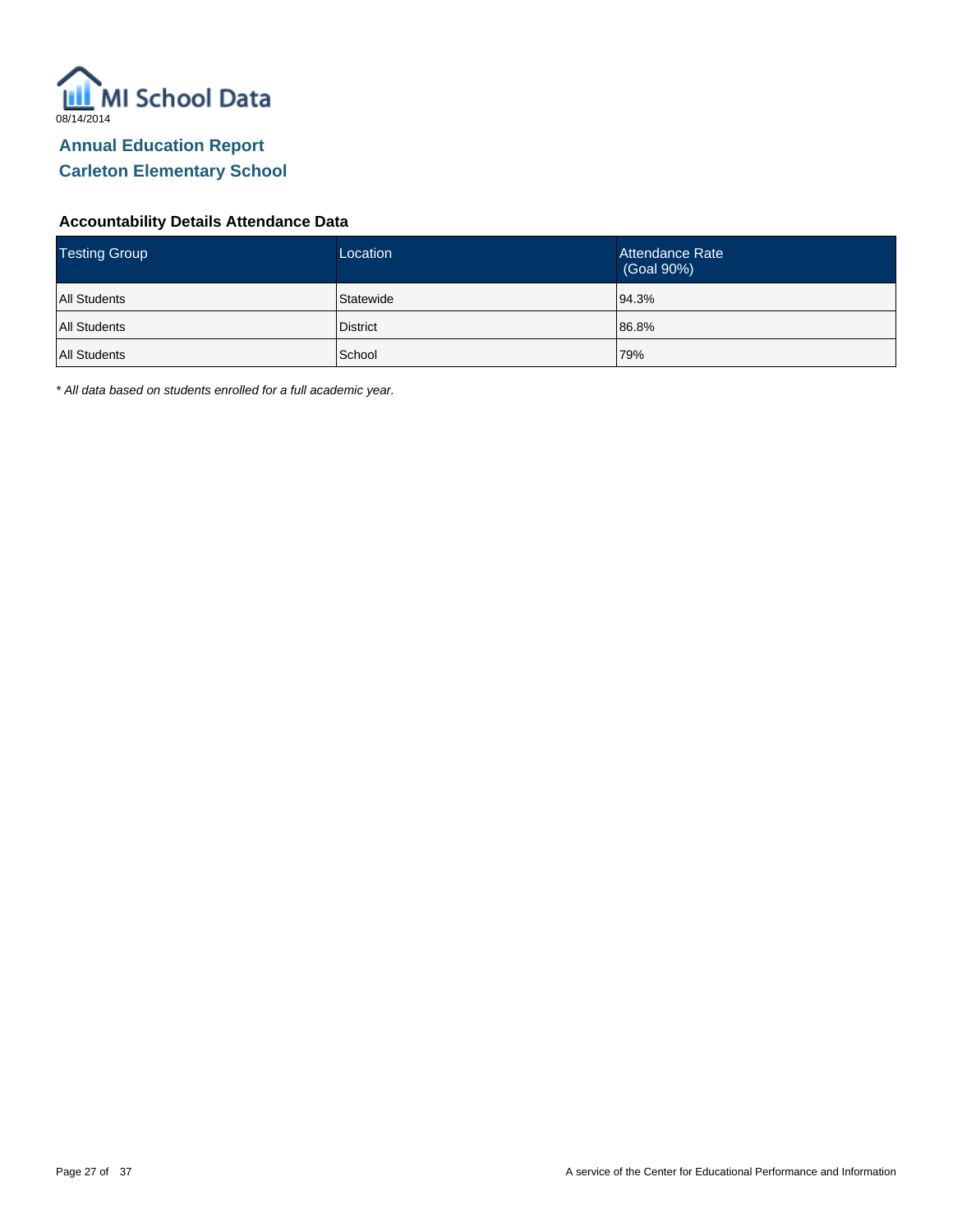

**Carleton Elementary School**

### **Accountability Status District Data**

| <b>District</b><br><b>Name</b> | Reading<br><b>Status</b> | Reading<br>Score | Writinal<br><b>Status</b> | <b>Writing</b><br>Score <sup>'</sup> | Math Status Math Score |  | Science<br><b>Status</b> | Science<br>Score | Social<br><b>Studies</b><br><b>Status</b> | Social<br><b>Studies</b><br>Score | Overall<br><b>Status</b> | Overall<br>Score |
|--------------------------------|--------------------------|------------------|---------------------------|--------------------------------------|------------------------|--|--------------------------|------------------|-------------------------------------------|-----------------------------------|--------------------------|------------------|
|--------------------------------|--------------------------|------------------|---------------------------|--------------------------------------|------------------------|--|--------------------------|------------------|-------------------------------------------|-----------------------------------|--------------------------|------------------|

No Data to Display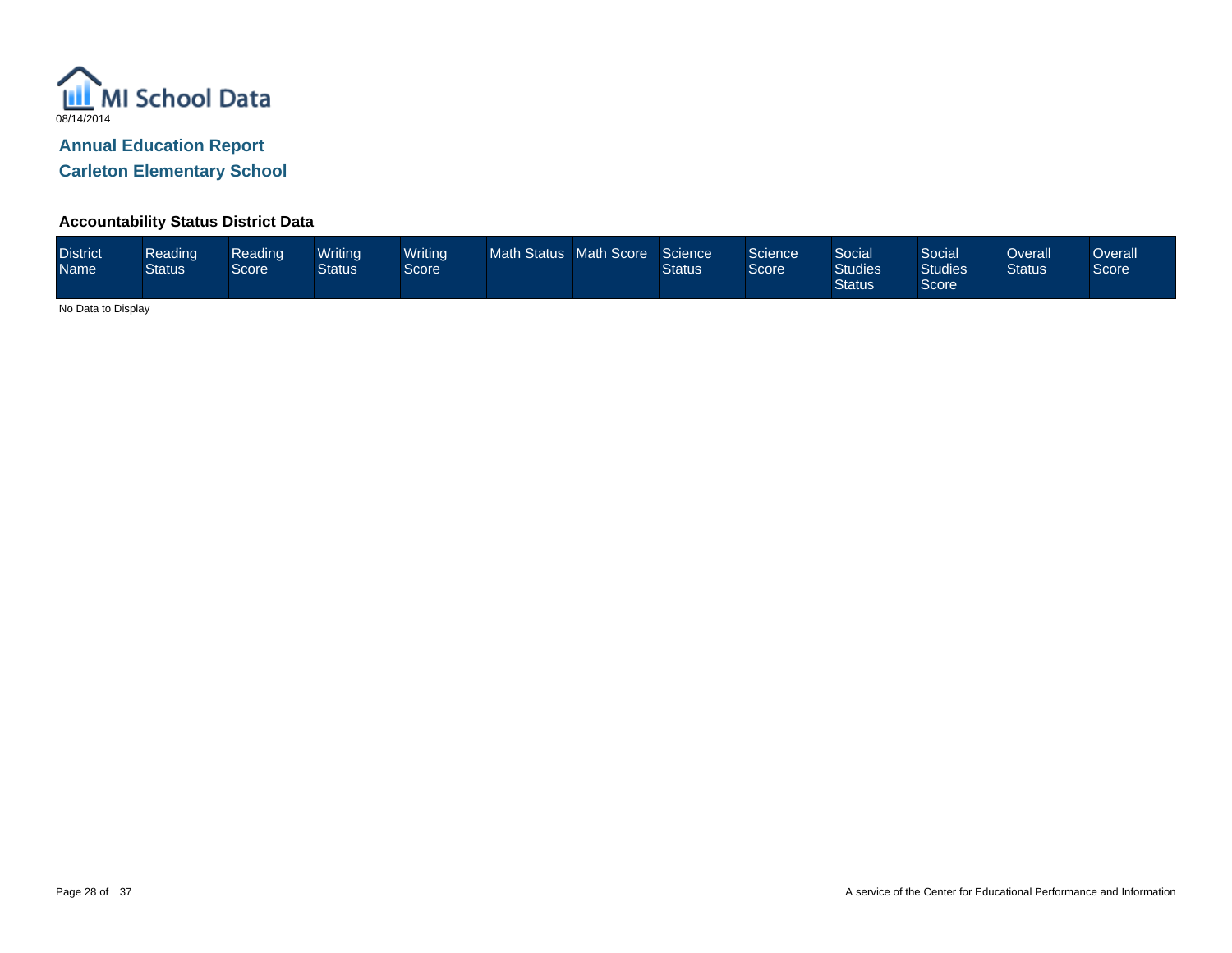

**Carleton Elementary School**

### **Accountability Status School Data**

| <b>District</b><br><b>Name</b>              | School<br>Name       | <b>Title 1</b><br><b>Status</b> | Reading<br><b>Status</b> | Reading<br>Score | Writing<br><b>Status</b> | Writing<br>Score | <b>Math</b><br><b>Status</b> | <b>Math</b><br>Score | Science<br><b>Status</b> | Science<br>Score | Social<br><b>Studies</b><br><b>Status</b> | Social<br><b>Studies</b><br>Score | Overall<br><b>Status</b> | Overall<br>Score |
|---------------------------------------------|----------------------|---------------------------------|--------------------------|------------------|--------------------------|------------------|------------------------------|----------------------|--------------------------|------------------|-------------------------------------------|-----------------------------------|--------------------------|------------------|
| Detroit City Carleton<br>School<br>District | Elementary<br>School |                                 | Green                    |                  | Green                    |                  | Green                        | 2                    | <b>Yellow</b>            |                  | Red                                       |                                   | Yellow                   | 30               |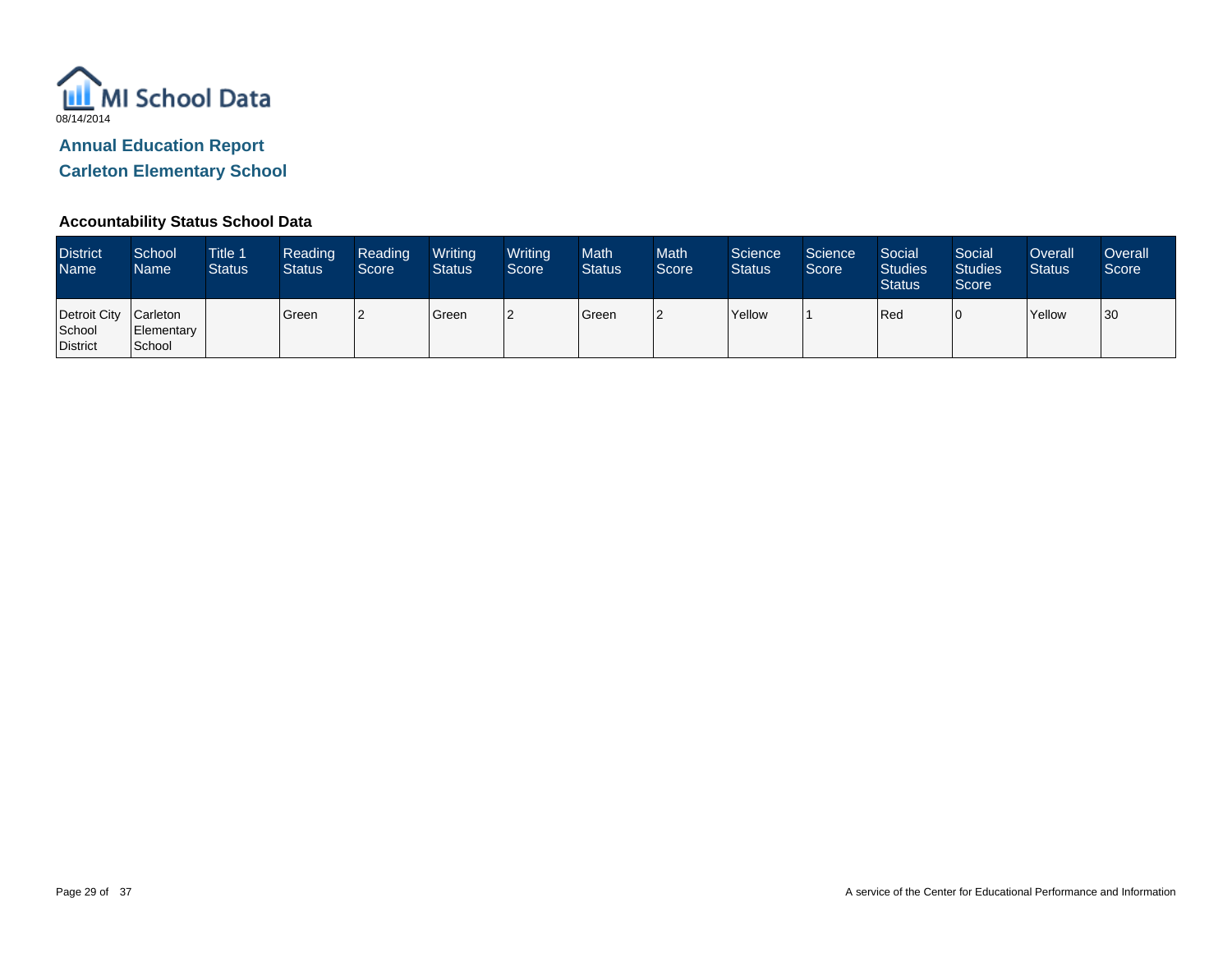

## **Carleton Elementary School**

### **Teacher Quality - Qualification**

|                                                                                                             | Other | B.A. | MA.  | <b>P.H.D.</b> |
|-------------------------------------------------------------------------------------------------------------|-------|------|------|---------------|
| Professional Qualifications of 0<br>All Public Elementary and<br>Secondary School Teachers<br>in the School |       | ັ    | l 20 |               |

Professional Qualifications are defined by the State and may include information such as the degrees of public school teachers (e.g., percentage of teachers with Bachelors Degrees or Masters Degrees) or the percentage of fully certified teachers

#### **Teacher Quality - Class**

|                                                                                                                              | School Aggregate | <b>High-Poverty Schools</b> | <b>Low-Poverty Schools</b> |
|------------------------------------------------------------------------------------------------------------------------------|------------------|-----------------------------|----------------------------|
| Percentage of Core Academic<br>Subject Elementary and Secondary<br>School Classes not Taught by Highly<br>Qualified Teachers | 10.0%            | 0.0%                        | $0.0\%$                    |

#### **Teacher Quality - Provisional**

|                                                                                                             | <b>Certification Percent</b> |
|-------------------------------------------------------------------------------------------------------------|------------------------------|
| Percentage of Public Elementary and Secondary School Teachers in the<br>School with Emergency Certification | 10%                          |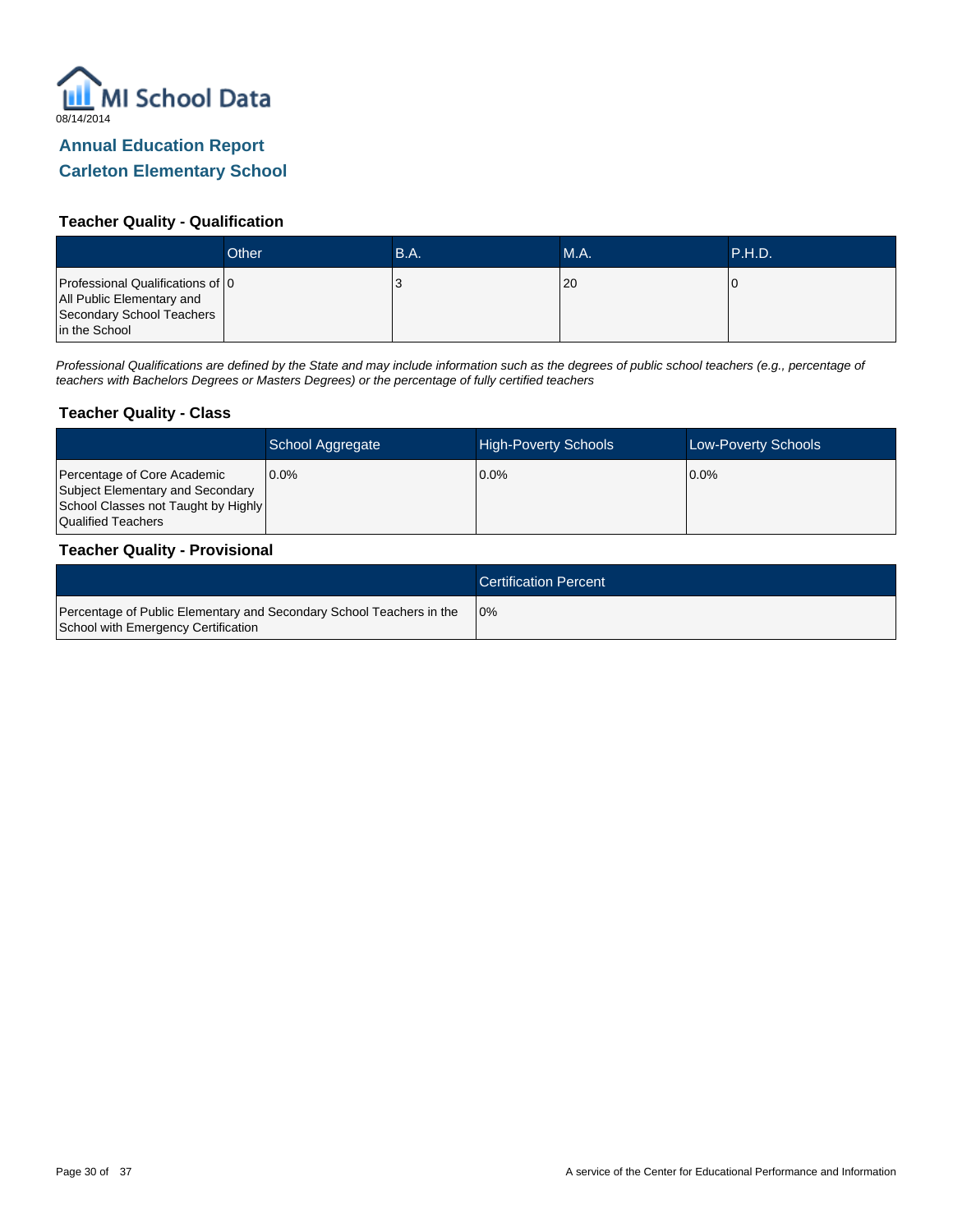

### **NAEP Grade 4 Math**

|                                                                                                                                             | <b>Percent of Students</b>                               | Percent below Basic        | <b>Percent Basic</b>                 | <b>Percent Proficient</b>                    | <b>Percent Advanced</b> |
|---------------------------------------------------------------------------------------------------------------------------------------------|----------------------------------------------------------|----------------------------|--------------------------------------|----------------------------------------------|-------------------------|
| <b>All Students</b>                                                                                                                         | 100                                                      | 23                         | 40                                   | 30                                           | $\overline{7}$          |
| Male<br>Female                                                                                                                              | 52<br>48                                                 | 24<br>23                   | 38<br>41                             | 31<br>30                                     | 6                       |
| National Lunch<br>Program Eligibility<br>Eligible<br>Not Eligible<br>Info not available                                                     | 54<br>46<br>$\ddagger$                                   | 35<br>9<br>ŧ               | 45<br>34<br>ŧ                        | 18<br>45<br>$\ddagger$                       | 2<br>12<br>ŧ            |
| Race/Ethnicity<br>White<br><b>Black</b><br>Hispanic<br>Asian<br>American Indian<br>Native Hawaiian/Pacific<br>Islander<br>Two or More Races | 66<br>19<br>9<br>11<br>ŧ<br>$\ddagger$<br>$\overline{2}$ | 14<br>53<br>36<br>11<br>16 | 41<br>37<br>42<br>35<br>ŧ<br>ŧ<br>50 | 38<br>9<br>18<br>24<br>ŧ<br>$\ddagger$<br>24 | 4<br>30<br>ŧ<br>ŧ<br>10 |
| Student classified as<br>having a disability<br><b>SD</b><br>Not SD                                                                         | 12<br>88                                                 | 50<br>20                   | 34<br>40                             | 15<br>33                                     |                         |
| Student is an English<br>Language Learner<br><b>ELL</b><br>Not ELL                                                                          | 8<br>92                                                  | 21<br>21                   | 40<br>40                             | 32<br>32                                     |                         |

‡ Reporting Standards not met. Note: Observed differences are not necessarily statistically significant. Detail may not sum to total because of rounding. SOURCE: U.S. Department of Education. Institute for Education Sciences. National Center for Education Statistics. National Assessment Program (NAEP) 2013 Mathematics Achievement.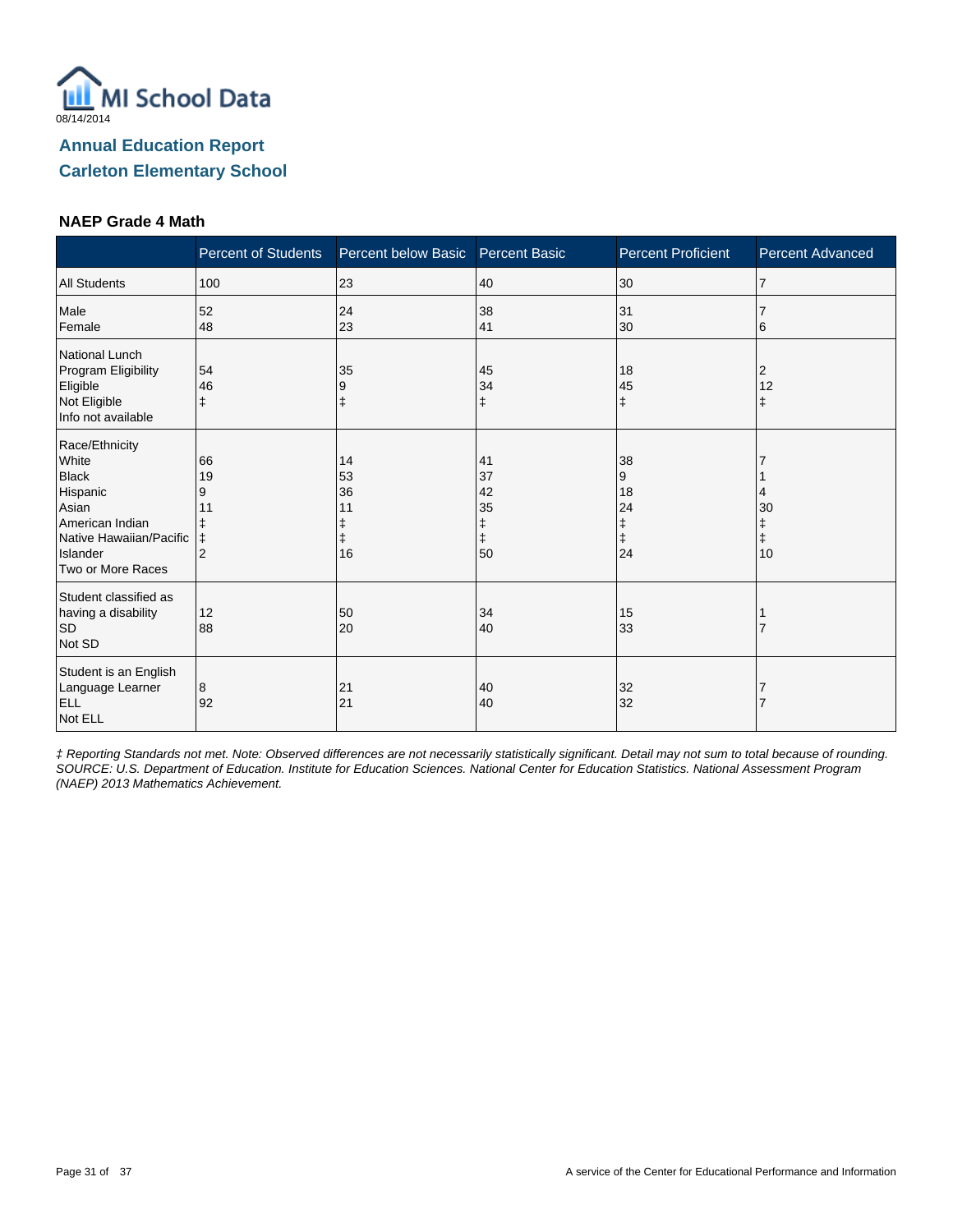

### **NAEP Grade 8 Math**

|                                                                                                                                             | <b>Percent of Students</b>           | Percent below Basic       | <b>Percent Basic</b>                | <b>Percent Proficient</b>                 | Percent Advanced |
|---------------------------------------------------------------------------------------------------------------------------------------------|--------------------------------------|---------------------------|-------------------------------------|-------------------------------------------|------------------|
| <b>All Students</b>                                                                                                                         | 100                                  | 30                        | 40                                  | 23                                        | $\overline{7}$   |
| Male<br>Female                                                                                                                              | 52<br>48                             | 31<br>28                  | 38<br>42                            | 23<br>24                                  | 8<br>6           |
| National Lunch<br>Program Eligibility<br>Eligible<br>Not Eligible<br>Info not available                                                     | 46<br>54<br>$\Omega$                 | 46<br>16<br>0             | 38<br>42<br>0                       | 14<br>32<br>$\Omega$                      | 2<br>10<br>0     |
| Race/Ethnicity<br>White<br><b>Black</b><br>Hispanic<br>Asian<br>American Indian<br>Native Hawaiian/Pacific<br>Islander<br>Two or More Races | 72<br>16<br>6<br>3<br>$\overline{2}$ | 21<br>64<br>51<br>12<br>0 | 43<br>29<br>35<br>28<br>0<br>0<br>0 | 29<br>6<br>13<br>30<br>0<br>0<br>$\Omega$ | 30<br>0          |
| Student classified as<br>having a disability<br><b>SD</b><br>Not SD                                                                         | 12<br>88                             | 50<br>20                  | 34<br>40                            | 14<br>33                                  | 2                |
| Student is an English<br>Language Learner<br><b>ELL</b><br>Not ELL                                                                          | 3<br>97                              | 74<br>28                  | 24<br>41                            | 2<br>24                                   |                  |

‡ Reporting Standards not met. NOTE: Observed differences are not necessarily statistically significant. Detail may not sum to total because of rounding. SOURCE: U.S. Department of Education. Institute for Education Sciences. National Center for Education Statistics. National Assessment Program (NAEP) 2013 Mathematics Achievement.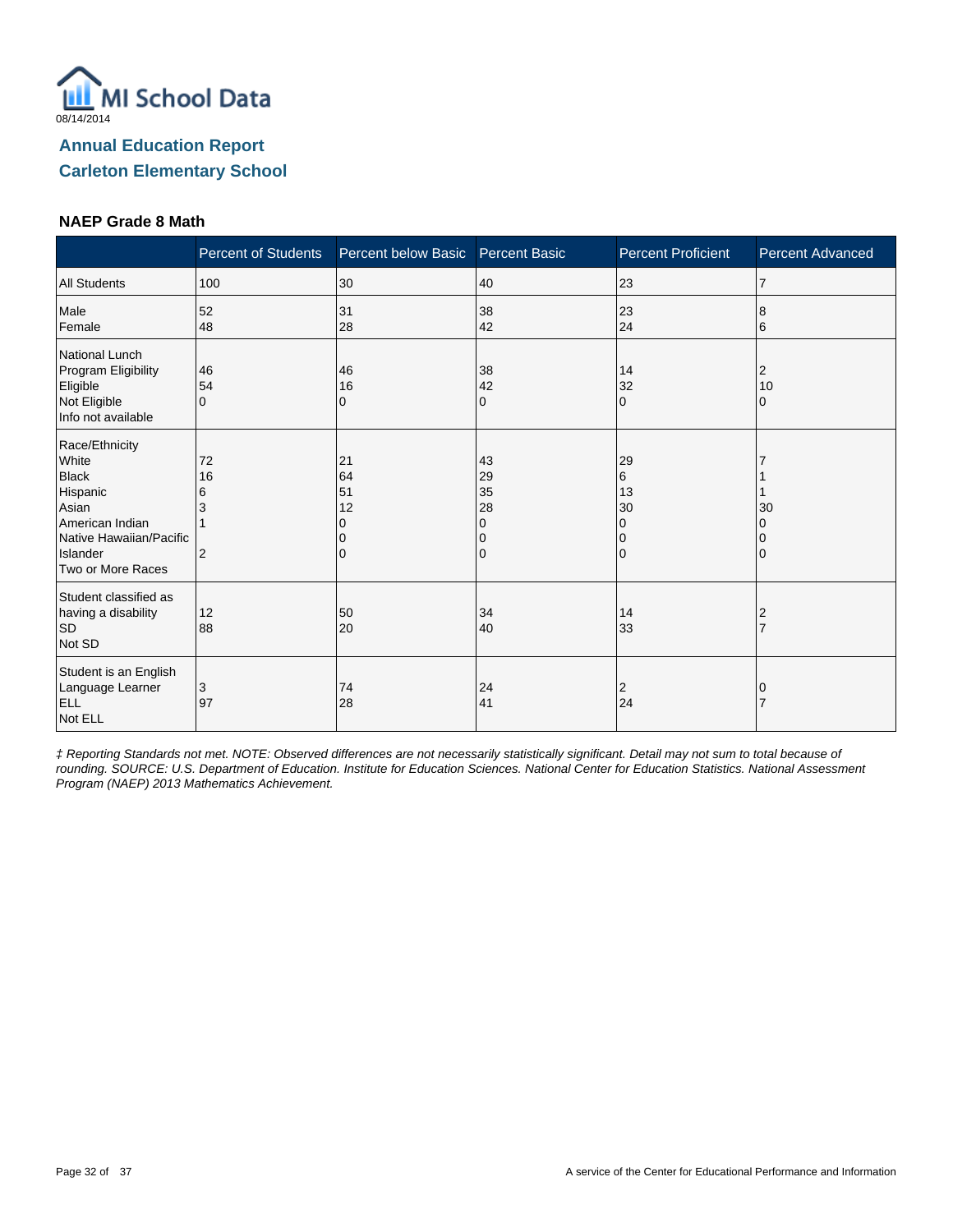

#### **NAEP Grade 12 Math**

|                                                                                                                                             | <b>Percent of Students</b> | Percent below Basic            | <b>Percent Basic</b>                | <b>Percent Proficient</b>                   | <b>Percent Advanced</b> |
|---------------------------------------------------------------------------------------------------------------------------------------------|----------------------------|--------------------------------|-------------------------------------|---------------------------------------------|-------------------------|
| <b>All Students</b>                                                                                                                         | 100                        | 34                             | 41                                  | 23                                          | $\overline{c}$          |
| Male<br>Female                                                                                                                              | 51<br>49                   | 32<br>35                       | 41<br>42                            | 26<br>22                                    |                         |
| <b>National Lunch</b><br>Program Eligibility<br>Eligible<br>Not Eligible<br>Info not available                                              | 35<br>64<br>$\Omega$       | 54<br>22<br>$\Omega$           | 37<br>44<br>0                       | 9<br>32<br>$\mathbf 0$                      | $\Omega$                |
| Race/Ethnicity<br>White<br><b>Black</b><br>Hispanic<br>Asian<br>American Indian<br>Native Hawaiian/Pacific<br>Islander<br>Two or More Races | 76<br>14<br>5<br>IО        | 26<br>68<br>58<br>26<br>O<br>0 | 42<br>27<br>33<br>32<br>0<br>0<br>0 | 30<br>5<br>9<br>35<br>0<br>0<br>$\mathbf 0$ |                         |
| Student classified as<br>having a disability<br><b>SD</b><br>Not SD                                                                         | 9<br>91                    | 78<br>30                       | 19<br>43                            | 3<br>25                                     | 0<br>2                  |
| Student is an English<br>Language Learner<br><b>ELL</b><br>Not ELL                                                                          | 2<br>98                    | 0<br>33                        | 0<br>41                             | $\mathbf 0$<br>24                           | 0<br>2                  |

‡ Reporting Standards not met. NOTE: Observed differences are not necessarily statistically significant. Detail may not sum to total because of rounding. SOURCE: U.S. Department of Education. Institute for Education Sciences. National Center for Education Statistics. National Assessment Program (NAEP) 2013 Mathematics Achievement.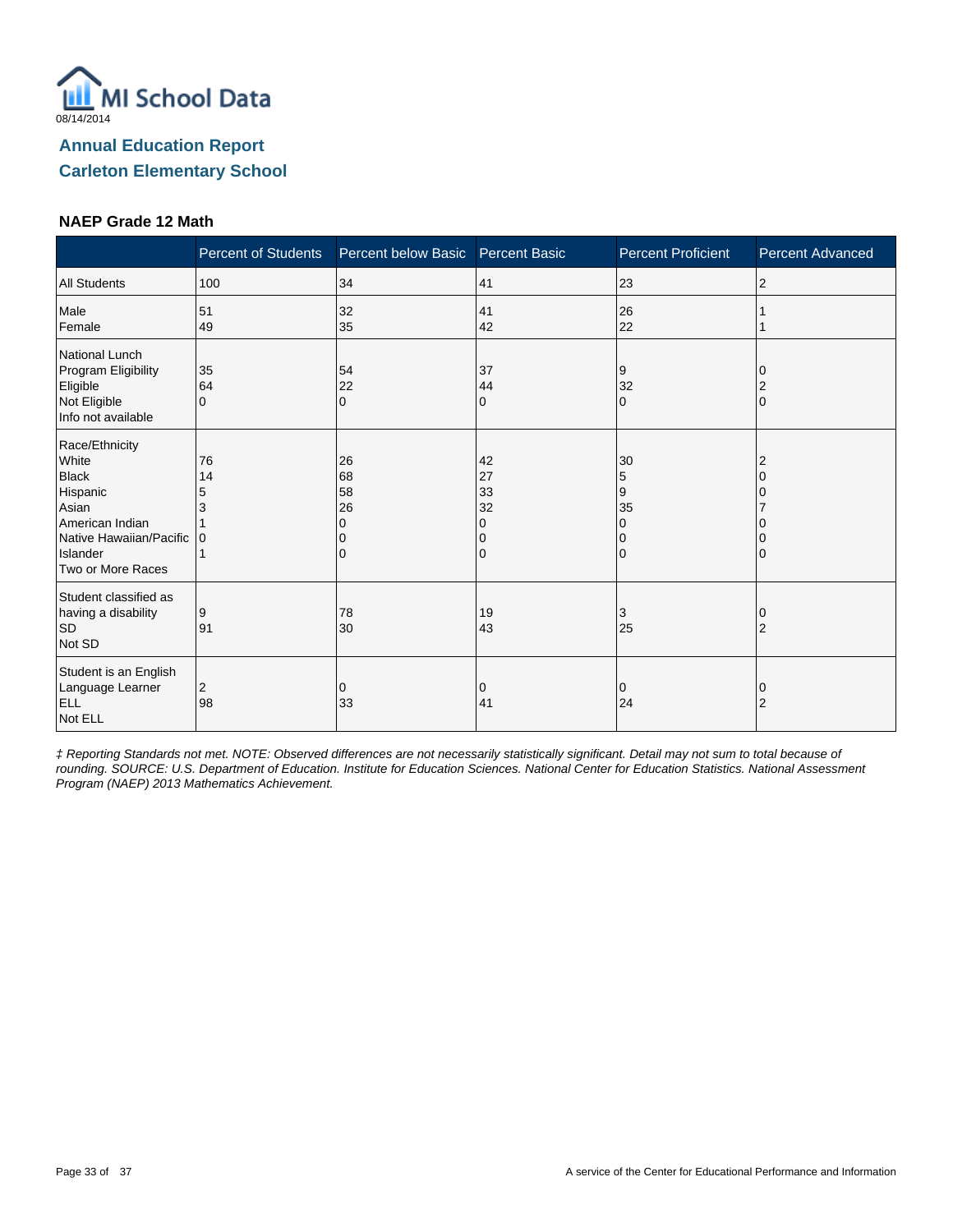

### **NAEP Grade 4 Reading**

|                                                                                                                                             | <b>Percent of Students</b>          | Percent below Basic            | <b>Percent Basic</b>                | <b>Percent Proficient</b>                                   | <b>Percent Advanced</b> |
|---------------------------------------------------------------------------------------------------------------------------------------------|-------------------------------------|--------------------------------|-------------------------------------|-------------------------------------------------------------|-------------------------|
| <b>All Students</b>                                                                                                                         | 100                                 | 36                             | 33                                  | 25                                                          | 6                       |
| Male<br>Female                                                                                                                              | 50<br>50                            | 31<br>20                       | 37<br>37                            | 28<br>37                                                    | 4<br>6                  |
| National Lunch<br>Program Eligibility<br>Eligible<br>Not Eligible<br>Info not available                                                     | 35<br>64<br>$\Omega$                | 37<br>19<br>0                  | 39<br>36<br>0                       | 22<br>38<br>$\mathbf 0$                                     |                         |
| Race/Ethnicity<br>White<br><b>Black</b><br>Hispanic<br>Asian<br>American Indian<br>Native Hawaiian/Pacific<br>Islander<br>Two or More Races | 66<br>18<br>9<br>3<br>$\Omega$<br>0 | 28<br>61<br>47<br>23<br>O<br>0 | 35<br>27<br>32<br>32<br>0<br>0<br>0 | 29<br>11<br>18<br>32<br>$\Omega$<br>$\Omega$<br>$\mathbf 0$ | 8<br>3<br>13            |
| Student classified as<br>having a disability<br><b>SD</b><br>Not SD                                                                         | $\overline{7}$<br>93                | 66<br>23                       | 25<br>32                            | 9<br>34                                                     | O<br>5                  |
| Student is an English<br>Language Learner<br><b>ELL</b><br>Not ELL                                                                          | 2<br>98                             | 0<br>25                        | 0<br>37                             | 0<br>33                                                     | 0<br>5                  |

# Rounds to zero

‡ Reporting Standards not met. NOTE: Observed differences are not necessarily statistically significant. Detail may not sum to total because of rounding. SOURCE: U.S. Department of Education, Institute of Education Sciences, National Center for Education Statistics, National Assessment of Educational Progress (NAEP), 2013 Reading Assessment.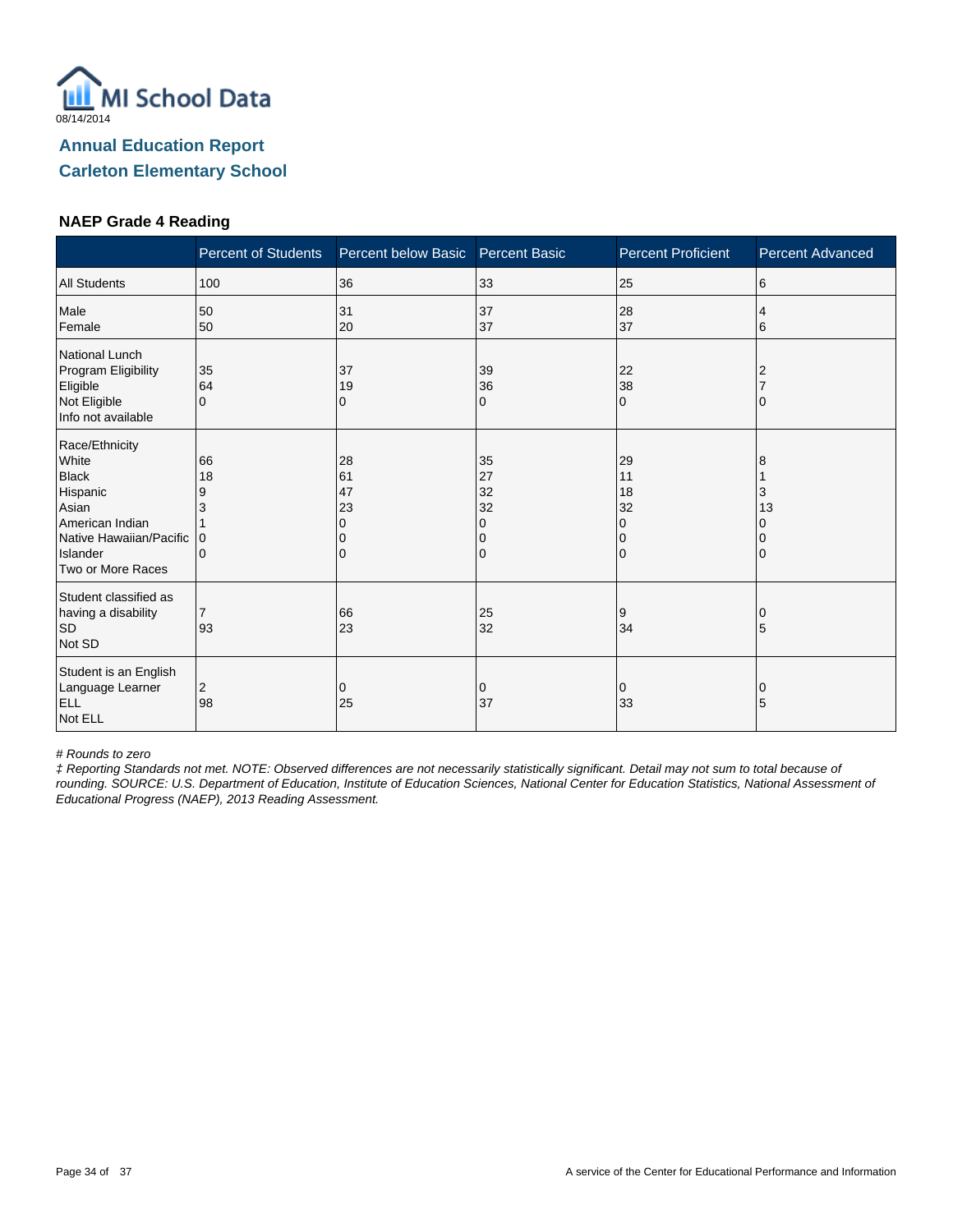

### **NAEP Grade 8 Reading**

|                                                                                                                                             | <b>Percent of Students</b>                | Percent below Basic       | <b>Percent Basic</b>                | <b>Percent Proficient</b>                     | Percent Advanced  |
|---------------------------------------------------------------------------------------------------------------------------------------------|-------------------------------------------|---------------------------|-------------------------------------|-----------------------------------------------|-------------------|
| <b>All Students</b>                                                                                                                         | 100                                       | 23                        | 44                                  | 30                                            | 3                 |
| Male<br>Female                                                                                                                              | 52<br>48                                  | 26<br>19                  | 47<br>42                            | 25<br>35                                      | 2<br>4            |
| National Lunch<br>Program Eligibility<br>Eligible<br>Not Eligible<br>Info not available                                                     | 46<br>54<br>$\Omega$                      | 34<br>13<br>0             | 47<br>42<br>0                       | 18<br>40<br>$\Omega$                          | 5<br>$\mathbf{0}$ |
| Race/Ethnicity<br>White<br><b>Black</b><br>Hispanic<br>Asian<br>American Indian<br>Native Hawaiian/Pacific<br>Islander<br>Two or More Races | 72<br>15<br>6<br>3<br>0<br>$\overline{2}$ | 17<br>46<br>31<br>17<br>0 | 46<br>42<br>47<br>30<br>0<br>0<br>0 | 34<br>11<br>20<br>39<br>0<br>0<br>$\mathbf 0$ | 3<br>2<br>14      |
| Student classified as<br>having a disability<br><b>SD</b><br>Not SD                                                                         | 10<br>90                                  | 59<br>19                  | 34<br>45                            | $\overline{7}$<br>33                          | 3                 |
| Student is an English<br>Language Learner<br>ELL<br>Not ELL                                                                                 | 8<br>92                                   | 61<br>34                  | 30<br>34                            | 8<br>25                                       |                   |

# Rounds to zero

‡ Reporting Standards not met. NOTE: Observed differences are not necessarily statistically significant. Detail may not sum to total because of rounding. SOURCE: U.S. Department of Education, Institute of Education Sciences, National Center for Education Statistics, National Assessment of Educational Progress (NAEP), 2013 Reading Assessment.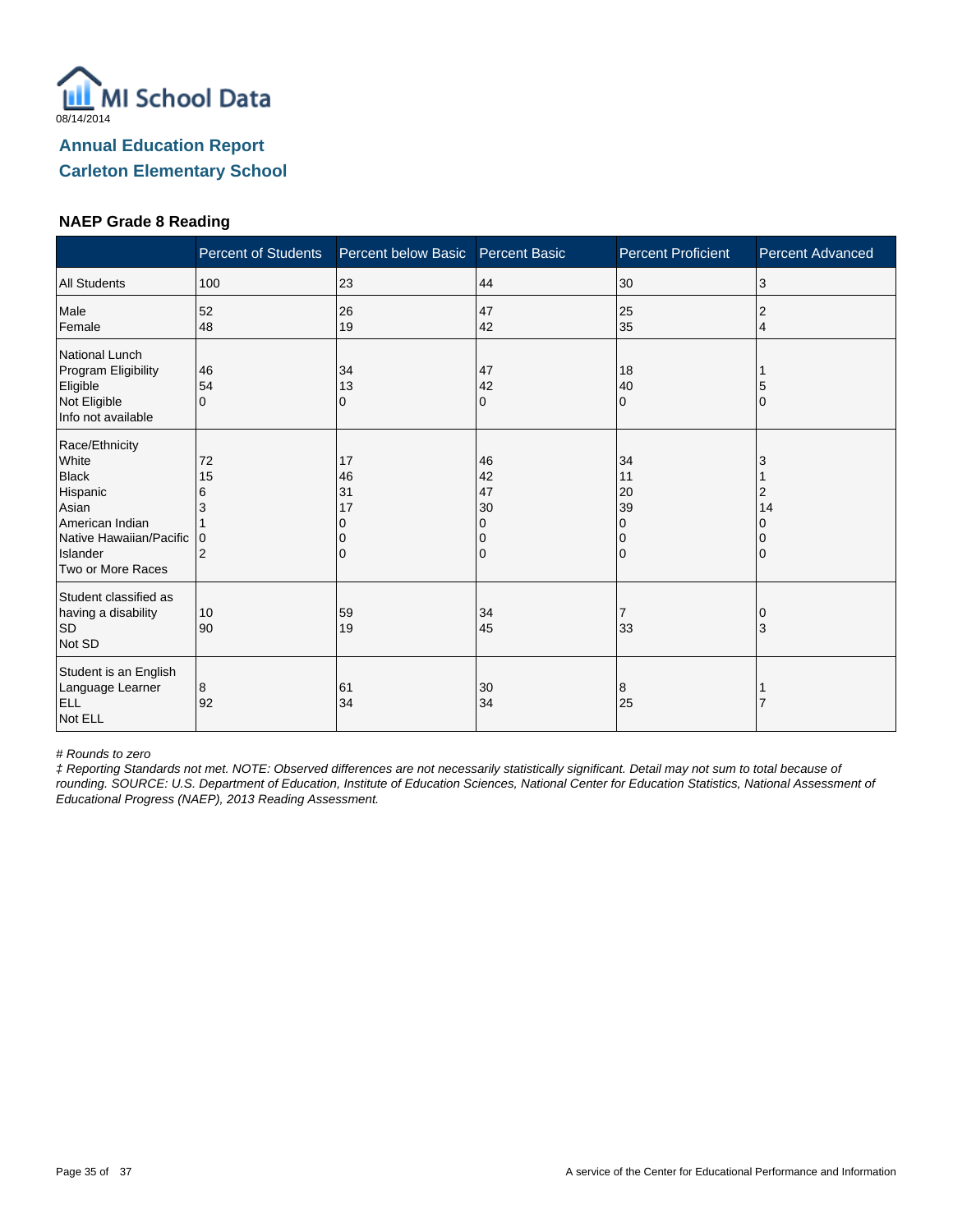

### **NAEP Grade 12 Reading**

|                                                                                                                                             | <b>Percent of Students</b>                    | Percent below Basic            | <b>Percent Basic</b>                | <b>Percent Proficient</b>                                   | <b>Percent Advanced</b> |
|---------------------------------------------------------------------------------------------------------------------------------------------|-----------------------------------------------|--------------------------------|-------------------------------------|-------------------------------------------------------------|-------------------------|
| <b>All Students</b>                                                                                                                         | 100                                           | 26                             | 5                                   | 27                                                          | 5                       |
| Male<br>Female                                                                                                                              | 50<br>50                                      | 31<br>20                       | 37<br>37                            | 28<br>37                                                    | 4<br>6                  |
| National Lunch<br>Program Eligibility<br>Eligible<br>Not Eligible<br>Info not available                                                     | 35<br>64                                      | 37<br>19<br>0                  | 39<br>36<br>0                       | 22<br>38<br>$\Omega$                                        |                         |
| Race/Ethnicity<br>White<br><b>Black</b><br>Hispanic<br>Asian<br>American Indian<br>Native Hawaiian/Pacific<br>Islander<br>Two or More Races | 76<br>14<br>5<br>3<br>$\Omega$<br>$\mathbf 0$ | 20<br>52<br>34<br>21<br>O<br>0 | 38<br>36<br>44<br>26<br>0<br>0<br>0 | 36<br>12<br>21<br>41<br>$\Omega$<br>$\Omega$<br>$\mathbf 0$ | 6<br>12                 |
| Student classified as<br>having a disability<br><b>SD</b><br>Not SD                                                                         | $\overline{7}$<br>93                          | 66<br>23                       | 25<br>38                            | 8<br>34                                                     | 5                       |
| Student is an English<br>Language Learner<br><b>ELL</b><br>Not ELL                                                                          | 2<br>98                                       | 0<br>25                        | 0<br>37                             | 0<br>33                                                     | 0<br>5                  |

# Rounds to zero

‡ Reporting Standards not met. NOTE: Observed differences are not necessarily statistically significant. Detail may not sum to total because of rounding. SOURCE: U.S. Department of Education, Institute of Education Sciences, National Center for Education Statistics, National Assessment of Educational Progress (NAEP), 2013 Reading Assessment.